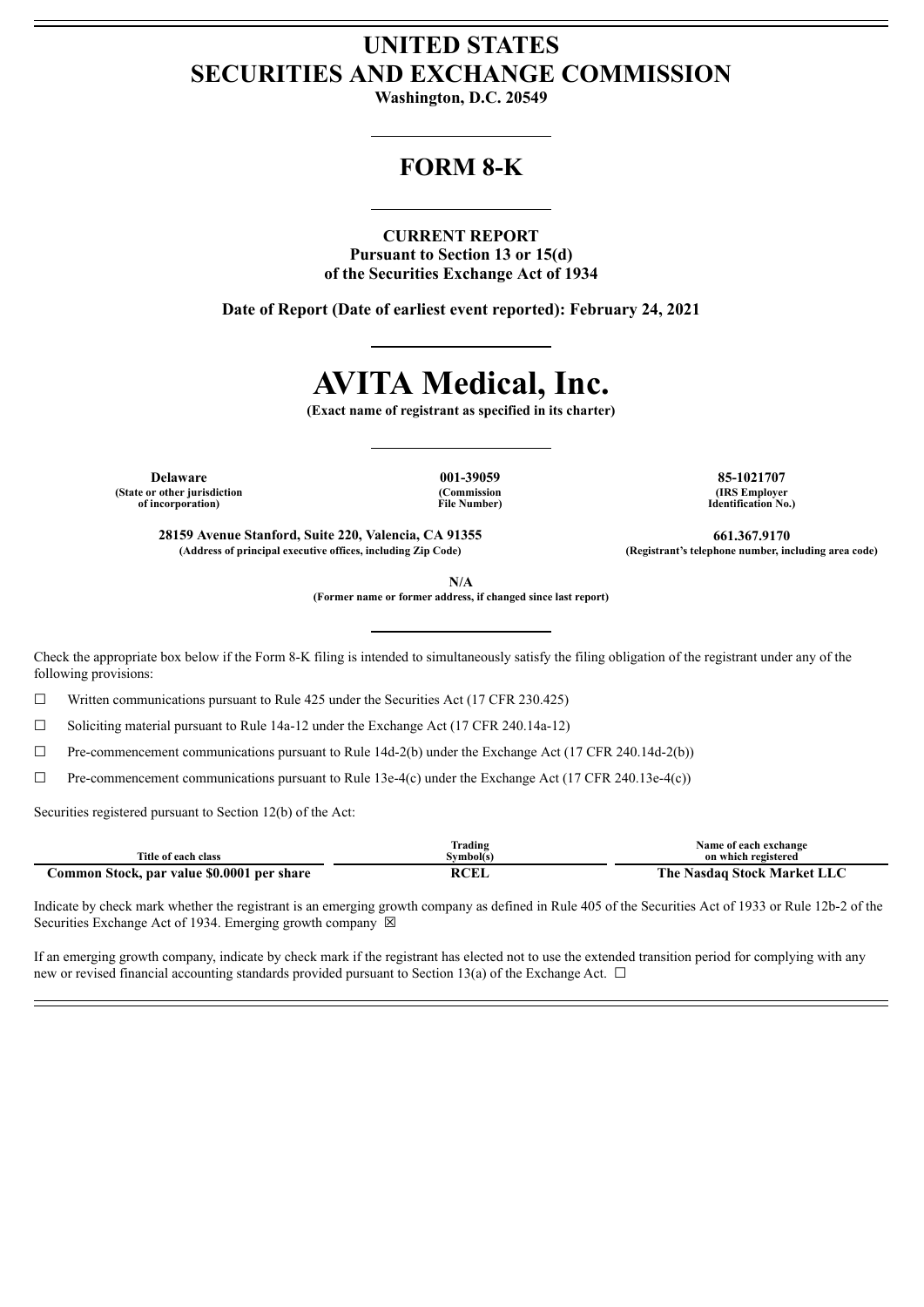## **Item 1.01 Entry into a Material Definitive Agreement.**

On February 24, 2021, AVITA Medical, Inc., a Delaware corporation (the "Company"), entered into an underwriting agreement (the "Underwriting Agreement") with Piper Sandler & Co. and Cowen and Company, LLC, as representatives for underwriters named therein (the "Underwriters") pursuant to which the Company agreed to sell, and the Underwriters agreed to purchase for resale to the public (the "Offering"), subject to the terms and conditions expressed therein, 2,795,000 authorized but unissued shares of common stock of the Company, par value \$0.0001 per share (the "Firm Shares"), at a price to the public of \$21.50 per share. The Company also granted the Underwriters a 30-day option to purchase an additional 419,250 shares (the "Option Shares" and together with the Firm Shares, the "Shares") from the Company. The Offering, including the sale of all of the Option Shares, closed on March 1, 2021.

The Underwriting Agreement provides that the Company will indemnify the Underwriters against certain liabilities, including liabilities under the Securities Act of 1933, as amended (the "Securities Act"), or reimburse the Underwriters for payments that the Underwriters may be required to make because of such liabilities. Piper Sandler & Co. and Cowen and Company, LLC are the book-running managers for the Offering.

The Shares have been offered and sold pursuant to a prospectus supplement dated February 25, 2021 and an accompanying base prospectus dated October 16, 2020, pursuant to the Company's existing shelf registration statement on Form S-3 (File No. 333-238680) that was declared effective by the Securities and Exchange Commission (the "SEC") on October 16, 2020. The opinion of the Company's counsel regarding the validity of the Shares to be issued by the Company is filed herewith as **Exhibit 5.1**.

The foregoing description of the Underwriting Agreement is not complete and is qualified in its entirety by reference to the full text of the form of the Underwriting Agreement, a copy of which is filed as Exhibit 1.1 to this Current Report on Form 8-K, and which is incorporated by reference herein.

## **Item 8.01 Other Events.**

On February 24, 2021, the Company issued a press release announcing the pricing of the Offering (the "Press Release"). A copy of the Press Release is attached as Exhibit 99.1, and is incorporated by reference herein.

This Current Report on Form 8-K shall not constitute an offer to sell or the solicitation of an offer to buy nor shall there be any sale of these Shares in any state in which such offer, solicitation or sale would be unlawful prior to registration or qualification under the securities laws of any state. Any offering will be made only through a prospectus supplement and accompanying prospectus.

## **Item 9.01 Financial Statements and Exhibits.**

(d) Exhibits

| Exhibit<br>No. | <b>Description of Exhibit</b>                              |
|----------------|------------------------------------------------------------|
| 1.1            | <u>Underwriting Agreement dated February 24, 2021</u>      |
| 5.1            | Opinion of K&L Gates LLP                                   |
| 23.1           | Consent of K&L Gates LLP (included as part of Exhibit 5.1) |
| 991            | Press Release dated February 24, 2021                      |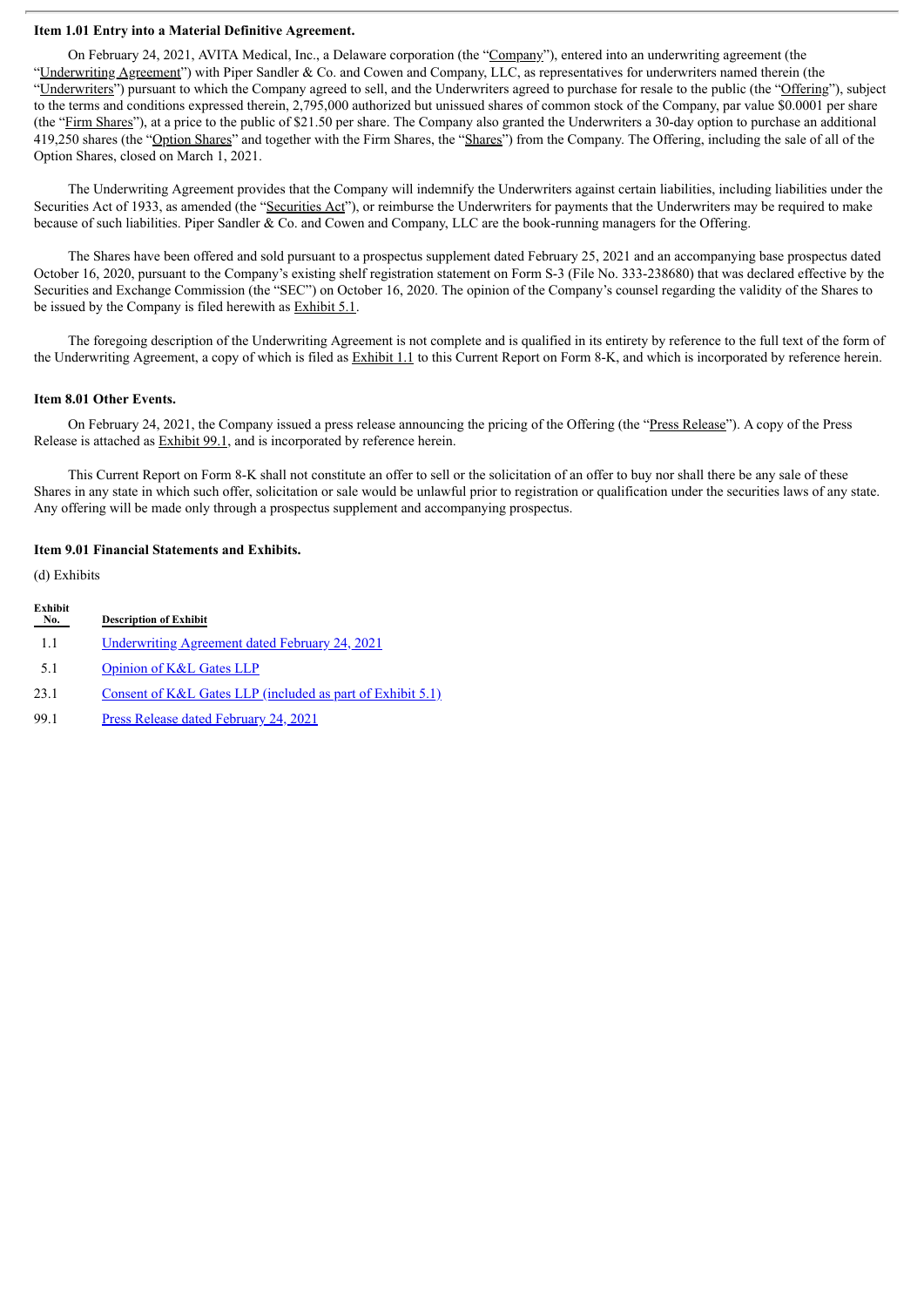## **SIGNATURE**

Pursuant to the requirements of the Securities Exchange Act of 1934, the registrant has duly caused this report to be signed on its behalf by the undersigned hereunto duly authorized.

Date: March 1, 2021

## **AVITA MEDICAL, INC.**

By: /s/ *Donna Shiroma*

Name: Donna Shiroma Title: General Counsel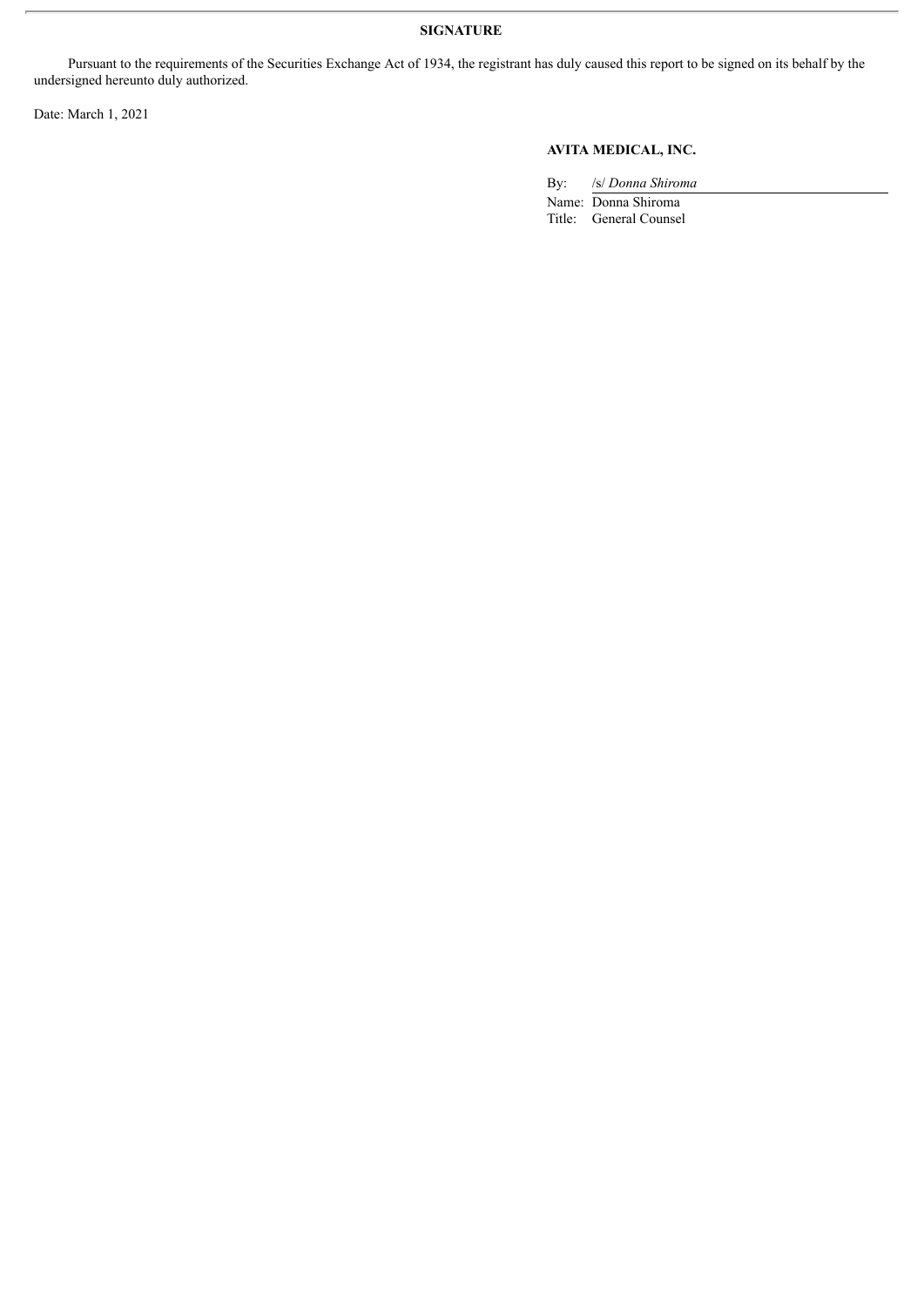*Execution Version*

#### **2,795,000 Shares**

#### **AVITA Medical, Inc. Common Stock**

#### **PURCHASE AGREEMENT**

February 24, 2021

<span id="page-3-0"></span>PIPER SANDLER & CO. COWEN AND COMPANY, LLC As Representatives of the several Underwriters named in Schedule I hereto

c/o Piper Sandler & Co. U.S. Bancorp Center 800 Nicollet Mall Minneapolis, Minnesota 55402

c/o Cowen and Company, LLC 599 Lexington Avenue New York, New York 10022

Ladies and Gentlemen:

AVITA Medical, Inc., a Delaware corporation (the "*Company*") proposes to sell to the several Underwriters named in Schedule I hereto (the "*Underwriters*") an aggregate of 2,795,000 shares (the "*Firm Shares*") of Common Stock, \$0.0001 par value per share (the "*Common Stock*"), of the Company. The Company has also granted to the several Underwriters an option to purchase up to 419,250 additional shares of Common Stock, on the terms and for the purposes set forth in Section 3 hereof (the "*Option Shares*"). The Firm Shares and any Option Shares purchased pursuant to this Purchase Agreement (this "*Agreement*") are herein collectively called the "*Securities*."

The Company hereby confirms its agreement with respect to the sale of the Securities to the several Underwriters, for whom Piper Sandler & Co. and Cowen and Company, LLC are acting as representatives (the "*Representatives*").

1. *Registration Statement and Prospectus*. The Company has prepared and filed with the Securities and Exchange Commission (the "*Commission*") a registration statement on Form S-3 (File No. 333-249419) under the Securities Act of 1933, as amended (the "*Securities Act*" or "*Act*") and the rules and regulations (the "*Rules and Regulations*") of the Commission thereunder, and such amendments to such registration statement as may have been required to the date of this Agreement. Such registration statement has been declared effective by the Commission. Each part of such registration statement, including the amendments, exhibits and any schedules thereto, the documents incorporated by reference therein pursuant to Item 12 of Form S-3 under the Securities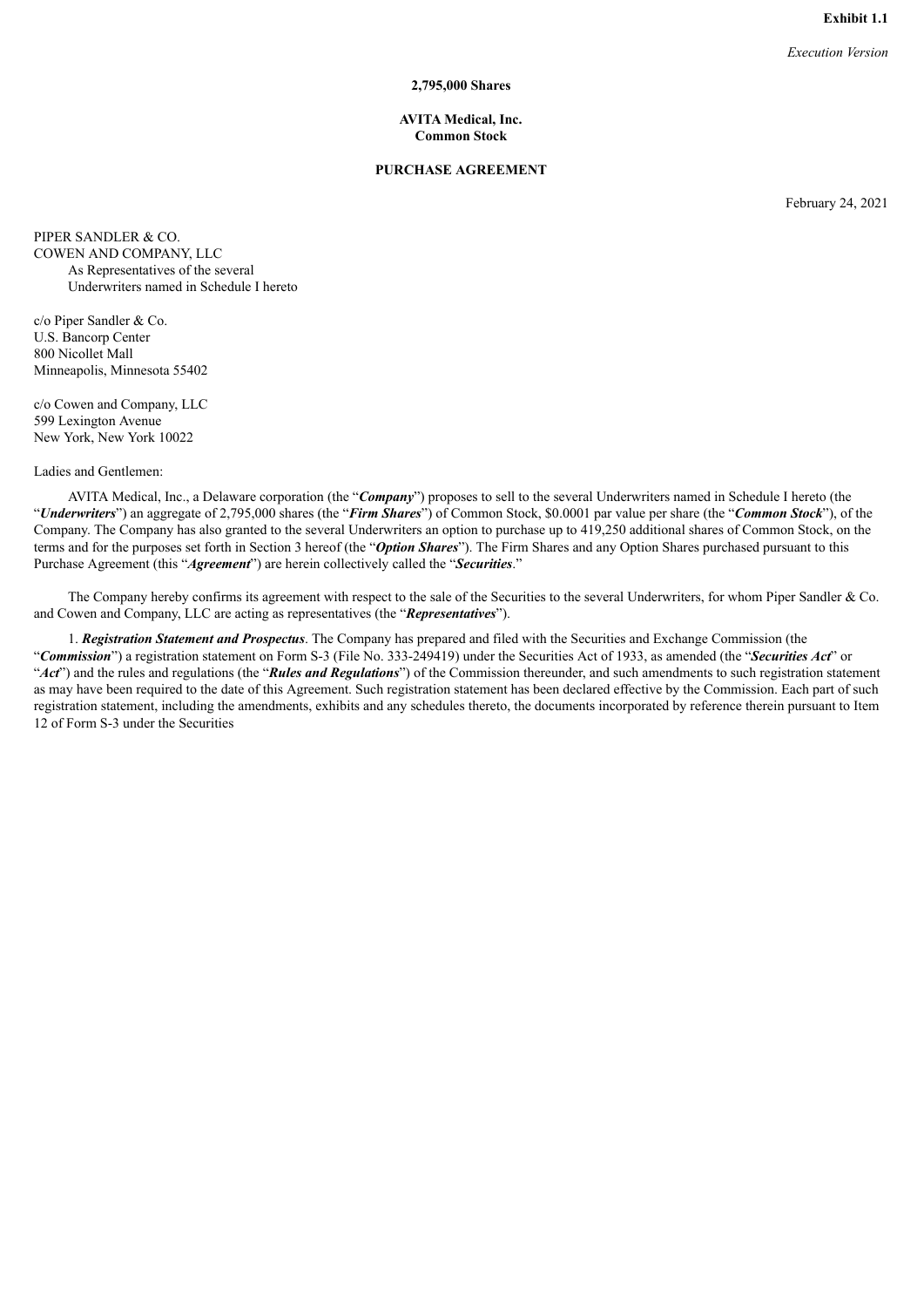Act and the documents and information otherwise deemed to be a part thereof or included therein by Rule 430B under the Securities Act (the "*Rule 430B Information*") or otherwise pursuant to the Rules and Regulations, as of the time the Registration Statement became effective, is herein called the *"Registration Statement."* Any registration statement filed by the Company pursuant to Rule 462(b) under the Securities Act is called the "Rule 462(b) Registration Statement" and, from and after the date and time of filing of the Rule 462(b) Registration Statement, the term "Registration Statement" shall include the Rule 462(b) Registration Statement.

The prospectus in the form in which it has most recently been filed with the Commission on or prior to the date of this Agreement is herein called the "*Base Prospectus*." Each preliminary prospectus supplement to the Base Prospectus (including the Base Prospectus as so supplemented), that describes the Securities and the offering thereof, that omitted the Rule 430B Information and that was used prior to the filing of the final prospectus supplement referred to in the following sentence is herein called a "*Preliminary Prospectus*." Promptly after execution and delivery of this Agreement, the Company will prepare and file with the Commission a final prospectus supplement to the Base Prospectus relating to the Securities and the offering thereof in accordance with the provisions Rule 430B and Rule 424(b) of the Rules and Regulations. Such final supplemental form of prospectus (including the Base Prospectus as so supplemented), in the form filed with the Commission pursuant to Rule 424(b) is herein called the "*Prospectus*." Any reference herein to the Base Prospectus, any Preliminary Prospectus or the Prospectus shall be deemed to refer to include the documents incorporated by reference therein pursuant to Item 12 of Form S-3 under the Securities Act as of the date of such prospectus.

For purposes of this Agreement, all references to the Registration Statement, the Rule 462(b) Registration Statement, the Base Prospectus, any Preliminary Prospectus, the Prospectus or any amendment or supplement to any of the foregoing shall be deemed to include the copy filed with the Commission pursuant to its Electronic Data Gathering, Analysis and Retrieval System or any successor system thereto ("*EDGAR*"). All references in this Agreement to financial statements and schedules and other information which is "described," "contained," "included" or "stated" in the Registration Statement, the Base Prospectus, any Preliminary Prospectus or the Prospectus (or other references of like import) shall be deemed to mean and include all such financial statements and schedules and other information which is incorporated by reference in or otherwise deemed by the Rules and Regulations to be a part of or included in the Registration Statement, the Base Prospectus, any Preliminary Prospectus or the Prospectus, as the case may be; and all references in this Agreement to amendments or supplements to the Registration Statement, the Base Prospectus, any Preliminary Prospectus or the Prospectus shall be deemed to mean and include the subsequent filing of any document under the Securities Exchange Act of 1934, as amended (the "*Exchange Act*") and which is deemed to be incorporated therein by reference therein or otherwise deemed by the Rules and Regulations to be a part thereof.

## 2. *Representations and Warranties of the Company.*

(a) *Representations and Warranties of the Company*. The Company represents and warrants to, and agrees with, the several Underwriters as follows:

-2-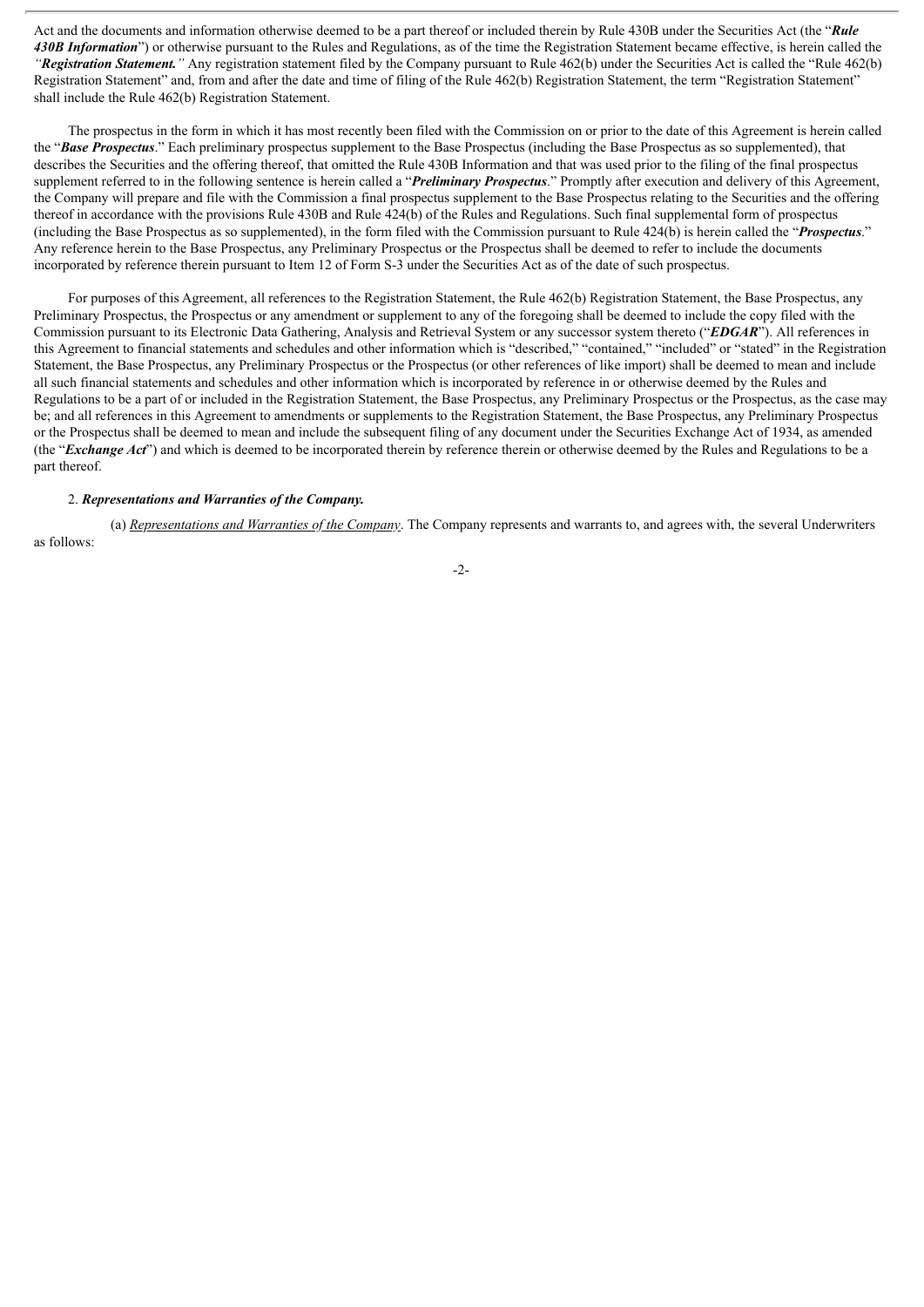(i) *Registration Statement and Prospectuses*. No order preventing or suspending the use of any Preliminary Prospectus or the Prospectus (or any supplement thereto) has been issued by the Commission and no proceeding for that purpose has been initiated or is pending or, to the knowledge of the Company, threatened by the Commission. As of the time each part of the Registration Statement (or any post-effective amendment thereto) became or becomes effective (including each deemed effective date with respect to the Underwriters pursuant to Rule 430B or otherwise under the Securities Act), such part conformed or will conform in all material respects to the requirements of the Act and the Rules and Regulations. Upon the filing or first use within the meaning of the Rules and Regulations, each Preliminary Prospectus and the Prospectus (or any supplement to either) conformed or will conform in all material respects to the requirements of the Act and the Rules and Regulations. The Registration Statement and any post-effective amendment thereto has become effective under the Securities Act. The Company has complied to the Commission's satisfaction with all requests of the Commission for additional or supplemental information. No stop order suspending the effectiveness of the Registration Statement**,** any post-effective amendment or any part thereof is in effect and no proceedings for such purpose have been instituted or are pending or, to the knowledge of the Company, are threatened by the Commission.

(ii) *Accurate Disclosure*. Each Preliminary Prospectus, at the time of filing thereof or the time of first use within the meaning of the Rules and Regulations, did not contain an untrue statement of a material fact or omit to state a material fact required to be stated therein or necessary to make the statements therein, in the light of the circumstances under which they were made, not misleading. Neither the Registration Statement nor any amendment thereto, at the effective time of each part thereof, at the First Closing Date (as defined below) or at the Second Closing Date (as defined below), contained, contains or will contain an untrue statement of a material fact or omitted, omits or will omit to state a material fact required to be stated therein or necessary to make the statements therein not misleading. As of the Time of Sale (as defined below), neither (A) the Time of Sale Disclosure Package (as defined below) nor (B) any issuer free writing prospectus (as defined below), when considered together with the Time of Sale Disclosure Package, included an untrue statement of a material fact or omitted to state a material fact necessary in order to make the statements therein, in light of the circumstances under which they were made, not misleading. Neither the Prospectus nor any supplement thereto, as of its issue date, at the time of any filing with the Commission pursuant to Rule 424(b) of the Rules and Regulations, at the First Closing Date or at the Second Closing, included, includes or will include an untrue statement of a material fact or omitted, omits or will omit to state a material fact necessary in order to make the statements therein, in light of the circumstances under which they were made, not misleading. The representations and warranties in this Section 2(a)(ii) shall not apply to statements in or omissions from any Preliminary Prospectus, the Registration Statement (or any amendment thereto), the Time of Sale Disclosure Package or the Prospectus (or any supplement thereto) made in reliance upon, and in conformity with, written information furnished to the Company by you, or by any Underwriter through you, specifically for use in the preparation of such document, it being understood and agreed that the only such information furnished by any Underwriter consists of the information described as such in Section 6(e).

-3-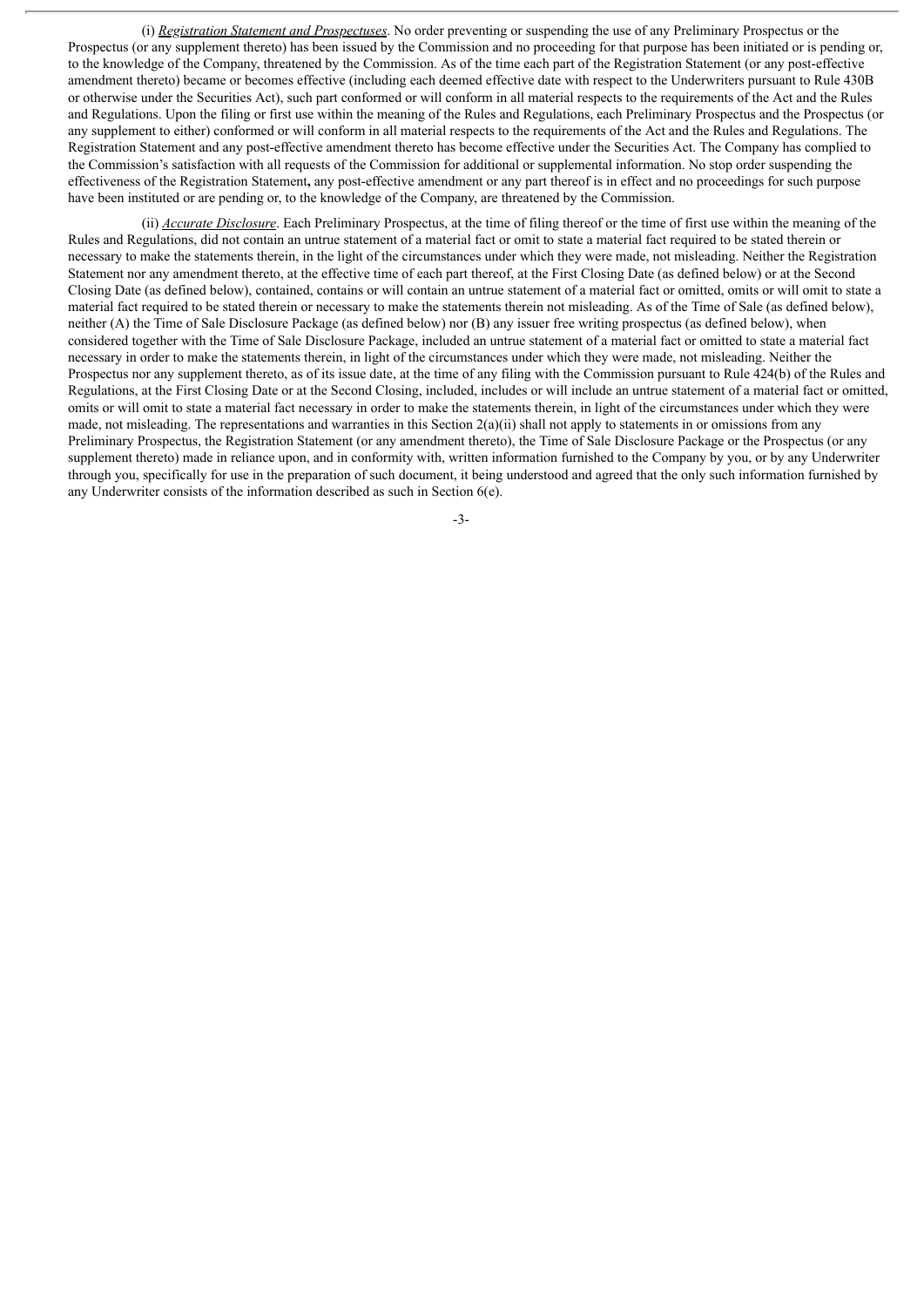Each reference to an "*issuer free writing prospectus*" herein means an issuer free writing prospectus as defined in Rule 433 of the Rules and Regulations.

"*Time of Sale Disclosure Package*" means the Preliminary Prospectus dated February 24, 2021, any free writing prospectus set forth on Schedule II and the information on Schedule III, all considered together.

Each reference to a "*free writing prospectus*" herein means a free writing prospectus as defined in Rule 405 of the Rules and Regulations.

"*Time of Sale*" means 7:30 p.m. (Eastern time) on the date of this Agreement.

(iii) *Issuer Free Writing Prospectuses*. (A) Each Issuer Free Writing Prospectus does not include any information that conflicts with the information contained in the Registration Statement, any Preliminary Prospectus or the Prospectus. The foregoing sentence does not apply to statements in or omissions from any Issuer Free Writing Prospectus based upon and in conformity with written information furnished to the Company by you or by any Underwriter through you specifically for use therein; it being understood and agreed that the only such information furnished by any Underwriter consists of the information described as such in Section 6(e).

(B) (1) At the earliest time after the filing of the Registration Statement that the Company or another offering participant made a *bona fide* offer (within the meaning of Rule 164(h)(2) under the Securities Act) of the Securities and (2) at the date hereof, the Company was not, is not and will not be (as applicable) an "ineligible issuer," as defined in Rule 405 under the Securities Act, including the Company or any subsidiary in the preceding three years not having been convicted of a felony or misdemeanor or having been made the subject of a judicial or administrative decree or order as described in Rule 405 of the Rules and Regulations (without taking account of any determination by the Commission pursuant to Rule 405 of the Rules and Regulations that it is not necessary that the Company be considered an ineligible issuer), nor an "excluded issuer" as defined in Rule 164 under the Securities Act.

(C) Each Issuer Free Writing Prospectus satisfied, as of its issue date and at all subsequent times to the Time of Sale, all other conditions to use thereof as set forth in Rules 164 and 433 under the Securities Act.

(iv) *Emerging Growth Company*. From the time of initial filing or initial confidential submission of the Registration Statement to the Commission (or, if earlier, the first date on which the Company engaged directly or through any person authorized to act on its behalf in any Testing-the-Waters Communication (as defined below)) through the date hereof, the Company has been and is an "emerging growth company," as defined in Section 2(a) of the Act (an "*Emerging Growth Company*")

 $-4-$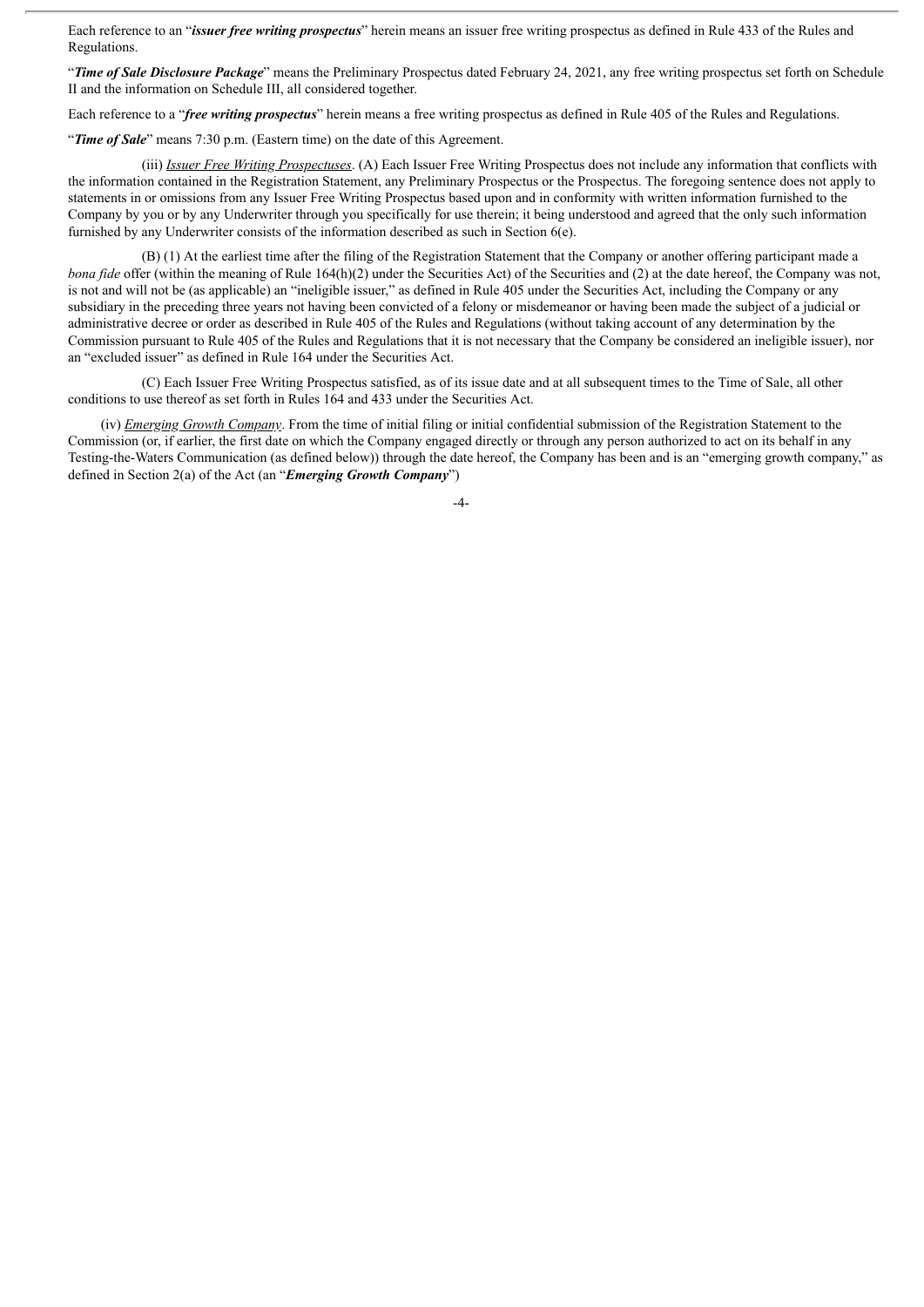(v) *Testing-the-Waters Materials*. The Company (i) has not alone engaged in any Testing-the-Waters Communications, other than Testing-the-Waters Communications with the prior consent of the Representatives with entities that are qualified institutional buyers within the meaning of Rule 144A under the Act or institutions that are accredited investors within the meaning of Rule 501 under the Act and (ii) has not authorized anyone other than the Representatives to engage in Testing-the-Waters Communications. The Company reconfirms that the Representatives have been authorized to act on its behalf in undertaking Testing-the-Waters Communications. The Company has not distributed any Written Testing-the-Waters Communications (as defined below) other than those listed on Schedule V hereto. "*Testing-the-Waters Communication*" means any oral or written communication with potential investors undertaken in reliance on either Section 5(d) of, or Rule 163B under, the Act. "*Written Testing-the-Waters Communication*" means any Testing-the-Waters Communication that is a written communication within the meaning of Rule 405 under the Act. Any individual Written Testing-the-Waters Communication does not conflict with the information contained in the Registration Statement or the Time of Sale Disclosure Package, complied in all material respects with the Act, and when taken together with the Time of Sale Disclosure Package as of the Applicable Time, did not contain any untrue statement of a material fact or omit to state a material fact necessary in order to make the statements therein, in the light of the circumstances under which they were made, not misleading.

(vi) *No Other Of ering Materials*. The Company has not distributed and will not distribute any prospectus or other offering material in connection with the offering and sale of the Securities other than any Preliminary Prospectus, the Time of Sale Disclosure Package or the Prospectus or other materials permitted by the Act to be distributed by the Company; *provided, however,* that, except as set forth on Schedule III, the Company has not made and will not make any offer relating to the Securities that would constitute a free writing prospectus, except in accordance with the provisions of Section 4(a)(xv) of this Agreement and, except as set forth on Schedule V, the Company has not made and will not make any communication relating to the Securities that would constitute a Testing-the-Waters Communication, except in accordance with the provisions of Section 2(a)(iv) of this Agreement.

(vii) *Financial Statements*. The financial statements of the Company, together with the related notes, set forth or incorporated by reference in the Registration Statement, the Time of Sale Disclosure Package and the Prospectus comply in all material respects with the requirements of the Securities Act and the Exchange Act and fairly present the financial condition of the Company and its consolidated subsidiaries as of the dates indicated and the results of operations and changes in cash flows for the periods therein specified in conformity with generally accepted accounting principles in the United States consistently applied throughout the periods involved; the supporting schedules included in the Registration Statement present fairly the information required to be stated therein; all non-GAAP financial information included in the Registration Statement, the Time of Sale Disclosure Package and the Prospectus complies with the requirements of Regulation G and Item 10 of Regulation S-K under the Act; and, except as disclosed in the Time of Sale Disclosure Package and the Prospectus, there are no material off-balance sheet arrangements

-5-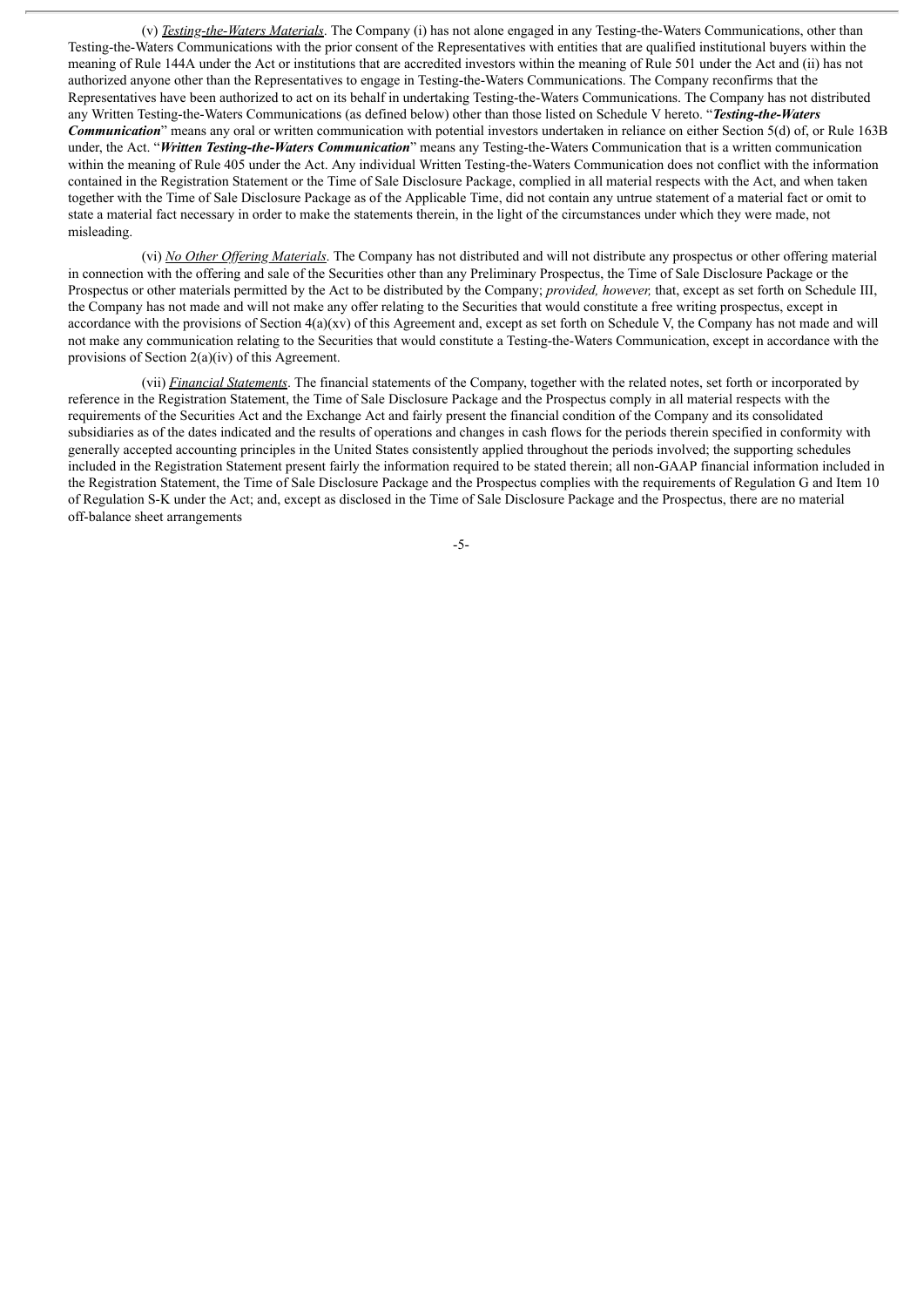(as defined in Regulation S-K under the Act, Item 303(a)(4)(ii)) or any other relationships with unconsolidated entities or other persons, that may have a material current or, to the Company's knowledge, material future effect on the Company's financial condition, results of operations, liquidity, capital expenditures, capital resources or significant components of revenue or expenses. No other financial statements or schedules are required to be included in the Registration Statement, the Time of Sale Disclosure Package or the Prospectus. To the Company's knowledge, Grant Thornton LLP, which has expressed its opinion with respect to the financial statements and schedules filed as a part of the Registration Statement and included in the Registration Statement, the Time of Sale Disclosure Package and the Prospectus, is  $(x)$  an independent public accounting firm within the meaning of the Act and the Rules and Regulations, (y) a registered public accounting firm (as defined in Section 2(a)(12) of the Sarbanes-Oxley Act of 2002 (the "*Sarbanes-Oxley Act*")) and (z) not in violation of the auditor independence requirements of the Sarbanes-Oxley Act.

(viii) *Absence of Certain Events*. Except as contemplated in the Time of Sale Disclosure Package and in the Prospectus, subsequent to the respective dates as of which information is given in the Time of Sale Disclosure Package, neither the Company nor any of its subsidiaries has incurred any material liabilities or obligations, direct or contingent, or entered into any material transactions, or declared or paid any dividends or made any distribution of any kind with respect to its capital stock; and there has not been any change in the capital stock (other than a change in the number of outstanding shares of Common Stock due to the issuance of shares upon the exercise of outstanding options or warrants or conversion of convertible securities), or any material change in the short-term or long-term debt (other than as a result of the conversion of convertible securities), or any issuance of options, warrants, convertible securities or other rights to purchase the capital stock, of the Company or any of its subsidiaries, or any Material Adverse Effect. "*Material Adverse Effect*" shall mean any material adverse change or effect, or any development involving a prospective material adverse change or effect, in or affecting (i) the business, earnings, assets, liabilities, prospects, properties, condition (financial or otherwise), operations, general affairs, management, financial position, stockholders' equity or results of operations of the Company and its subsidiaries, taken as a whole or (ii) the ability of the Company to perform its obligations under this Agreement, including the issuance and sale of the Securities, or to consummate the transactions contemplated in the Time of Sale Disclosure Package and the Prospectus.

(ix) *Organization and Good Standing*. Each of the Company and its subsidiaries has been duly organized and is validly existing as a corporation in good standing under the laws of its jurisdiction of organization. Each of the Company and its subsidiaries has full corporate power and authority to own its properties and conduct its business as currently being carried on and as described in the Registration Statement, the Time of Sale Disclosure Package and the Prospectus, and is duly qualified to do business as a foreign corporation in good standing in each jurisdiction in which it owns or leases real property or in which the conduct of its business makes such qualification necessary and in which the failure to so qualify would, individually or in the aggregate, result in a Material Adverse Effect.

-6-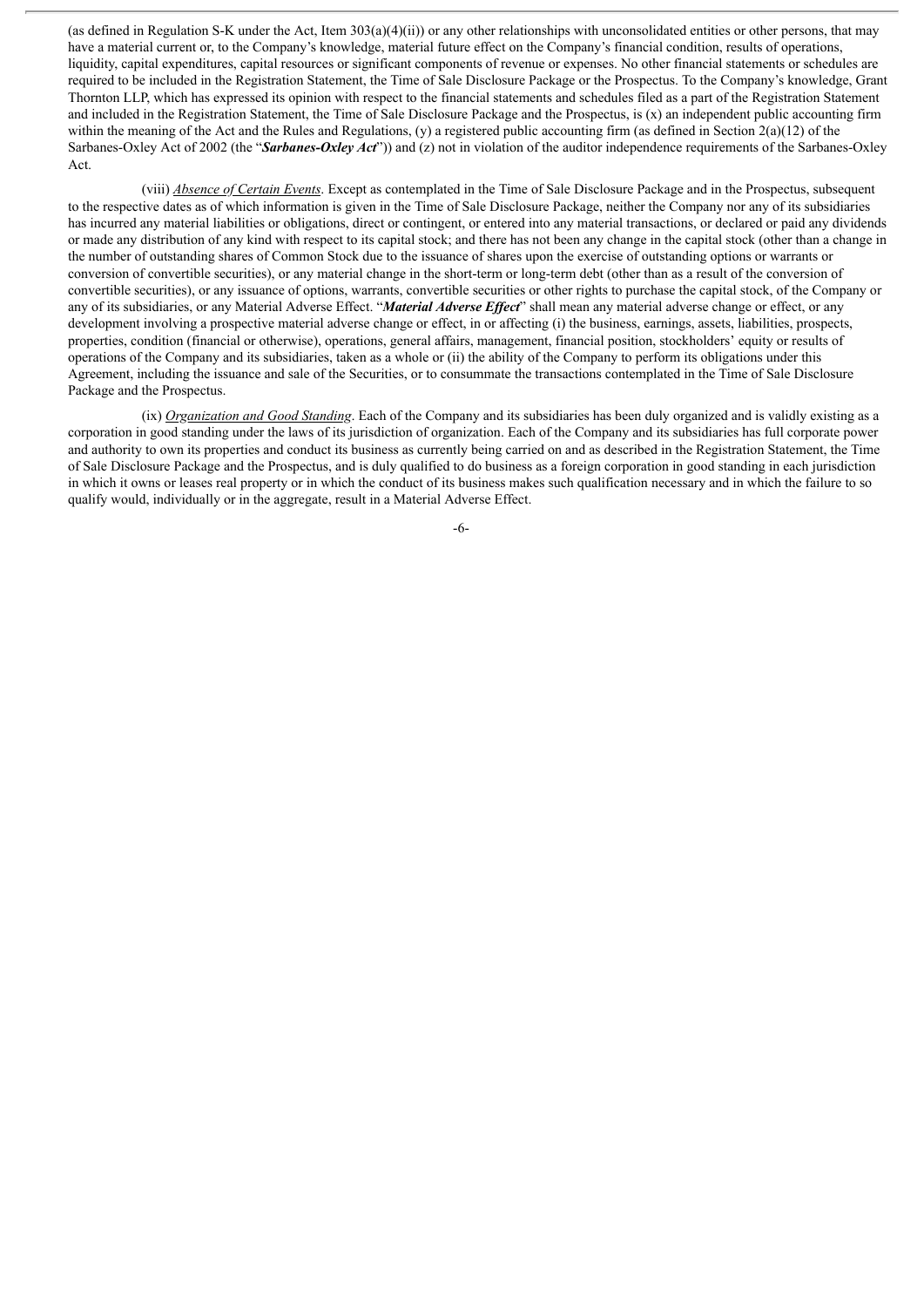(x) *Absence of Proceedings*. Except as set forth in the Time of Sale Disclosure Package and in the Prospectus, there is not pending or, to the knowledge of the Company, threatened or contemplated, any action, suit or proceeding (a) to which the Company or any of its subsidiaries is a party or (b) which has as the subject thereof any officer or director of the Company or any subsidiary, any employee benefit plan sponsored by the Company or any subsidiary or any property or assets owned or leased by the Company or any subsidiary before or by any court or Governmental Authority (as defined below), or any arbitrator, which, individually or in the aggregate, might result in any Material Adverse Effect or which are otherwise material in the context of the sale of the Securities. There are no current or, to the knowledge of the Company, pending, legal, governmental or regulatory actions, suits or proceedings  $(x)$  to which the Company or any of its subsidiaries is subject or  $(y)$  which has as the subject thereof any officer or director of the Company or any subsidiary, any employee plan sponsored by the Company or any subsidiary or any property or assets owned or leased by the Company or any subsidiary, that are required to be described in the Registration Statement, Time of Sale Disclosure Package and Prospectus by the Act or by the Rules and Regulations and that have not been so described.

(xi) *Disclosure of Legal Matters*. There are no statutes, regulations, contracts or documents that are required to be described in the Registration Statement, in the Time of Sale Disclosure Package and in the Prospectus or required to be filed as exhibits to the Registration Statement by the Securities Act or by the Rules and Regulations that have not been so described or filed.

(xii) *Authorization; No Conflicts; Authority*. This Agreement has been duly authorized, executed and delivered by the Company, and constitutes a valid, legal and binding obligation of the Company, enforceable in accordance with its terms, except as rights to indemnity hereunder may be limited by federal or state securities laws and except as such enforceability may be limited by bankruptcy, insolvency, reorganization or similar laws affecting the rights of creditors generally and subject to general principles of equity. The execution, delivery and performance of this Agreement and the consummation of the transactions herein contemplated will not (A) conflict with or result in a breach or violation of any of the terms or provisions of, or constitute a default under, or result in the creation or imposition of any lien, charge or encumbrance upon any property or assets of the Company or any of its subsidiaries pursuant to any indenture, mortgage, deed of trust, loan agreement or other agreement or instrument to which the Company or any of its subsidiaries is a party or by which the Company or any of its subsidiaries is bound or to which any of the property or assets of the Company or any of its subsidiaries is subject, (B) result in any violation of the provisions of the Company's charter or by-laws or (C) result in the violation of any law or statute or any judgment, order, rule, regulation or decree of any court or arbitrator or federal, state, local or foreign governmental agency or regulatory authority having jurisdiction over the Company or any of its subsidiaries or any of their properties or assets (each, a "*Governmental Authority*"), except in the case of clause (A) as would not result in a Material Adverse Effect. No consent, approval, authorization or order of, or registration or filing with any Governmental Authority is required for the execution, delivery and performance of this Agreement or for the consummation of the transactions contemplated hereby, including the issuance or sale of the Securities by the Company, except such as may be required under the Act , the rules of the Financial Industry Regulatory Authority ("*FINRA*") or state securities or blue sky laws; and the Company has full power and authority to enter into this Agreement and to consummate the transactions contemplated hereby, including the authorization, issuance and sale of the Securities as contemplated by this Agreement.

-7-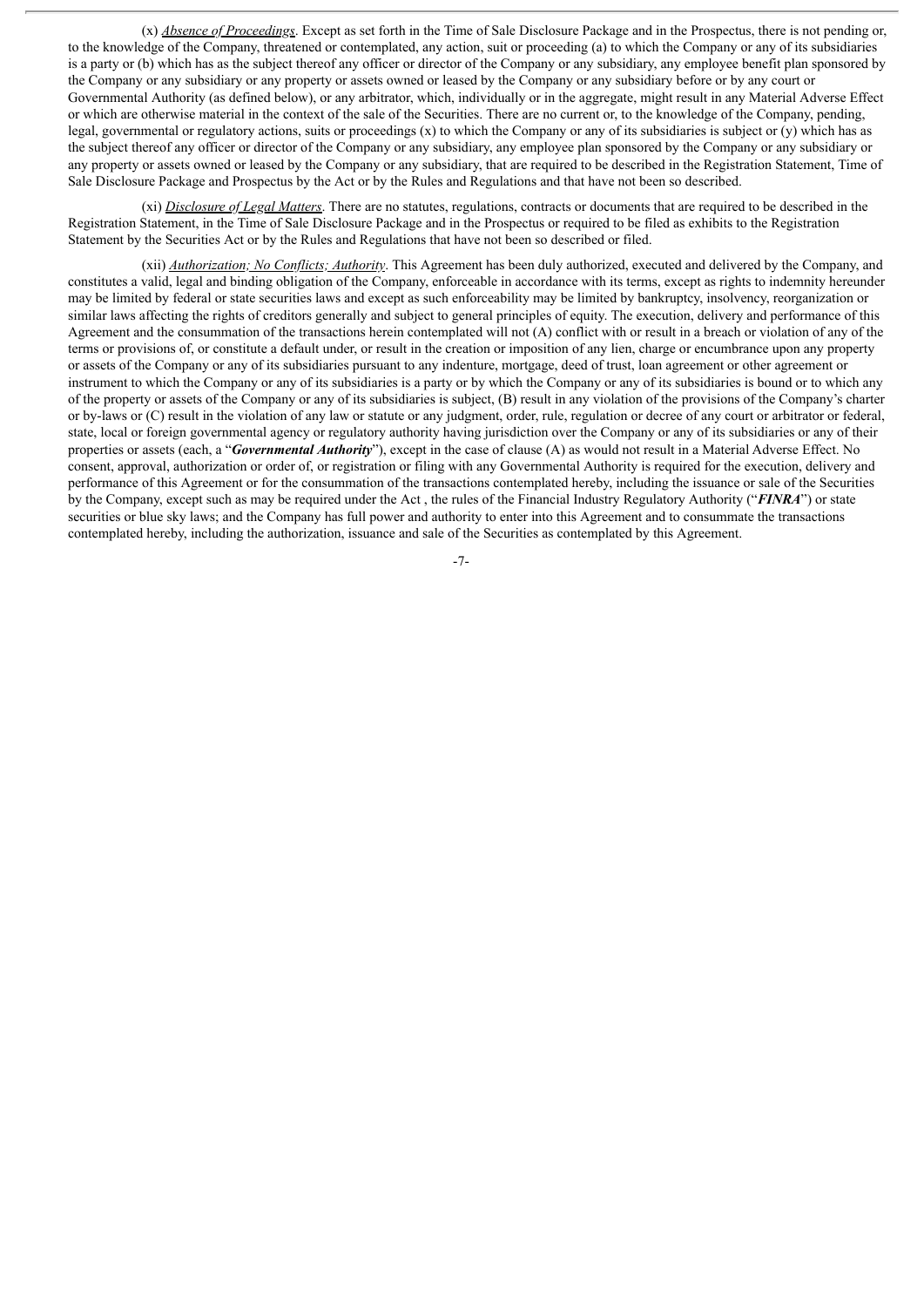(xiii) *Capitalization; the Securities; Registration Rights*. All of the issued and outstanding shares of capital stock of the Company, including the outstanding shares of Common Stock, is duly authorized and validly issued, fully paid and nonassessable, have been issued in compliance with all federal and state and foreign securities laws, were not issued in violation of or subject to any preemptive rights or other rights to subscribe for or purchase securities that have not been waived in writing (a copy of which has been delivered to counsel to the Representatives), and the holders thereof are not subject to personal liability by reason of being such holders; the Securities which may be sold hereunder by the Company have been duly authorized and, when issued, delivered and paid for in accordance with the terms of this Agreement, will have been validly issued and will be fully paid and nonassessable, and the holders thereof will not be subject to personal liability by reason of being such holders; and the capital stock of the Company, including the Common Stock, conforms to the description thereof in the Registration Statement, in the Time of Sale Disclosure Package and in the Prospectus. Except as otherwise stated in the Registration Statement, in the Time of Sale Disclosure Package and in the Prospectus, (A) there are no preemptive rights or other rights to subscribe for or to purchase, or any restriction upon the voting or transfer of, any shares of Common Stock pursuant to the Company's charter, by-laws or any agreement or other instrument to which the Company or any of its subsidiaries is a party or by which the Company or any of its subsidiaries is bound; (B) neither the filing of the Registration Statement nor the offering or sale of the Securities as contemplated by this Agreement gives rise to any rights for or relating to the registration of any shares of Common Stock or other securities of the Company (collectively, "*Registration Rights*") and (C) any person to whom the Company has granted Registration Rights has agreed not to exercise such rights until after expiration of the Lock-Up Period (as defined below). All of the issued and outstanding shares of capital stock of each of the Company's subsidiaries have been duly and validly authorized and issued and are fully paid and nonassessable, and, except as otherwise described in the Registration Statement, in the Time of Sale Disclosure Package and in the Prospectus, the Company owns of record and beneficially, free and clear of any security interests, claims, liens, proxies, equities or other encumbrances, all of the issued and outstanding shares of such stock. The Company has an authorized and outstanding capitalization as set forth in the Registration Statement, in the Time of Sale Disclosure Package and in the Prospectus under the caption "Capitalization." The Common Stock (including the Securities) conforms in all material respects to the description thereof contained in the Time of Sale Disclosure Package and the Prospectus.

(xiv) *Stock Options*. Except as described in the Registration Statement, in the Time of Sale Disclosure Package and in the Prospectus, there are no options, warrants, agreements, contracts or other rights in existence to purchase or acquire from the Company or any subsidiary of the Company any shares of the capital stock of the Company or any subsidiary of the Company. The description of the Company's stock option, stock bonus and other stock plans or arrangements (the "*Company Stock Plans*"), and the options

-8-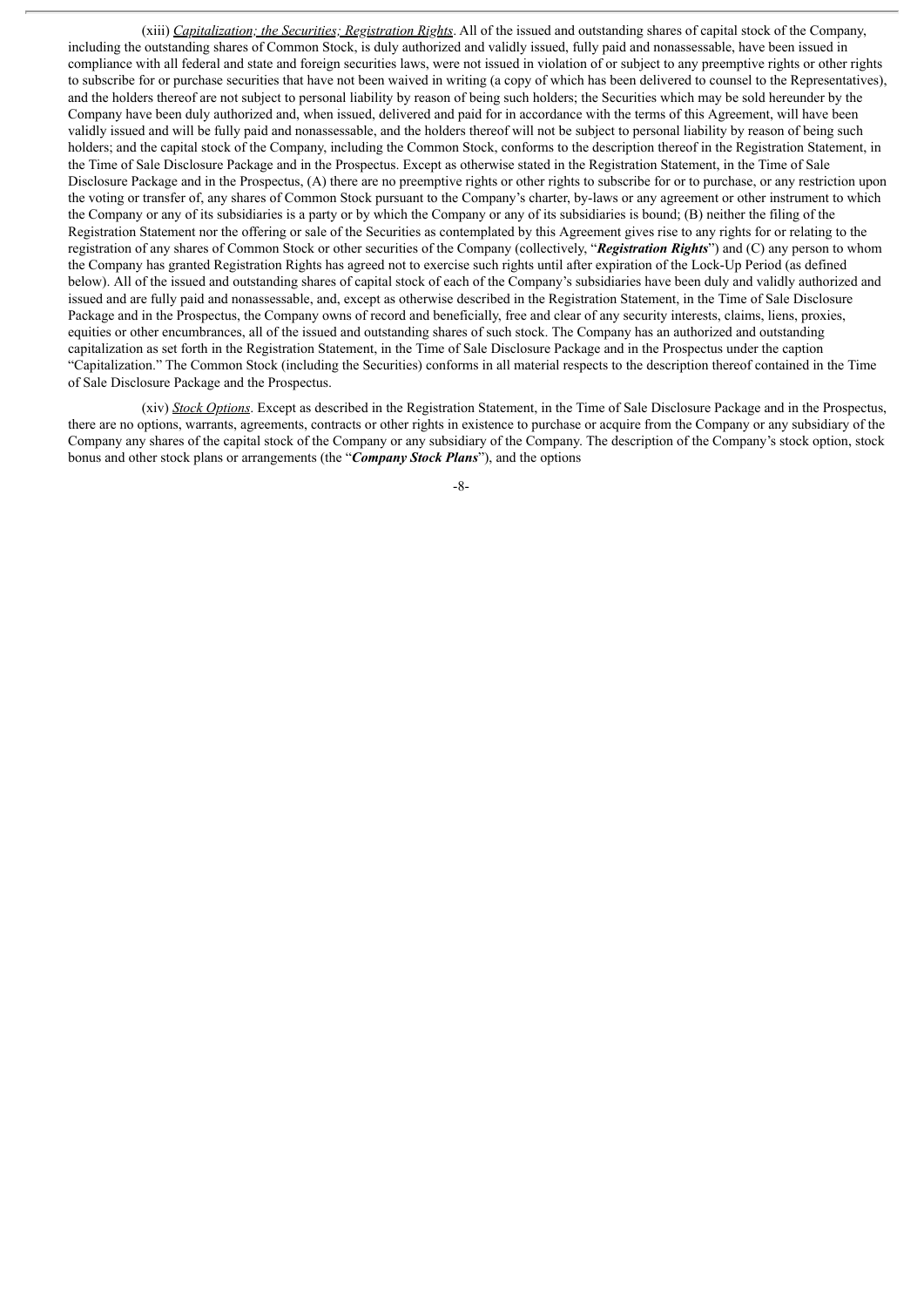(the "*Options*") or other rights granted thereunder, set forth in the Time of Sale Disclosure Package and the Prospectus accurately and fairly presents the information required to be shown with respect to such plans, arrangements, options and rights. Each grant of an Option (A) was duly authorized no later than the date on which the grant of such Option was by its terms to be effective by all necessary corporate action, including, as applicable, approval by the board of directors of the Company (or a duly constituted and authorized committee thereof) and any required stockholder approval by the necessary number of votes or written consents, and the award agreement governing such grant (if any) was duly executed and delivered by each party thereto and (B) was made in accordance with the terms of the applicable Company Stock Plan, and all applicable laws and regulatory rules or requirements, including all applicable federal securities laws.

(xv) *Compliance with Laws*. The Company and each of its subsidiaries holds, and is operating in compliance in all material respects with, all franchises, grants, authorizations, licenses, permits, easements, consents, certificates and orders of any Governmental Authority or self-regulatory body required for the conduct of its business and all such franchises, grants, authorizations, licenses, permits, easements, consents, certifications and orders are valid and in full force and effect; and neither the Company nor any of its subsidiaries has received notice of any revocation or modification of any such franchise, grant, authorization, license, permit, easement, consent, certification or order or has reason to believe that any such franchise, grant, authorization, license, permit, easement, consent, certification or order will not be renewed in the ordinary course; and the Company and each of its subsidiaries is in compliance in all material respects with all applicable federal, state, local and foreign laws, regulations, orders and decrees.

(xvi) *Ownership of Assets*. The Company and its subsidiaries have good and marketable title to all property (whether real or personal) described in the Registration Statement, in the Time of Sale Disclosure Package and in the Prospectus as being owned by them, in each case free and clear of all liens, claims, security interests, other encumbrances or defects except such as are described in the Registration Statement, in the Time of Sale Disclosure Package and in the Prospectus. The property held under lease by the Company and its subsidiaries is held by them under valid, subsisting and enforceable leases with only such exceptions with respect to any particular lease as do not interfere in any material respect with the conduct of the business of the Company or its subsidiaries.

(xvii) *Intellectual Property*. The Company and each of its subsidiaries owns, possesses, or can acquire on reasonable terms, all Intellectual Property necessary for the conduct of the Company's and its subsidiaries' business as now conducted or as proposed to be conducted, as described in the Registration Statement, the Time of Sale Disclosure Package and the Prospectus to be conducted. Furthermore, (A) to the knowledge of the Company, there is no infringement, misappropriation or violation by third parties of any such Intellectual Property, except as disclosed to the Representatives; (B) there is no pending or, to the knowledge of the Company, threatened, action, suit, proceeding or claim by others challenging the Company's or any of its subsidiaries' rights in or to any such Intellectual Property, and the Company is unaware of any facts which would form a reasonable basis for any such claim, except as disclosed to the Representatives; (C) the Intellectual Property

-9-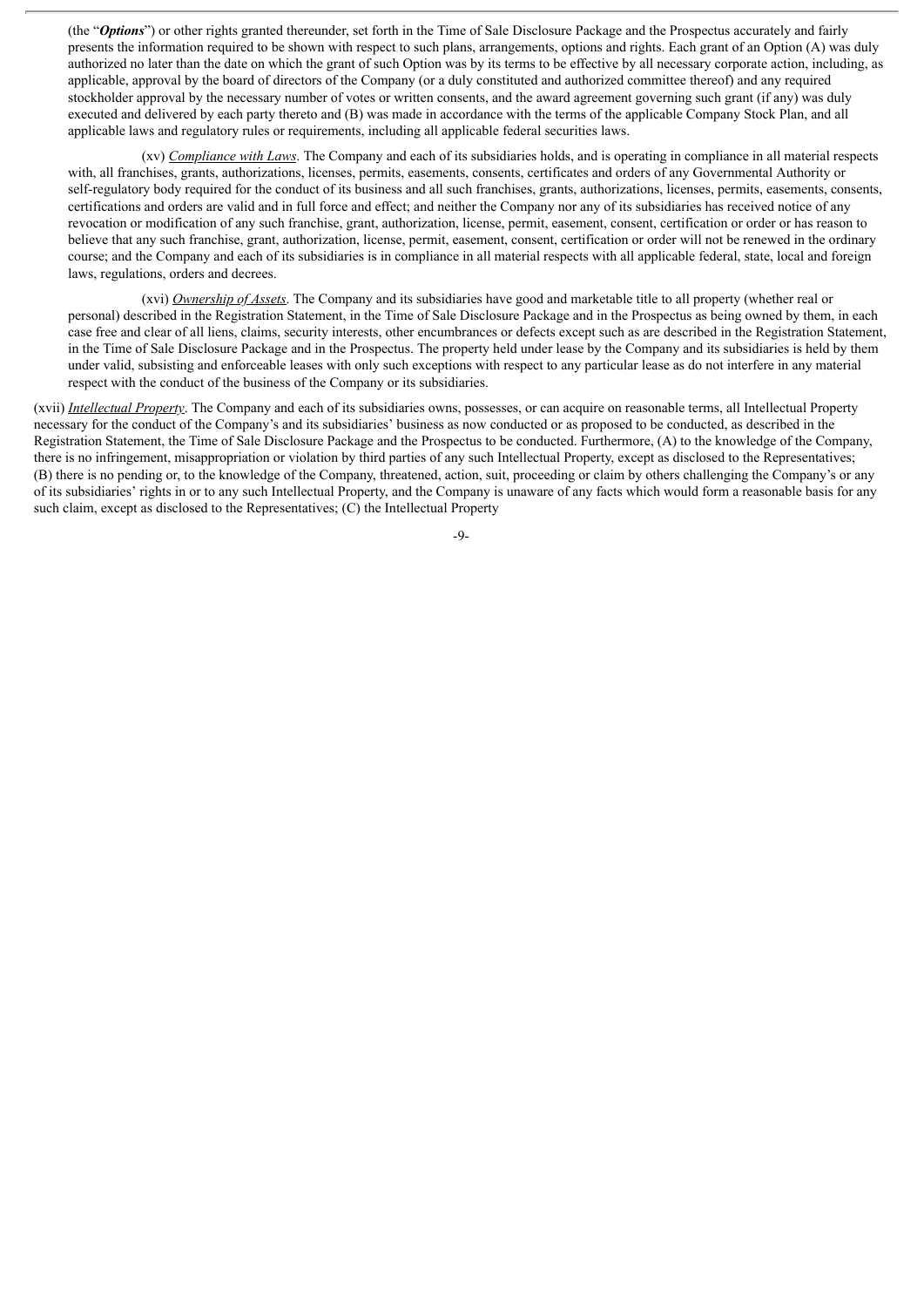owned by the Company and its subsidiaries, and to the knowledge of the Company, the Intellectual Property licensed to the Company and its subsidiaries, has not been adjudged invalid or unenforceable, in whole or in part, and there is no pending or, to the knowledge of the Company, threatened action, suit, proceeding or claim by others challenging the validity or scope of any such Intellectual Property, and the Company is unaware of any facts which would form a reasonable basis for any such claim; (D) there is no pending or, to the knowledge of the Company, threatened action, suit, proceeding or claim by others that the Company or any of its subsidiaries infringes, misappropriates or otherwise violates any Intellectual Property or other proprietary rights of others, neither the Company or any of its subsidiaries has received any written notice of such claim and the Company is unaware of any other fact which would form a reasonable basis for any such claim; (E) to the Company's knowledge, no employee of the Company or any of its subsidiaries is in or has ever been in violation of any term of any employment contract, patent disclosure agreement, invention assignment agreement, non-competition agreement, non-solicitation agreement, nondisclosure agreement or any restrictive covenant to or with a former employer where the basis of such violation relates to such employee's employment with the Company nor any of its subsidiaries or actions undertaken by the employee while employed with the Company or any of its subsidiaries; (F) there is no prior art or public or commercial activity of which the Company is aware that may render any patent included in the Intellectual Property invalid or that would preclude the issuance of any patent on any patent application included in the Intellectual Property, which has not been disclosed to the U.S. Patent and Trademark Office or the relevant foreign patent authority, as the case may be; (G) to the Company's knowledge, the issued patents included in the Intellectual Property are valid and enforceable and the Company is unaware of any facts that would preclude the issuance of a valid and enforceable patent on any pending patent application included in the Intellectual Property; (H) the Company has taken reasonable steps necessary to secure the interests of the Company in the Intellectual Property purported to be owned by the Company from all employees, consultants, agents or contractors that developed (in whole or in part) such Intellectual Property; (I) the Company has taken reasonable steps in accordance with normal industry practice to maintain the confidentiality of trade secrets of the Company and to the Company's knowledge, no such Intellectual Property has been disclosed other than to employees, representatives and agents of the Company, all of whom are bound by written and enforceable confidentiality agreements; (J) no government funding, facilities or resources of a university, college, other educational institution or research center was used in the development of any Intellectual Property that is owned or purported to be owned by the Company that would confer upon any governmental agency or body, university, college, other educational institution or research center any claim or right in or to any such Intellectual Property; and (K) to the Company's knowledge, no material technology employed by the Company has been obtained or is being used by the Company in violation of the rights of any entity. "*Intellectual Property*" shall mean all patents, trademarks and service marks, trade names, trade dress, copyrights, copyrightable works, databases, licenses, inventions, invention registrations, invention disclosures, trade secrets, domain names, social media identifiers and accounts and other source indicators, technology, know-how (including other unpatented and/or unpatentable proprietary or confidential information, systems or procedures) and all other similar intellectual property or proprietary rights (including all registrations and applications for registration of, and all goodwill associated with, the foregoing) in the United States and foreign jurisdictions.

-10-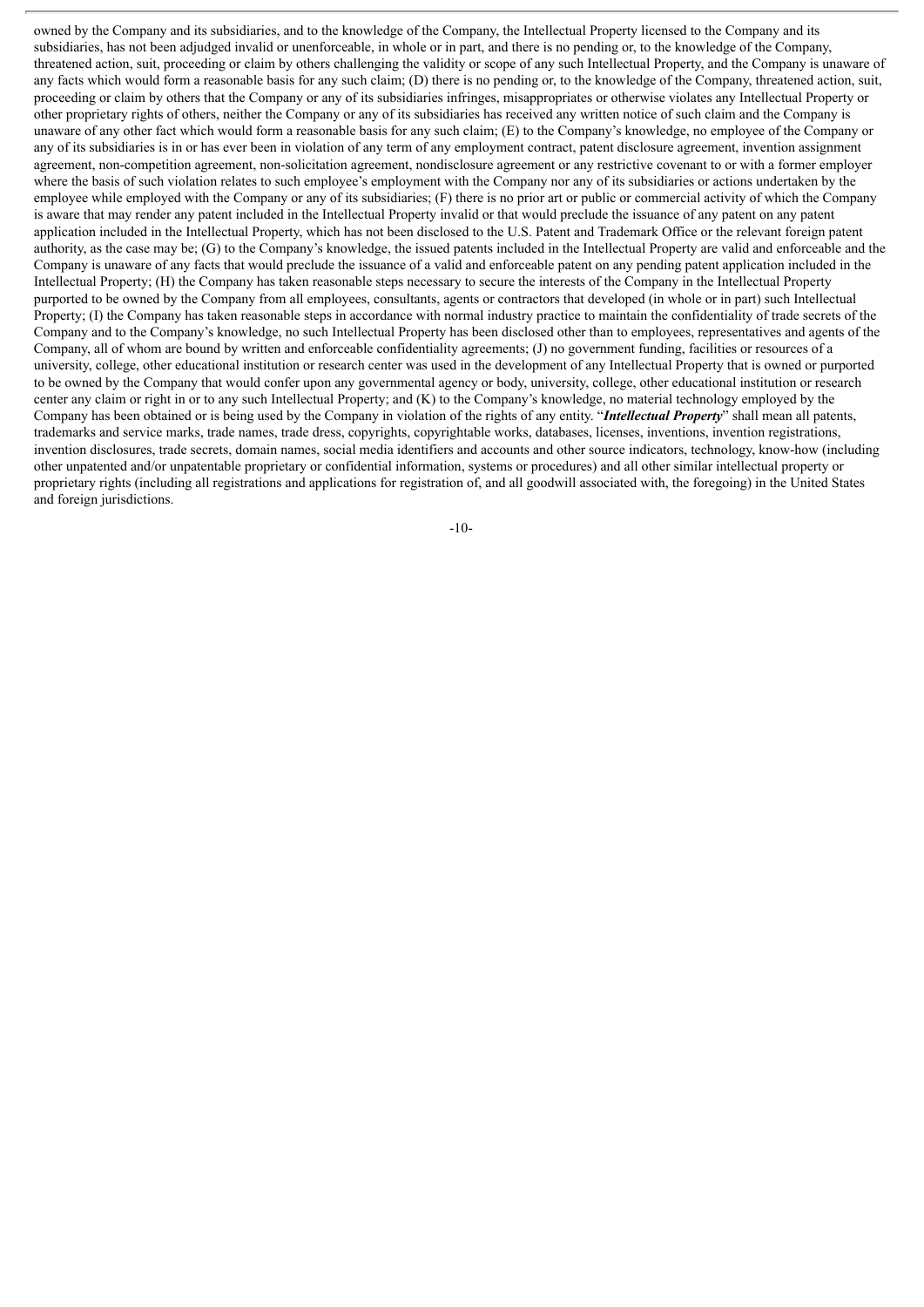(xviii) *Health Care Authorizations*. The Company has submitted and possesses, or qualifies for applicable exemptions to, such valid and current registrations, listings, approvals, clearances, licenses, certificates, authorizations or permits and supplements or amendments thereto issued or required by the appropriate state, federal or foreign regulatory agencies or bodies necessary to conduct their business ("*Permits*"), including, without limitation, all such Permits required by the U.S. Food and Drug Administration (the "*FDA*"), the U.S. Department of Health and Human Services ("*HHS*"), the U.S. Centers for Medicare & Medicaid Services ("*CMS*"), the European Medicines Agency ("*EMA*"), the Australian Department of Health Therapeutic Goods Administration ("*TGA*"), Health Canada or any other comparable state, federal or foreign agencies or bodies to which it is subject, and the Company has not received any notice of proceedings relating to the revocation or modification of, or non-compliance with, any such Permit, except for such Permits, the lack of which would not, individually or in the aggregate, result in a Material Adverse Effect.

(xix) *Clinical Trials*. The studies, tests and preclinical and clinical trials conducted by or on behalf of, or sponsored by, the Company, or in which the Company has participated, that are described in the Registration Statement, the Time of Sale Disclosure Package or the Prospectus, or the results of which are referred to in the Registration Statement, the Time of Sale Disclosure Package or the Prospectus, were and, if still pending, are being conducted in all material respects in accordance with protocols, procedures and controls pursuant to, where applicable, accepted professional and scientific standards for products or product candidates comparable to those being developed by the Company and all applicable statutes, rules and regulations of the FDA, the EMA, the TGA, Health Canada and other comparable regulatory agencies outside of the U.S. to which they are subject, including, without limitation, 21 C.F.R. Parts 50, 54, 56, 58, 312, and 812; the descriptions of the results of such studies, tests and trials contained in the Registration Statement, the Time of Sale Disclosure Package or the Prospectus do not contain any misstatement of a material fact or omit a material fact necessary to make such statements not misleading; the Company has no knowledge of any studies, tests or trials not described in the Disclosure Package and the Prospectus the results of which reasonably call into question in any material respect the results of the studies, tests and trials described in the Registration Statement, the Time of Sale Disclosure Package or Prospectus; and the Company has not received any notices or other correspondence from the FDA, EMA, Health Canada or any other foreign, state or local governmental body exercising comparable authority or any Institutional Review Board or comparable authority requiring or threatening the termination, suspension or material modification of any studies, tests or preclinical or clinical trials conducted by or on behalf of, or sponsored by, the Company or in which the Company has participated, and, to the Company's knowledge, there are no reasonable grounds for the same. Except as disclosed in the Registration Statement, the Time of Sale Disclosure Package and the Prospectus, there has not been any violation of law or regulation by the Company in its respective product development efforts, submissions or reports to any regulatory authority that could reasonably be expected to require investigation, corrective action or enforcement action.

-11-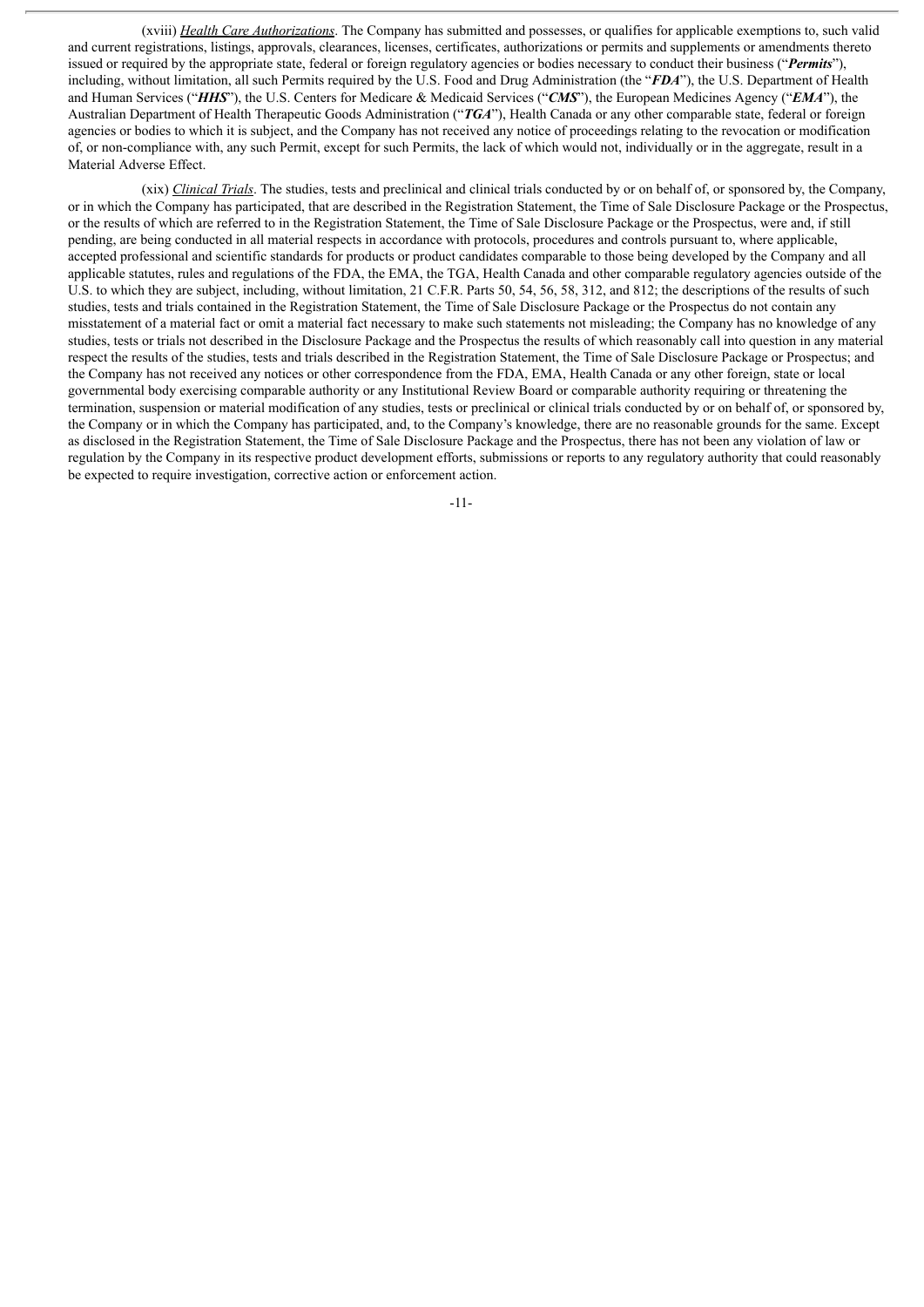(xx) *Compliance with Health Care Laws*. The Company and, to the Company's knowledge, its directors, employees and agents (while acting in such capacity) are and at all times have been in material compliance with, all health care laws applicable to the Company, or any of its products or activities, including, but not limited to, the federal Anti-Kickback Statute (42 U.S.C. Section 1320a-7b(b)), the Anti-Inducement Law (42 U.S.C. Section 1320a-7a(a)(5)), the civil False Claims Act (31 U.S.C. Section 3729 et seq.), the administrative False Claims Law (42 U.S.C. Section 1320a-7b(a)), the Stark law (42 U.S.C. Section 1395nn), the Health Insurance Portability and Accountability Act of 1996 (42 U.S.C. Section 1320d et seq.) as amended by the Health Information Technology for Economic and Clinical Health Act (42 U.S.C. Section 17921 et seq.), the exclusion laws (42 U.S.C. Section 1320a-7), the Federal Food, Drug, and Cosmetic Act (21 U.S.C. Section 301 et seq.), the Controlled Substances Act (21 U.S.C. Section 801 et seq.), the Public Health Service Act (42 U.S.C. Section 201 et seq.), the Clinical Laboratory Improvement Amendments of 1988 (42 U.S.C. Section 263a), Medicare (Title XVIII of the Social Security Act), Medicaid (Title XIX of the Social Security Act), and the Patient Protection and Affordable Care Act of 2010, as amended by the Health Care and Education Reconciliation Act of 2010, the regulations promulgated pursuant to such laws, and any other state, federal or foreign law, accreditation standards, regulation, memorandum, opinion letter, or other issuance which imposes requirements on manufacturing, development, testing, labeling, advertising, marketing, promotion, distribution, reporting, kickbacks, patient or program charges, recordkeeping, claims process, documentation requirements, medical necessity, referrals, the hiring of employees or acquisition of services or supplies from those who have been excluded from government health care programs, quality, safety, privacy, security, licensure, accreditation or any other aspect of providing health care, clinical laboratory or diagnostics products or services (collectively, "*Health Care Laws*"). The Company has not received any notification, correspondence or any other written or oral communication, including notification of any pending or threatened claim, suit, proceeding, hearing, enforcement, investigation, arbitration or other action from any governmental authority, including, without limitation, the FDA, the EMA, the TGA, Health Canada, the U.S. Federal Trade Commission, the U.S. Drug Enforcement Administration ("*DEA*"), CMS, HHS's Office of Inspector General, the U.S. Department of Justice and state Attorneys General or similar agencies of potential or actual non-compliance by, or liability of, the Company under any Health Care Laws, except, with respect to any of the foregoing, such as would not, individually or in the aggregate, result in a Material Adverse Effect. To the Company's knowledge, there are no facts or circumstances that would reasonably be expected to give rise to material liability of the Company under any Health Care Laws. The statements with respect to Health Care Laws and the Company's compliance therewith included in the Preliminary Prospectus, in the Time of Sale Disclosure Package and in the Prospectus fairly summarize the matters therein described.

(xxi) *Post-Market Reporting Obligations*. The Company is complying in all material respects with all applicable regulatory postmarket reporting obligations, including, without limitation, the FDA's adverse event reporting requirements at 21 CFR Parts 310, 314, 600, and 803 and, to the extent applicable, the respective counterparts thereof promulgated by governmental authorities in countries outside the United States.

-12-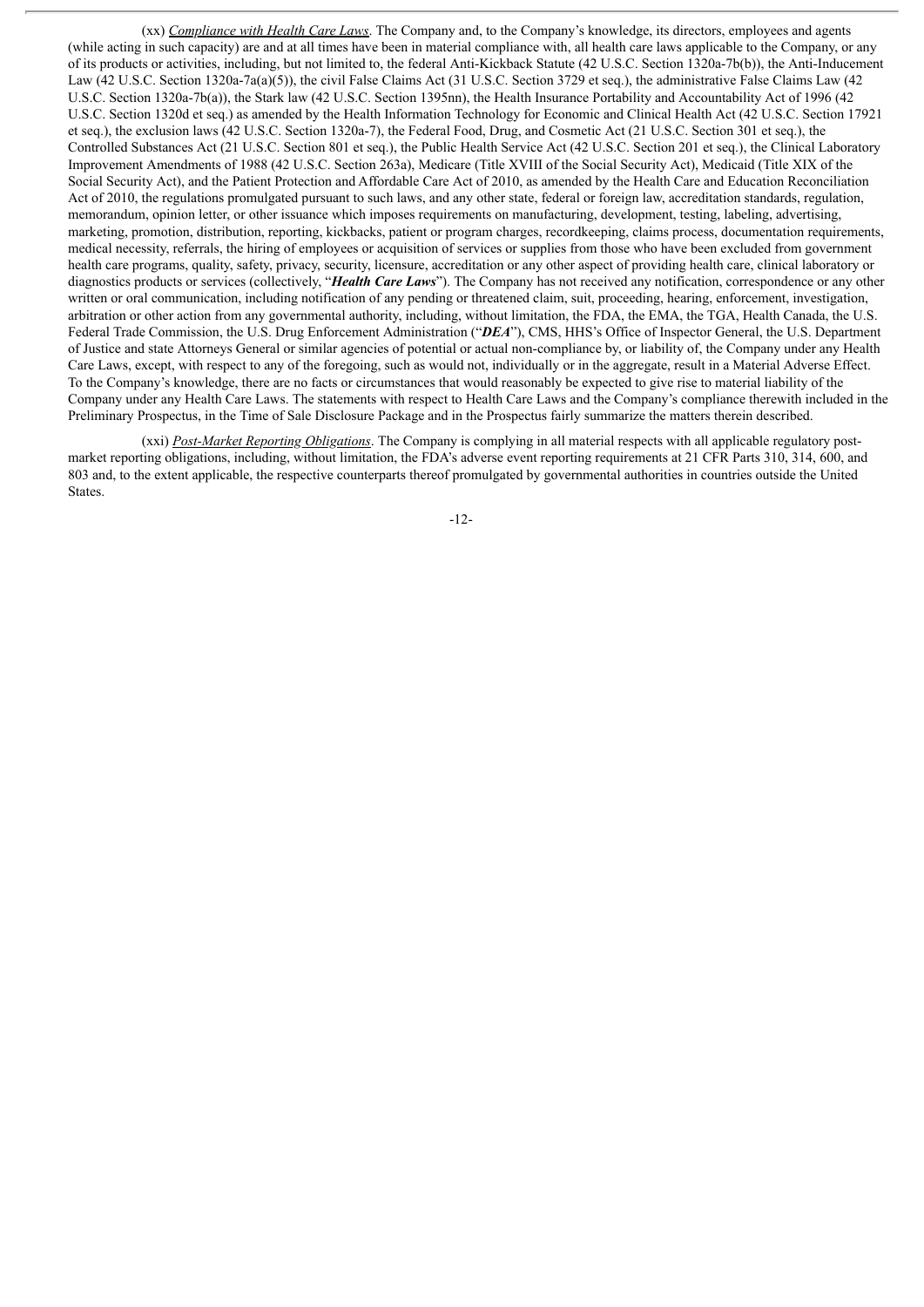(xxii) *No Shutdowns or Prohibitions*. The Company has not had any product, clinical laboratory or manufacturing site (whether Company-owned or that of a third party manufacturer for the Company's products) subject to a governmental authority (including FDA) shutdown or import or export prohibition, nor received any FDA Form 483 or other governmental authority notice of inspectional observations, "warning letters," "untitled letters," requests to make changes to the Company's products, processes or operations, or similar correspondence or notice from the FDA or other governmental authority alleging or asserting material noncompliance with any applicable Health Care Laws. To the Company's knowledge, neither the FDA nor any other governmental authority is considering such action.

(xxiii) *No Safety Notices*. (i) Except as disclosed in the Registration Statement, the Time of Sale Disclosure Package and the Prospectus, there have been no recalls, field notifications, field corrections, market withdrawals or replacements, warnings, "dear doctor" letters, investigator notices, safety alerts or other notice of action relating to an alleged lack of safety, efficacy, or regulatory compliance of the Company's products ("*Safety Notices*") and (ii) to the Company's knowledge, there are no facts that would be reasonably likely to result in (x) a Safety Notice with respect to the Company's products or services, (y) a change in labeling of any the Company's respective products or services, or (z) a termination or suspension of marketing or testing of any the Company's products or services.

(xxiv) *No Violations or Defaults*. Except as disclosed in the Registration Statement, the Time of Sale Disclosure Package and the Prospectus, neither the Company nor any of its subsidiaries (i) is in violation of its articles of association, charter or by-laws (or similar organizational documents), (ii) is in default, and no event has occurred that, with notice or lapse of time or both, would constitute such a default, in the due performance or observance of any term, covenant, condition or other obligation contained in any indenture, mortgage, deed of trust, loan agreement, license or other agreement or instrument to which it is a party or by which it is bound or to which any of its properties or assets is subject, or (iii) is in violation of any statute or any order, rule or regulation of any court or governmental agency or body having jurisdiction over it or its property or assets or has failed to obtain any license, permit, certificate, franchise or other governmental authorization or permit necessary to the ownership of its property or to the conduct of its business, except in the case of clauses (ii) and (iii), to the extent any such conflict, breach, violation or default would not, individually or in the aggregate, result in a Material Adverse Effect.

(xxv) *Taxes*. The Company and its subsidiaries have timely filed all federal, state, local and foreign income and franchise tax returns required to be filed and are not in default in the payment of any taxes which were payable pursuant to said returns or any assessments with respect thereto, other than any which the Company or any of its subsidiaries is contesting in good faith. There is no pending dispute with any taxing authority relating to any of such returns, and the Company has no knowledge of any proposed liability for any tax to be imposed upon the properties or assets of the Company for which there is not an adequate reserve reflected in the Company's financial statements included in the Registration Statement, the Time of Sale Disclosure Package and the Prospectus.

-13-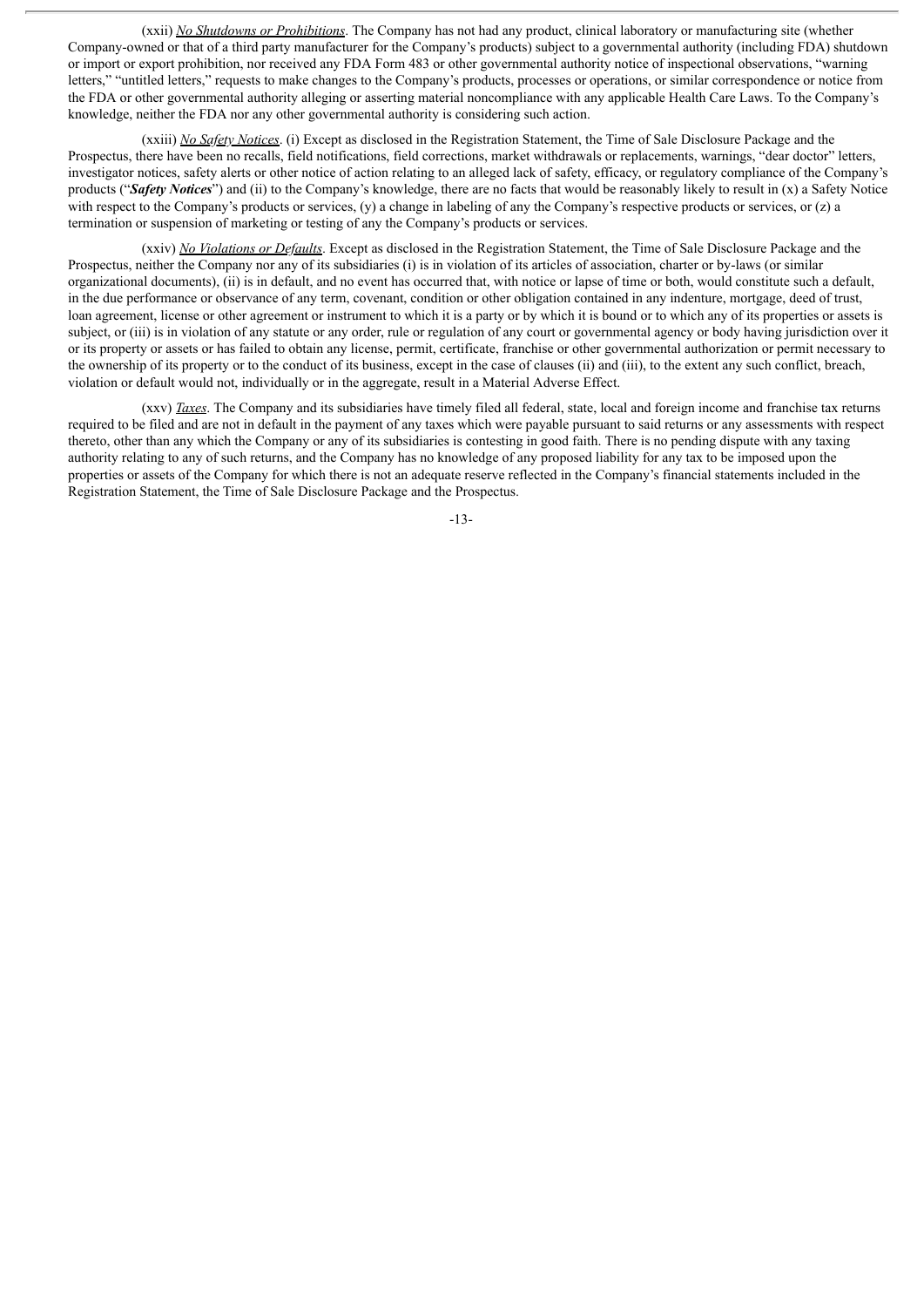(xxvi) *Exchange Listing and Exchange Act Registration*. The Common Stock is registered pursuant to Section 12(b) of the Exchange Act and is included or approved for listing on The Nasdaq Stock Market LLC and the Company has taken no action designed to, or likely to have the effect of, terminating the registration of the Common Stock under the Exchange Act or delisting the Common Stock from The Nasdaq Stock Market LLC nor has the Company received any notification that the Commission or The Nasdaq Stock Market LLC is contemplating terminating such registration or listing. The Company has complied in all material respects with the applicable requirements of The Nasdaq Stock Market LLC for maintenance of inclusion of the Common Stock thereon. In addition, the CHESS Depositary Interests of the Company have been approved for listing on the Australian Securities Exchange and the Company has taken no action designed to, or likely to have the effect of, terminating the registration of the CHESS Depositary Interests or delisting the CHESS Depositary Interests from the Australian Securities Exchange. The Company has filed a notification form to include the Securities on The Nasdaq Stock Market LLC. Except as previously disclosed to counsel for the Underwriters or as set forth in the Time of Sale Disclosure Package and the Prospectus, to the knowledge of the Company, no beneficial owners of the Company's capital stock or subordinated debt who, together with their associated persons and affiliates, hold in the aggregate 10% or more of such capital stock or subordinated debt, have any direct or indirect association or affiliate with a FINRA member.

(xxvii) *Ownership of Other Entities*. Other than the subsidiaries of the Company listed in Exhibit 21 to the Company's Annual Report on Form 10-K for the fiscal year ended June 30, 2020, the Company, directly or indirectly, owns no capital stock or other equity or ownership or proprietary interest in any corporation, partnership, association, trust or other entity.

(xxviii) *Internal Controls*. The Company and its subsidiaries maintain a system of "internal controls over financial reporting" (as defined in Rule 13a-15(f) of the Exchange Act) sufficient to provide reasonable assurances that (i) transactions are executed in accordance with management's general or specific authorization; (ii) transactions are recorded as necessary to permit preparation of financial statements in conformity with generally accepted accounting principles in the United States and to maintain accountability for assets; (iii) access to assets is permitted only in accordance with management's general or specific authorization; (iv) the recorded accountability for assets is compared with existing assets at reasonable intervals and appropriate action is taken with respect to any differences; and (v) interactive data in eXtensible Business Reporting Language included or incorporated by reference in the Registration Statement, the Prospectus and the Pricing Disclosure Package fairly presents the information called for in all material respects and is prepared in accordance with the Commission's rules and guidelines applicable thereto. Except as disclosed in the Registration Statement, in the Time of Sale Disclosure Package and in the Prospectus, the Company's internal control over financial reporting is effective and none of the Company, its board of directors and audit committee is aware of any "material weaknesses" (as defined by the Public Company Accounting Oversight Board) in its internal control over financial reporting, or any fraud, whether or not material, that involves management or other employees of the Company and its subsidiaries who have a significant role in the Company's internal

-14-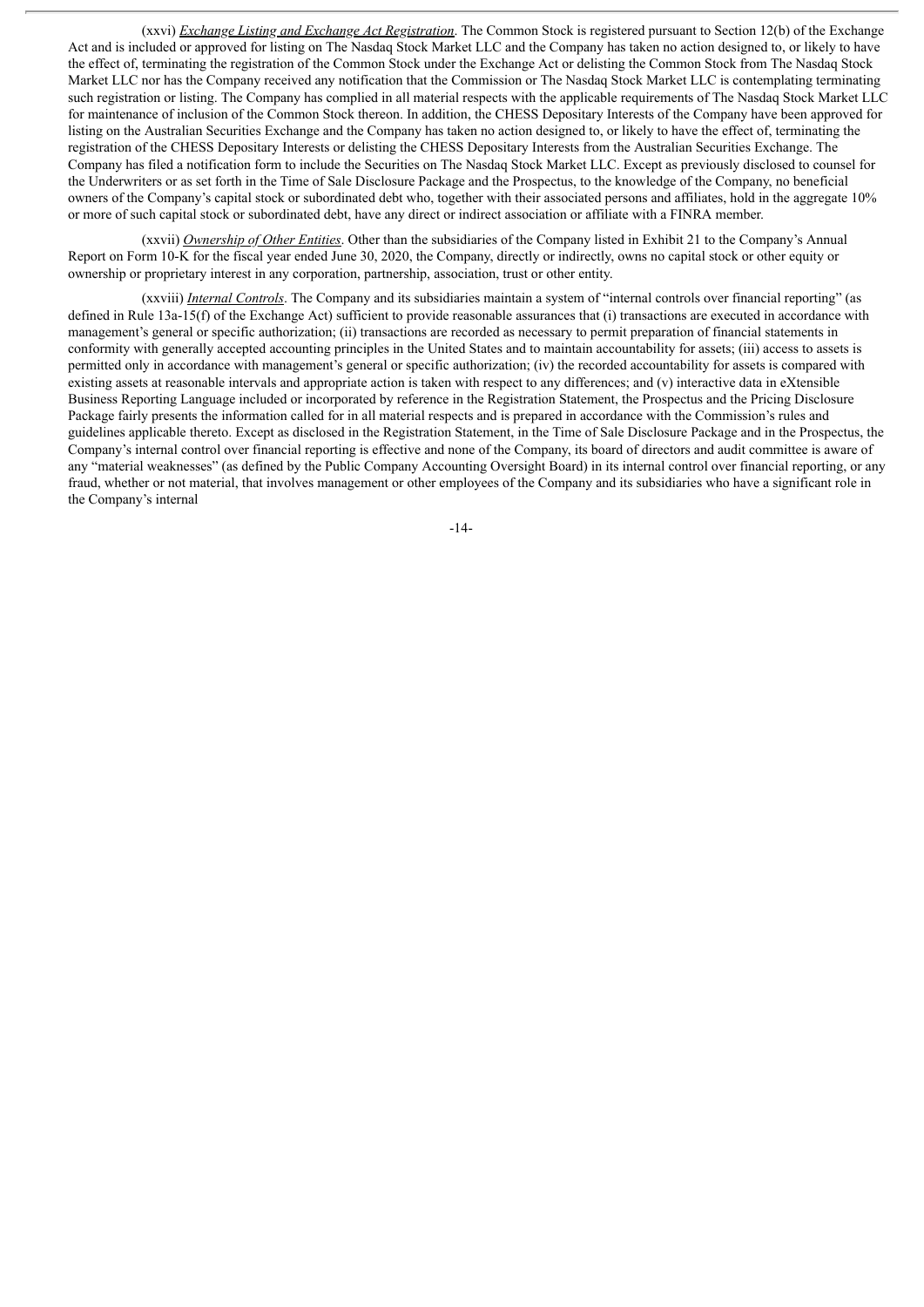controls; and since the end of the latest audited fiscal year, there has been no change in the Company's internal control over financial reporting (whether or not remediated) that has materially affected, or is reasonably likely to materially affect, the Company's internal control over financial reporting. The Company's board of directors has, subject to the exceptions, cure periods and the phase in periods specified in the applicable stock exchange rules ("*Exchange Rules*"), validly appointed an audit committee to oversee internal accounting controls whose composition satisfies the applicable requirements of the Exchange Rules and the Company's board of directors and/or the audit committee has adopted a charter that satisfies the requirements of the Exchange Rules.

(xxix) *No Brokers or Finders*. Other than as contemplated by this Agreement, the Company has not incurred any liability for any finder's or broker's fee or agent's commission in connection with the execution and delivery of this Agreement or the consummation of the transactions contemplated hereby.

(xxx) *Insurance*. The Company and each of its subsidiaries carries, or is covered by, insurance from reputable insurers in such amounts and covering such risks as is adequate for the conduct of its business and the value of its properties and the properties of its subsidiaries and as is customary for companies engaged in similar businesses in similar industries; all policies of insurance and any fidelity or surety bonds insuring the Company or any of its subsidiaries or its business, assets, employees, officers and directors are in full force and effect; the Company and its subsidiaries are in compliance with the terms of such policies and instruments in all material respects; there are no claims by the Company or any of its subsidiaries under any such policy or instrument as to which any insurance company is denying liability or defending under a reservation of rights clause; neither the Company nor any of its subsidiaries has been refused any insurance coverage sought or applied for; and neither the Company nor any of its subsidiaries has reason to believe that it will not be able to renew its existing insurance coverage as and when such coverage expires or to obtain similar coverage from similar insurers as may be necessary to continue its business at a cost that would not result in a Material Adverse Effect.

(xxxi) *Investment Company Act*. The Company is not, and after giving effect to the sale of the Securities in accordance with this Agreement and the application of proceeds as described in the Prospectus under the caption "Use of Proceeds," will not be, an "investment company" within the meaning of the Investment Company Act of 1940, as amended.

(xxxii) *Eligibility to use Form S-3*. The conditions for use of Form S-3, set forth in the General Instructions thereto, have been satisfied.

(xxxiii) *Incorporated Documents*. The documents incorporated by reference in the Time of Sale Disclosure Package and in the Prospectus, when they became effective or were filed with the Commission, as the case may be, conformed in all material respects to the requirements of the Securities Act or the Exchange Act, as applicable, and were filed on a timely basis with the Commission and none of such documents contained an untrue statement of a material fact or omitted to state a material fact necessary to make

-15-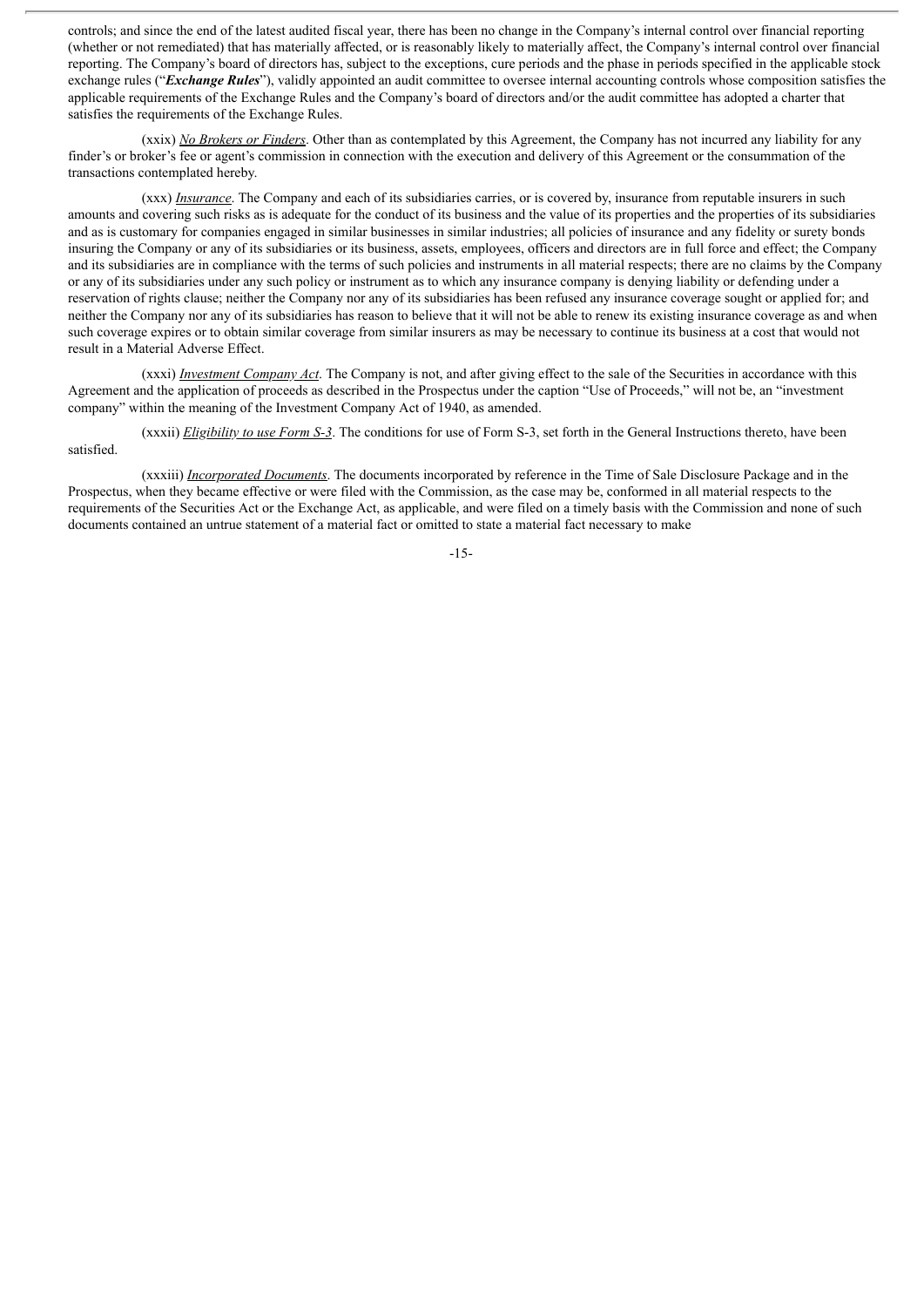the statements therein, in the light of the circumstances under which they were made, not misleading; any further documents so filed and incorporated by reference in the Time of Sale Disclosure Package or in the Prospectus, when such documents are filed with the Commission, will conform in all material respects to the requirements of the Exchange Act, and will not contain an untrue statement of a material fact or omit to state a material fact necessary to make the statements therein, in the light of the circumstances under which they were made, not misleading.

(xxxiv) *Sarbanes-Oxley Act*. The Company is in compliance with all applicable provisions of the Sarbanes-Oxley Act and the rules and regulations of the Commission thereunder.

(xxxv) *Disclosure Controls*. The Company and its subsidiaries maintain an effective system of "disclosure controls and procedures" (as defined in Rule 13a-15(e) of the Exchange Act) that complies with the requirements of the Exchange Act and that has been designed to ensure that information required to be disclosed by the Company in reports that it files or submits under the Exchange Act is recorded, processed, summarized and reported within the time periods specified in the Commission's rules and forms, including controls and procedures designed to ensure that such information is accumulated and communicated to the Company's management as appropriate to allow timely decisions regarding required disclosure. The Company and its subsidiaries have carried out evaluations of the effectiveness of their disclosure controls and procedures as required by Rule 13a-15 of the Exchange Act.

(xxxvi) *Anti-Bribery and Anti-Money Laundering Laws*. Each of the Company, its subsidiaries, its affiliates and any of their respective officers, directors, supervisors, managers, agents, or employees, has not violated, its participation in the offering will not violate, and the Company and each of its subsidiaries has instituted and maintains policies and procedures designed to ensure continued compliance with, each of the following laws: anti-bribery laws, including but not limited to, any applicable law, rule, or regulation of any locality, including but not limited to any law, rule, or regulation promulgated to implement the OECD Convention on Combating Bribery of Foreign Public Officials in International Business Transactions, signed December 17, 1997, including the U.S. Foreign Corrupt Practices Act of 1977, as amended, the U.K. Bribery Act 2010, or any other law, rule or regulation of similar purposes and scope, or anti-money laundering laws, including but not limited to, applicable federal, state, international, foreign or other laws, regulations or government guidance regarding anti-money laundering, including, without limitation, Title 18 US. Code section 1956 and 1957, the Patriot Act, the Bank Secrecy Act, and international anti-money laundering principles or procedures by an intergovernmental group or organization, such as the Financial Action Task Force on Money Laundering, of which the United States is a member and with which designation the United States representative to the group or organization continues to concur, all as amended, and any Executive order, directive, or regulation pursuant to the authority of any of the foregoing, or any orders or licenses issued thereunder.

(xxxvii) *OFAC*.

-16-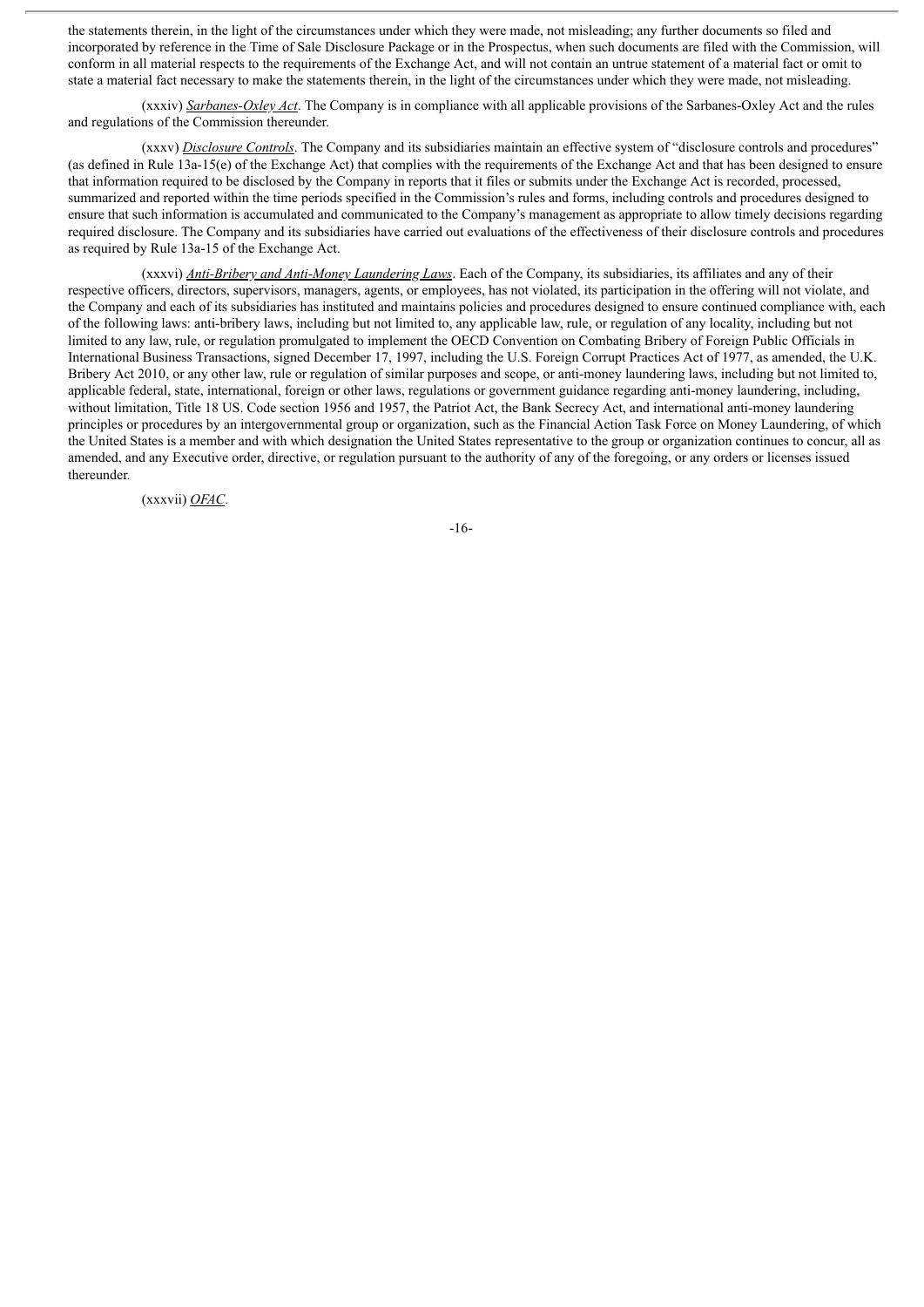(A) Neither the Company nor any of its subsidiaries, nor any or their directors, officers or employees, nor, to the Company's knowledge, any agent, affiliate or representative of the Company or its subsidiaries, is an individual or entity that is, or is owned or controlled by an individual or entity that is:

(1) the subject of any sanctions administered or enforced by the U.S. Department of Treasury's Office of Foreign Assets Control, the United Nations Security Council, the European Union, Her Majesty's Treasury, or other relevant sanctions authority (collectively, "*Sanctions*"), nor

(2) located, organized or resident in a country or territory that is the subject of Sanctions (including, without limitation, Crimea, Cuba, Iran, North Korea and Syria).

(B) Neither the Company nor any of its subsidiaries will, directly or indirectly, use the proceeds of the offering, or lend, contribute or otherwise make available such proceeds to any subsidiary, joint venture partner or other individual or entity:

(1) to fund or facilitate any activities or business of or with any individual or entity or in any country or territory that, at the time of such funding or facilitation, is the subject of Sanctions; or

(2) in any other manner that will result in a violation of Sanctions by any individual or entity (including any individual or entity participating in the offering, whether as underwriter, advisor, investor or otherwise).

(C) For the past five years, neither the Company nor any of its subsidiaries has knowingly engaged in, and is not now knowingly engaged in, any dealings or transactions with any individual or entity, or in any country or territory, that at the time of the dealing or transaction is or was the subject of Sanctions.

(xxxviii) *Compliance with Environmental Laws*. Except as disclosed in the Time of Disclosure Package and the Prospectus, neither the Company nor any of its subsidiaries is in violation of any statute, any rule, regulation, decision or order of any Governmental Authority or any court, domestic or foreign, relating to the use, disposal or release of hazardous or toxic substances or relating to the protection or restoration of the environment or human exposure to hazardous or toxic substances (collectively, "*Environmental Laws*"), owns or operates any real property contaminated with any substance that is subject to any environmental laws, is liable for any off-site disposal or contamination pursuant to any Environmental Laws, or is subject to any claim relating to any Environmental Laws, which violation, contamination, liability or claim would individually or in the aggregate, result in a Material Adverse Effect; and the Company is not aware of any pending investigation which might lead to such a claim. Neither the Company nor any of its subsidiaries anticipates incurring any material capital expenditures relating to compliance with Environmental Laws.

-17-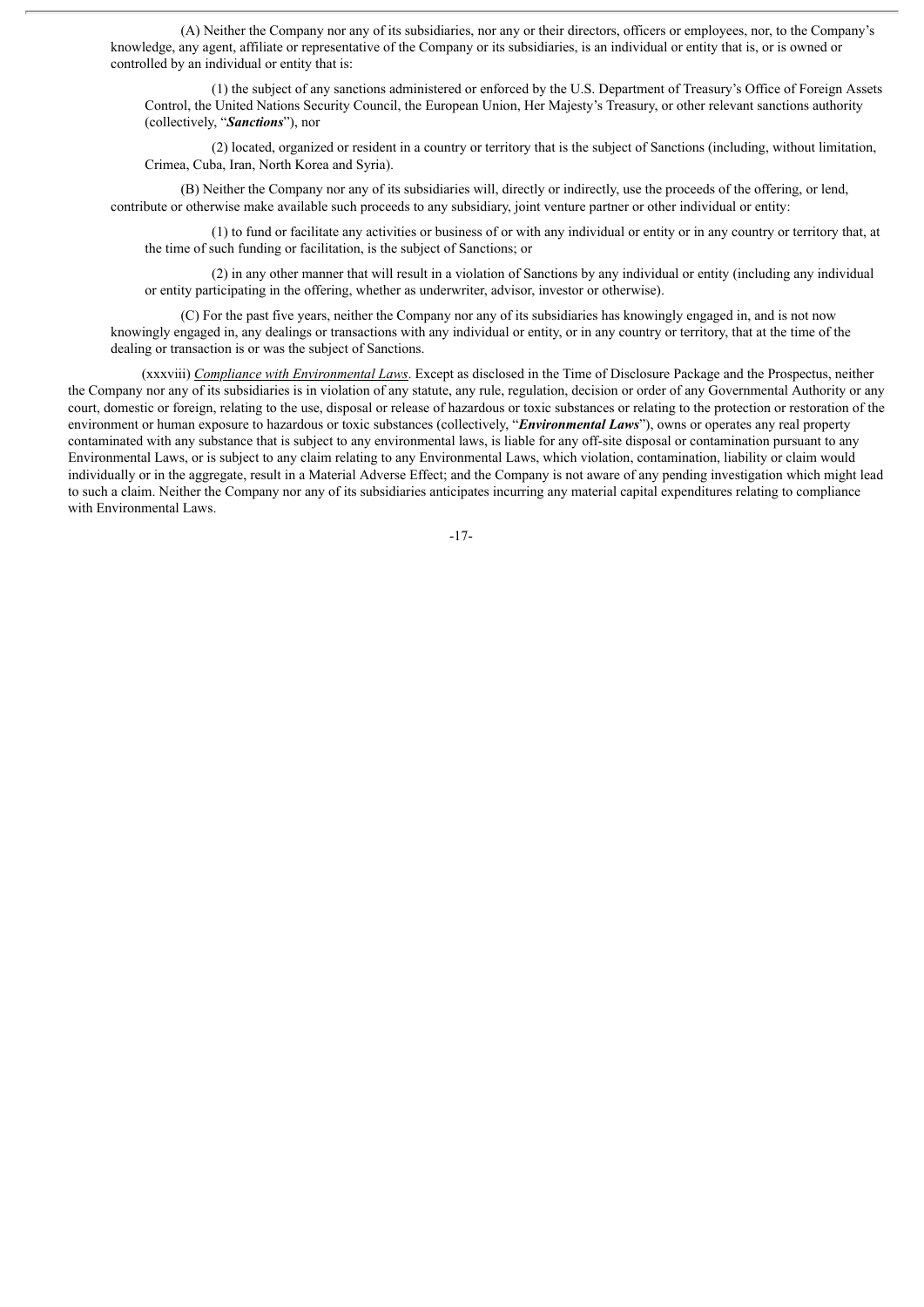(xxxix) *Compliance with Occupational Laws*. The Company and each of its subsidiaries (A) is in compliance, in all material respects, with any and all applicable foreign, federal, state and local laws, rules, regulations, treaties, statutes and codes promulgated by any and all Governmental Authorities (including pursuant to the Occupational Health and Safety Act) relating to the protection of human health and safety in the workplace ("*Occupational Laws*"); (B) has received all material permits, licenses or other approvals required of it under applicable Occupational Laws to conduct its business as currently conducted; and (C) is in compliance, in all material respects, with all terms and conditions of such permit, license or approval. No action, proceeding, revocation proceeding, writ, injunction or claim is pending or, to the Company's knowledge, threatened against the Company or any of its subsidiaries relating to Occupational Laws, and the Company does not have knowledge of any facts, circumstances or developments relating to its operations or cost accounting practices that could reasonably be expected to form the basis for or give rise to such actions, suits, investigations or proceedings.

(xl) *ERISA and Employee Benefits Matters*. (A) To the knowledge of the Company, no "prohibited transaction" as defined under Section 406 of ERISA or Section 4975 of the Code and not exempt under ERISA Section 408 and the regulations and published interpretations thereunder has occurred with respect to any Employee Benefit Plan. At no time has the Company or any ERISA Affiliate maintained, sponsored, participated in, contributed to or has or had any liability or obligation in respect of any Employee Benefit Plan subject to Part 3 of Subtitle B of Title I of ERISA, Title IV of ERISA, or Section 412 of the Code or any "multiemployer plan" as defined in Section 3(37) of ERISA or any multiple employer plan for which the Company or any ERISA Affiliate has incurred or could incur liability under Section 4063 or 4064 of ERISA. No Employee Benefit Plan provides or promises, or at any time provided or promised, retiree health, life insurance, or other retiree welfare benefits except as may be required by the Consolidated Omnibus Budget Reconciliation Act of 1985, as amended, or similar state law. Each Employee Benefit Plan is and has been operated in material compliance with its terms and all applicable laws, including but not limited to ERISA and the Code and, to the knowledge of the Company, no event has occurred (including a "reportable event" as such term is defined in Section 4043 of ERISA) and no condition exists that would subject the Company or any ERISA Affiliate to any material tax, fine, lien, penalty or liability imposed by ERISA, the Code or other applicable law. Each Employee Benefit Plan intended to be qualified under Code Section 401(a) is so qualified and has a favorable determination or opinion letter from the IRS upon which it can rely, and any such determination or opinion letter remains in effect and has not been revoked; to the knowledge of the Company, nothing has occurred since the date of any such determination or opinion letter that is reasonably likely to adversely affect such qualification; (B) with respect to each Foreign Benefit Plan, such Foreign Benefit Plan (1) if intended to qualify for special tax treatment, meets, in all material respects, the requirements for such treatment, and (2) if required to be funded, is funded to the extent required by applicable law, and with respect to all other

-18-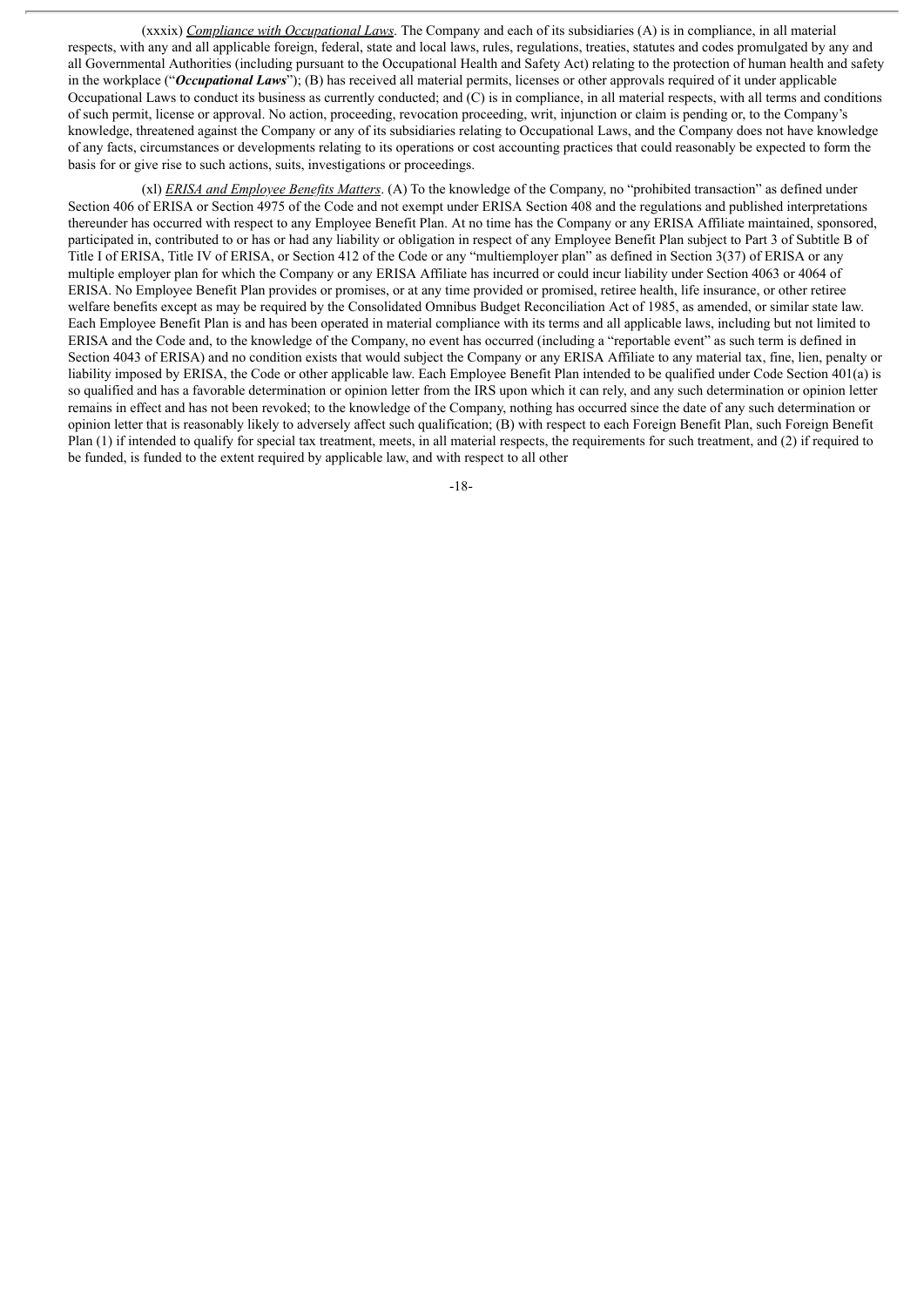Foreign Benefit Plans, adequate reserves therefor have been established on the accounting statements of the applicable Company or subsidiary; (C) the Company does not have any obligations under any collective bargaining agreement with any union and no organization efforts are underway with respect to Company employees. As used in this Agreement, "*Code*" means the Internal Revenue Code of 1986, as amended; "*Employee Benefit Plan*" means any "employee benefit plan" within the meaning of Section 3(3) of ERISA, including, without limitation, all stock purchase, stock option, stock-based severance, employment, change-in-control, medical, disability, fringe benefit, bonus, incentive, deferred compensation, employee loan and all other employee benefit plans, agreements, programs, policies or other arrangements, whether or not subject to ERISA, under which (1) any current or former employee, director or independent contractor of the Company or its subsidiaries has any present or future right to benefits and which are contributed to, sponsored by or maintained by the Company or any of its respective subsidiaries or (2) the Company or any of its subsidiaries has had or has any present or future obligation or liability; "*ERISA*" means the Employee Retirement Income Security Act of 1974, as amended; "**ERISA** *Affiliate*" means any member of the company's controlled group as defined in Code Section 414(b), (c), (m) or (o); and "*Foreign Benefit Plan*" means any Employee Benefit Plan established, maintained or contributed to outside of the United States or which covers any employee working or residing outside of the United States.

(xli) *Business Arrangements*. Except as disclosed in the Registration Statement, the Time of Sale Disclosure Package and the Prospectus, neither the Company nor any of its subsidiaries has granted rights to develop, manufacture, produce, assemble, distribute, license, market or sell its products to any other person and is not bound by any agreement that affects the exclusive right of the Company or such subsidiary to develop, manufacture, produce, assemble, distribute, license, market or sell its products.

(xlii) *Labor Matters*. No labor problem or dispute with the employees of the Company or any of its subsidiaries exists or is threatened or imminent, and the Company is not aware of any existing or imminent labor disturbance by the employees of any of its or its subsidiaries' principal suppliers, contractors or customers, that could result in a Material Adverse Effect.

(xliii) *Restrictions on Subsidiary Payments to the Company*. No subsidiary of the Company is currently prohibited, directly or indirectly, from paying any dividends to the Company, from making any other distribution on such subsidiary's capital stock, from repaying to the Company any loans or advances to such subsidiary from the Company or from transferring any of such subsidiary's property or assets to the Company or any other subsidiary of the Company, except as described in or contemplated by the Time of Sale Disclosure Package and the Prospectus.

(xliv) *Statistical Information*. Any third-party statistical and market-related data included in the Registration Statement, the Time of Sale Disclosure Package and the Prospectus are based on or derived from sources that the Company believes to be reliable and accurate in all material respects.

-19-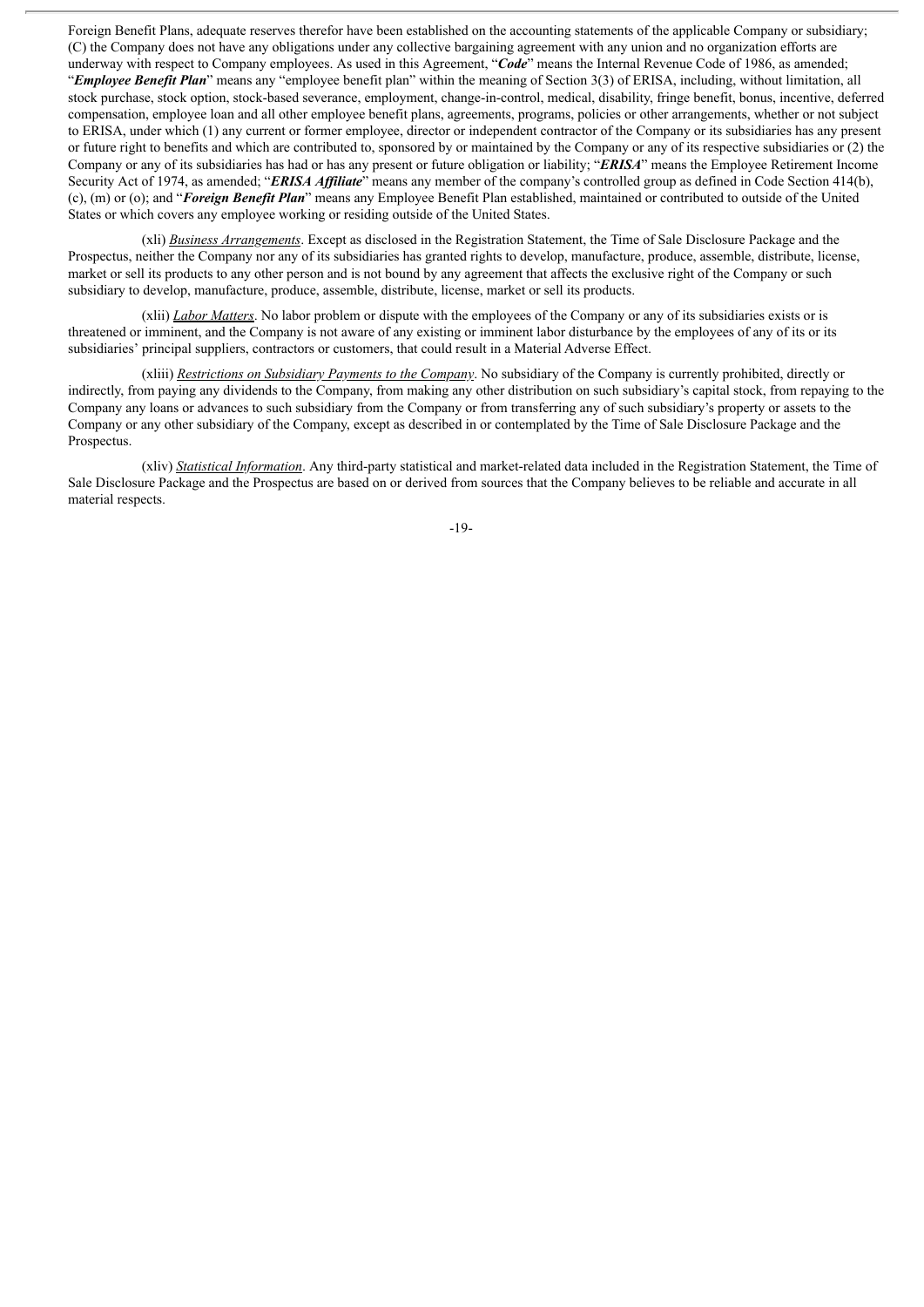(xlv) *Forward-looking Statements*. No forward-looking statement (within the meaning of Section 27A of the Act and Section 21E of the Exchange Act) contained in the Registration Statement, the Time of Sale Disclosure Package or the Prospectus has been made or reaffirmed without a reasonable basis or has been disclosed other than in good faith.

(xlvi) *Cybersecurity.* The Company and its subsidiaries' information technology assets and equipment, computers, systems, networks, hardware, software, websites, applications, and databases (collectively, "*IT Systems*") are adequate for, and operate and perform in all material respects as required in connection with the operation of the business of the Company and its subsidiaries as currently conducted, free and clear of all material bugs, errors, defects, Trojan horses, time bombs, malware and other corruptants. The Company and its subsidiaries have implemented and maintained commercially reasonable physical, technical and administrative controls, policies, procedures, and safeguards to maintain and protect their material confidential information and the integrity, continuous operation, redundancy and security of all IT Systems and data, including "Personal Data," used in connection with their businesses. "*Personal Data*" means (i) a natural person's name, street address, telephone number, e-mail address, photograph, social security number or tax identification number, driver's license number, passport number, credit card number, bank information, or customer or account number; (ii) any information which would qualify as "personally identifying information" under the Federal Trade Commission Act, as amended; (iii) "personal data" as defined by GDPR (as defined below); (iv) any information which would qualify as "protected health information" under the Health Insurance Portability and Accountability Act of 1996, as amended by the Health Information Technology for Economic and Clinical Health Act (collectively, "*HIPAA*"); and (v) any other piece of information that allows the identification of such natural person, or his or her family, or permits the collection or analysis of any data related to an identified person's health or sexual orientation, or any other personal, personally identifiable, sensitive, confidential or regulated data. There have been no breaches, violations, outages or unauthorized uses of or accesses to same, except for those that have been remedied without material cost or liability or the duty to notify any other person, nor any incidents under internal review or investigations relating to the same. The Company and its subsidiaries are presently in material compliance with all applicable laws or statutes and all judgments, orders, rules and regulations of any court or arbitrator or governmental or regulatory authority, internal policies and contractual obligations relating to the privacy and security of IT Systems and Personal Data and to the protection of such IT Systems and Personal Data from unauthorized use, access, misappropriation or modification.

(xlvii) *Compliance with Data Privacy Laws.* The Company and its subsidiaries are, and at all prior times were, in material compliance with all applicable international, state and federal data privacy and security laws and regulations, including without limitation HIPAA, the California Consumer Privacy Act ("*CCPA*"), the European Union General Data Protection Regulation ("*GDPR*") (EU 2016/679), and all applicable judgments, orders, rules and regulations of any court or arbitrator or governmental or

-20-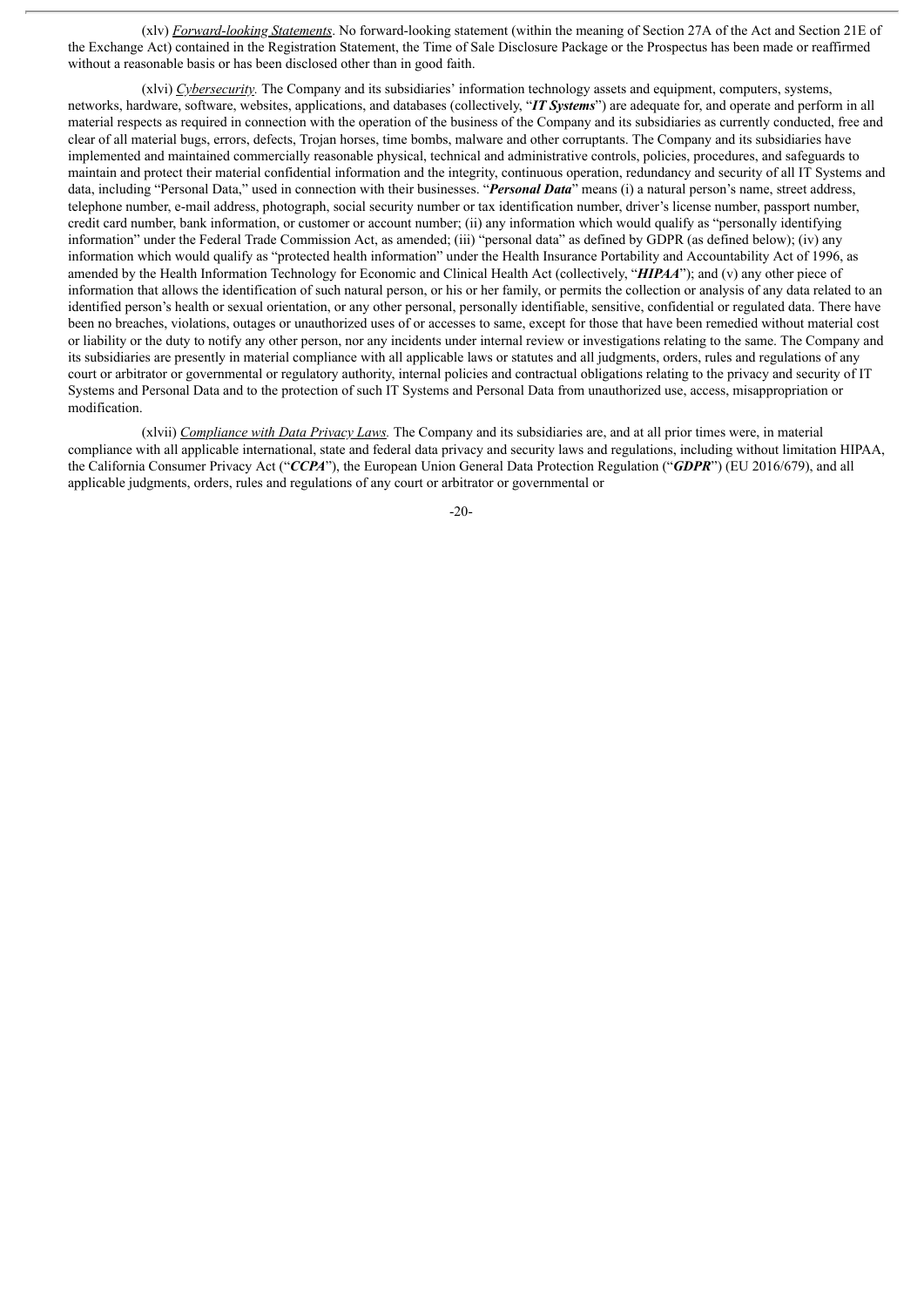regulatory authority, approved final versions of internal and external policies, and contractual obligations relating to the privacy and security of IT Systems and the collection, use, transfer, import, export, storage, disposal and disclosure of Personal Data and to the protection of such IT Systems and Personal Data from unauthorized use, access, misappropriation or modification (collectively, the "*Privacy Laws*"). To ensure compliance with the Privacy Laws, the Company and its subsidiaries have in place, comply with, and take appropriate steps reasonably designed to ensure compliance in all material respects with their policies and procedures relating to data privacy and security and the collection, storage, use, disclosure, handling, and analysis of Personal Data (the "*Policies*"). The Company and its subsidiaries have at all times made all disclosures to users or customers required by applicable laws and regulatory rules or requirements, and none of such disclosures made or contained in any Policy have, to the knowledge of the Company, been inaccurate or in violation of any applicable laws and regulatory rules or requirements in any material respect. The Company further certifies that neither it nor any subsidiary: (i) has received notice of any actual or potential liability under or relating to, or actual or potential violation of, any of the Privacy Laws, and has no knowledge of any event or condition that would reasonably be expected to result in any such notice; (ii) is currently conducting or paying for, in whole or in part, any investigation, remediation, or other corrective action pursuant to any Privacy Law; or (iii) is a party to any order, decree, or agreement that imposes any obligation or liability under any Privacy Law.

(b) *Ef ect of Certificates*. Any certificate signed by any officer of the Company and delivered to you or to counsel for the Underwriters shall be deemed a representation and warranty by the Company to each Underwriter as to the matters covered thereby.

#### 3. *Purchase, Sale and Delivery of Securities*.

(a) *Firm Shares*. On the basis of the representations, warranties and agreements herein contained, but subject to the terms and conditions herein set forth, the Company agrees to issue and sell the Firm Shares to the several Underwriters, and each Underwriter agrees, severally and not jointly, to purchase from the Company the number of Firm Shares set forth opposite the name of such Underwriter in Schedule I hereto. The purchase price for each Firm Share shall be \$20.04875 per share. The obligation of each Underwriter to the Company shall be to purchase that number of Firm Shares (to be adjusted by the Representatives to avoid fractional shares) which represents the same proportion of the number of Firm Shares to be sold by the Company pursuant to this Agreement as the number of Firm Shares set forth opposite the name of such Underwriter in Schedule I hereto represents to the total number of Firm Shares to be purchased by all Underwriters pursuant to this Agreement. In making this Agreement, each Underwriter is contracting severally and not jointly; except as provided in paragraph (c) of this Section 3 and in Section 8 hereof, the agreement of each Underwriter is to purchase only the respective number of Firm Shares specified in Schedule I.

The Firm Shares will be delivered by the Company to you for the accounts of the several Underwriters against payment of the purchase price therefor by wire transfer of same day funds payable to the order of the Company at the offices of Piper Sandler & Co., U.S. Bancorp Center, 800 Nicollet Mall, Minneapolis, Minnesota, or such other location as may be mutually acceptable, at 9:00 a.m. Central time on the second (or if the Securities are priced, as contemplated by Rule 15c6-1(c) under the Exchange Act, after 4:30 p.m. Eastern time, the third) full business day following the date hereof, or at such other time and date as you and the Company determine pursuant to Rule 15c6-1(a) under the Exchange Act, such time and date of delivery being herein referred to as the "*First Closing Date*."

-21-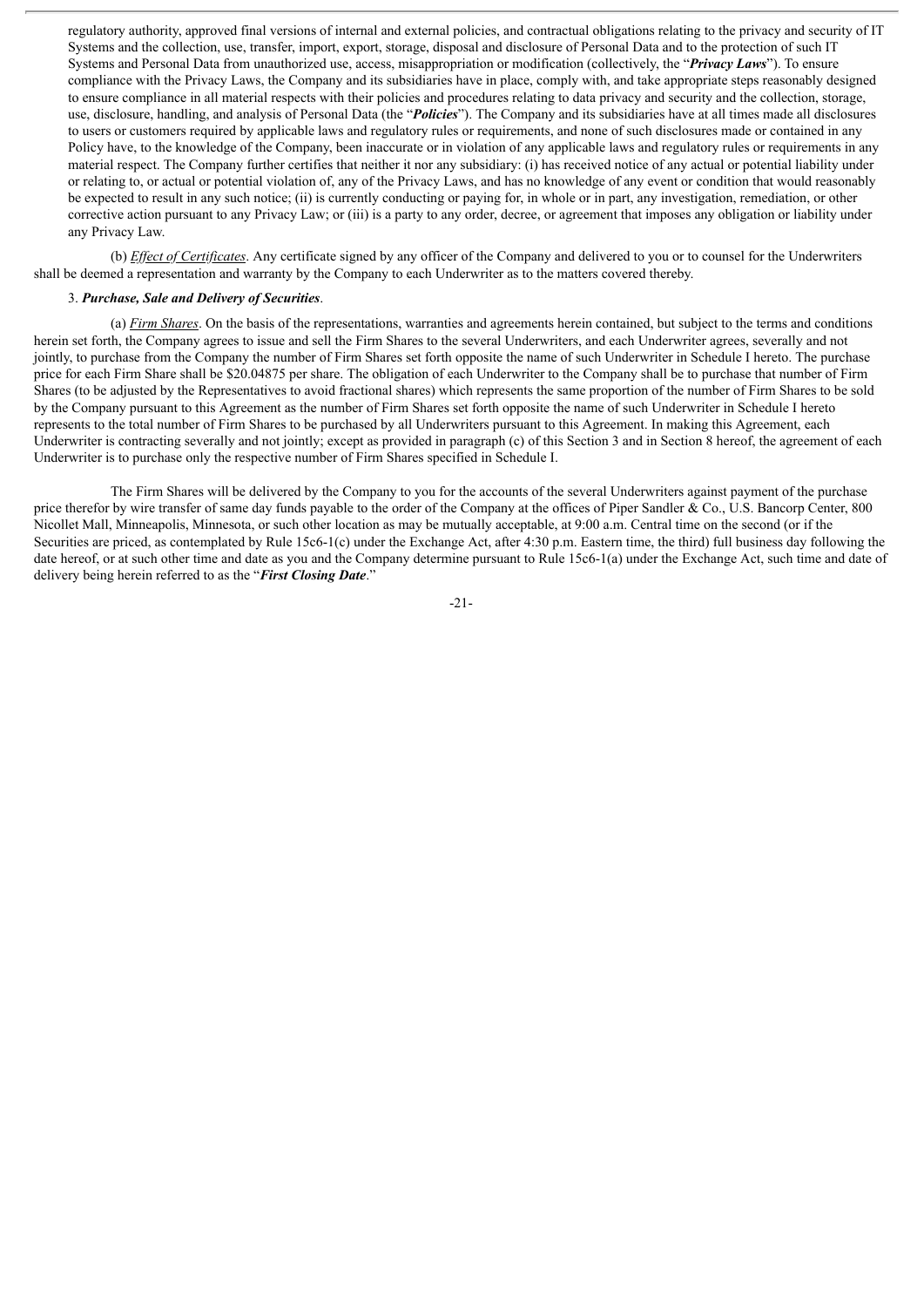(b) *Option Shares*. On the basis of the representations, warranties and agreements herein contained, but subject to the terms and conditions herein set forth, the Company hereby grants to the several Underwriters an option to purchase 419,250 Option Shares at the same purchase price as the Firm Shares. The option granted hereunder may be exercised in whole or in part at any time (but not more than once) within 30 days after the effective date of this Agreement upon notice (confirmed in writing) by the Representatives to the Company setting forth the aggregate number of Option Shares as to which the several Underwriters are exercising the option, and the date and time, as determined by you, when the Option Shares are to be delivered, such time and date being herein referred to as the "*Second Closing*" and "*Second Closing Date*," respectively; provided, however, that the Second Closing Date shall not be earlier than the First Closing Date nor earlier than the second business day after the date on which the option shall have been exercised. The number of Option Shares to be purchased by each Underwriter shall be the same percentage of the total number of Option Shares to be purchased by the several Underwriters as the number of Firm Shares to be purchased by such Underwriter is of the total number of Firm Shares to be purchased by the several Underwriters, as adjusted by the Representatives in such manner as the Representatives deem advisable to avoid fractional shares. No Option Shares shall be sold and delivered unless the Firm Shares previously have been, or simultaneously are, sold and delivered.

The Option Shares will be delivered by the Company to you for the accounts of the several Underwriters against payment of the purchase price therefor by wire transfer of same day funds payable to the order of the Custodian or the Company, as appropriate, at the offices of Piper Sandler  $\&$ Co., U.S. Bancorp Center, 800 Nicollet Mall, Minneapolis, Minnesota, or such other location as may be mutually acceptable at 9:00 a.m., Central time, on the Second Closing Date.

(c) *Delivery*. If the Representatives so elect, delivery of the Firm Shares or the Option Shares may be made by credit through full fast transfer to the accounts at DTC designated by the Representatives. In the event that the Firm Shares (and Option Shares, if elected by the Representative) are not delivered to the Representative by 2:30 p.m., New York City time, on the First Closing Date (and the Second Closing Date, if elected by the Representative), the Company will return (or will instruct its Custodian to return) payment of the full purchase price to the Representative's agent, Pershing LLC, via same day funds by 4:30 p.m., New York City time. The Company shall remain liable to Pershing LLC for the full amount of the purchase price and any costs associated with recovering the purchase price until the full amount has been received by Pershing LLC.

(d) *Purchase by Representatives on Behalf of Underwriters*. It is understood that you, individually and not as Representatives of the several Underwriters, may (but shall not be obligated to) make payment to the Company, on behalf of any Underwriter for the Securities to be purchased by such Underwriter. Any such payment by you shall not relieve any such Underwriter of any of its obligations hereunder. Nothing herein contained shall constitute any of the Underwriters an unincorporated association or partner with the Company.

-22-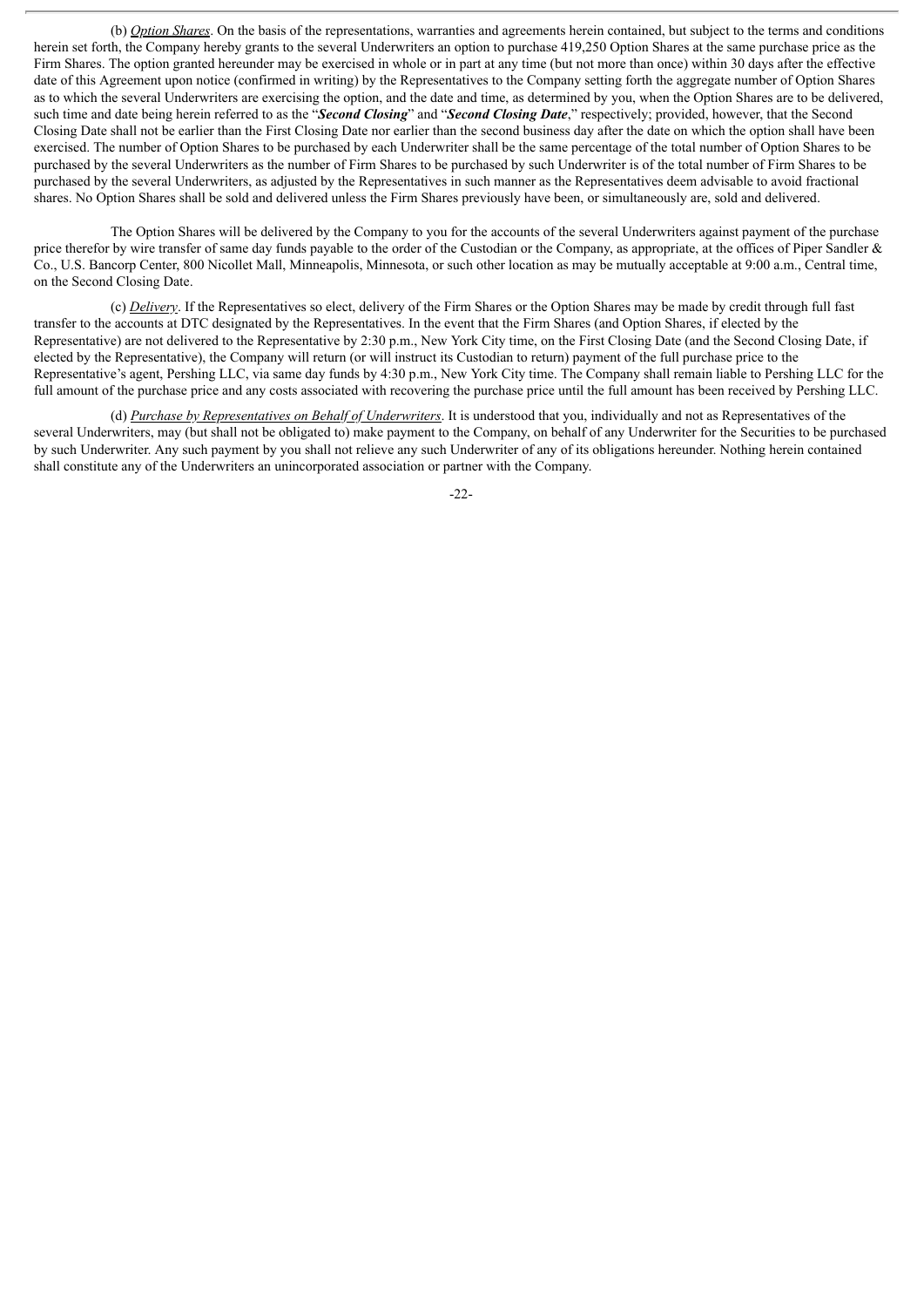## 4. *Covenants*.

(a) *Covenants of the Company*. The Company covenants and agrees with the several Underwriters as follows:

(i) *Required Filings*. During the period beginning on the date hereof and ending on the later of the Second Closing Date or such date, as in the opinion of counsel for the Underwriters, the Prospectus is no longer required by law to be delivered (assuming the absence of Rule 172 under the Securities Act), in connection with sales by an Underwriter or dealer (the "*Prospectus Delivery Period*"), prior to amending or supplementing the Registration Statement (including any Rule 462(b) Registration Statement), the Time of Sale Disclosure Package or the Prospectus, the Company shall furnish to the Representatives for review a copy of each such proposed amendment or supplement, and the Company shall not file any such proposed amendment or supplement to which the Representatives or counsel to the Underwriters reasonably object. Subject to this Section 4(a)(i), immediately following execution of this Agreement, the Company will prepare the Prospectus containing the Rule 430B Information and other selling terms of the Securities, the plan of distribution thereof and such other information as may be required by the Securities Act or the Rules and Regulations or as the Representatives and the Company may deem appropriate, and if requested by the Representatives, an issuer free writing prospectus containing the selling terms of the Securities and such other information as the Company and the Representatives may deem appropriate, and will file or transmit for filing with the Commission, in accordance with Rule 424(b) or Rule 433, as the case may be, copies of the Prospectus and each issuer free writing prospectus.

(ii) *Notification of Certain Commission Actions*. After the date of this Agreement, the Company shall promptly advise the Representatives in writing (A) of the receipt of any comments of, or requests for additional or supplemental information from, the Commission, (B) of the time and date of any filing of any post-effective amendment to the Registration Statement or any amendment or supplement to any Preliminary Prospectus, the Time of Sale Disclosure Package or the Prospectus, (C) of the time and date that any post-effective amendment to the Registration Statement becomes effective, (D) of the issuance by the Commission of any stop order suspending the effectiveness of the Registration Statement or any post-effective amendment thereto or of any order preventing or suspending its use or the use of any Preliminary Prospectus, the Time of Sale Disclosure Package, the Prospectus or any issuer free writing prospectus, or (E) of any proceedings to remove, suspend or terminate from listing or quotation the Common Stock from any securities exchange upon which it is listed for trading or included or designated for quotation, or of the threatening or initiation of any proceedings for any of such purposes. If the Commission shall enter any such stop order at any time, the Company will use its best efforts to obtain the lifting of such order at the earliest possible moment. Additionally, the Company agrees that it shall comply with the provisions of Rules 424(b), 430A and 430B, as applicable, under the Securities Act and will use its reasonable efforts to confirm that any filings made by the Company under Rule 424(b), Rule 433 or Rule 462 were received in a timely manner by the Commission (without reliance on Rule 424(b)(8) or Rule 164(b)).

-23-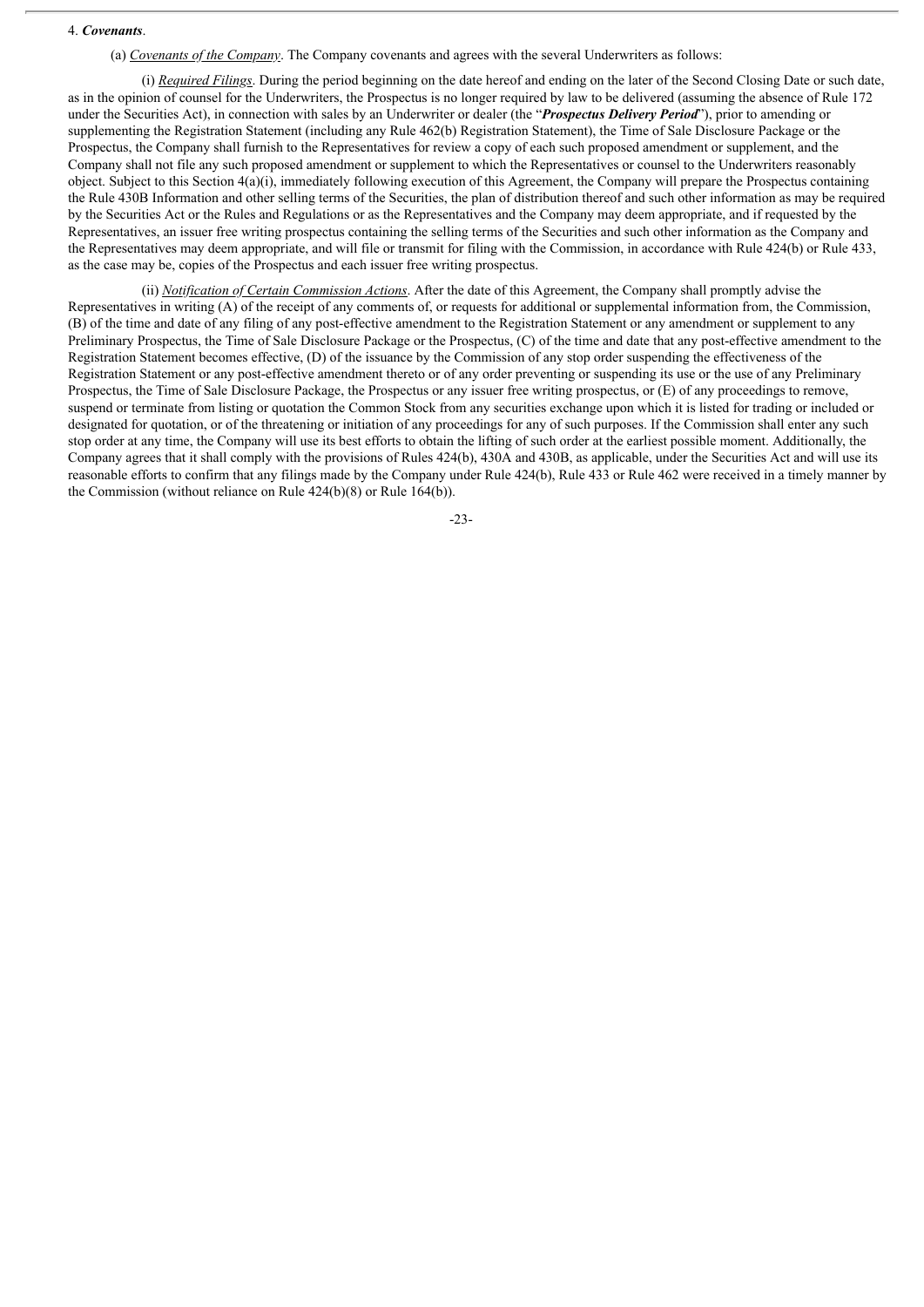(iii) *Continued Compliance with Securities Laws*. (A) During the Prospectus Delivery Period, the Company will comply as far as it is able with all requirements imposed upon it by the Securities Act, as now and hereafter amended, and by the Rules and Regulations, as from time to time in force, and by the Exchange Act so far as necessary to permit the continuance of sales of or dealings in the Securities as contemplated by the provisions hereof, the Time of Sale Disclosure Package and the Prospectus. If during such period any event occurs as a result of which the Prospectus (or if the Prospectus is not yet available to prospective purchasers, the Time of Sale Disclosure Package) would include an untrue statement of a material fact or omit to state a material fact necessary to make the statements therein, in the light of the circumstances then existing, not misleading, or if during such period it is necessary or appropriate in the opinion of the Company or its counsel or the Representatives or counsel to the Underwriters to amend the Registration Statement or supplement the Prospectus (or, if the Prospectus is not yet available to prospective purchasers, the Time of Sale Disclosure Package) to comply with the Securities Act or to file under the Exchange Act any document which would be deemed to be incorporated by reference in the Prospectus in order to comply with the Securities Act or the Exchange Act, the Company promptly will (x) notify you of such untrue statement or omission, (y) amend the Registration Statement or supplement the Prospectus (or, if the Prospectus is not yet available to prospective purchasers, the Time of Sale Disclosure Package) or file such document (at the expense of the Company) so as to correct such statement or omission or effect such compliance, and (z) notify you when any amendment to the Registration Statement is filed or becomes effective or when any supplement to the Prospectus (or, if the Prospectus is not yet available to prospective purchasers, the Time of Sale Disclosure Package) is filed.

(B) If at any time following issuance of an issuer free writing prospectus there occurred or occurs an event or development as a result of which such issuer free writing prospectus conflicted or would conflict with the information contained in the Registration Statement, the Preliminary Prospectus or the Prospectus or included or would include an untrue statement of a material fact or omitted or would omit to state a material fact necessary in order to make the statements therein, in the light of the circumstances prevailing at that subsequent time, not misleading, the Company  $(x)$  has promptly notified or promptly will notify the Representatives of such conflict, untrue statement or omission,  $(y)$  has promptly amended or will promptly amend or supplement, at its own expense, such issuer free writing prospectus to eliminate or correct such conflict, untrue statement or omission, and (2) has notified or promptly will notify you when such amendment or supplement was or is filed with the Commission where so required to be filed.

(C) If immediately prior to the third anniversary of the initial effective date of the Registration Statement, any of the Securities remain unsold by the Underwriters, the Company will prior to that third anniversary file, if it has not already done so, a new shelf registration statement relating to the Securities, in a form satisfactory to the Representatives, will use its best efforts to cause such registration statement to be declared effective within 180 days after that third anniversary, and will take all other action necessary or appropriate to permit the public offering and sale of the Securities to continue as contemplated in the expired registration statement relating to the Securities. References herein to the Registration Statement shall include such new shelf registration statement.

-24-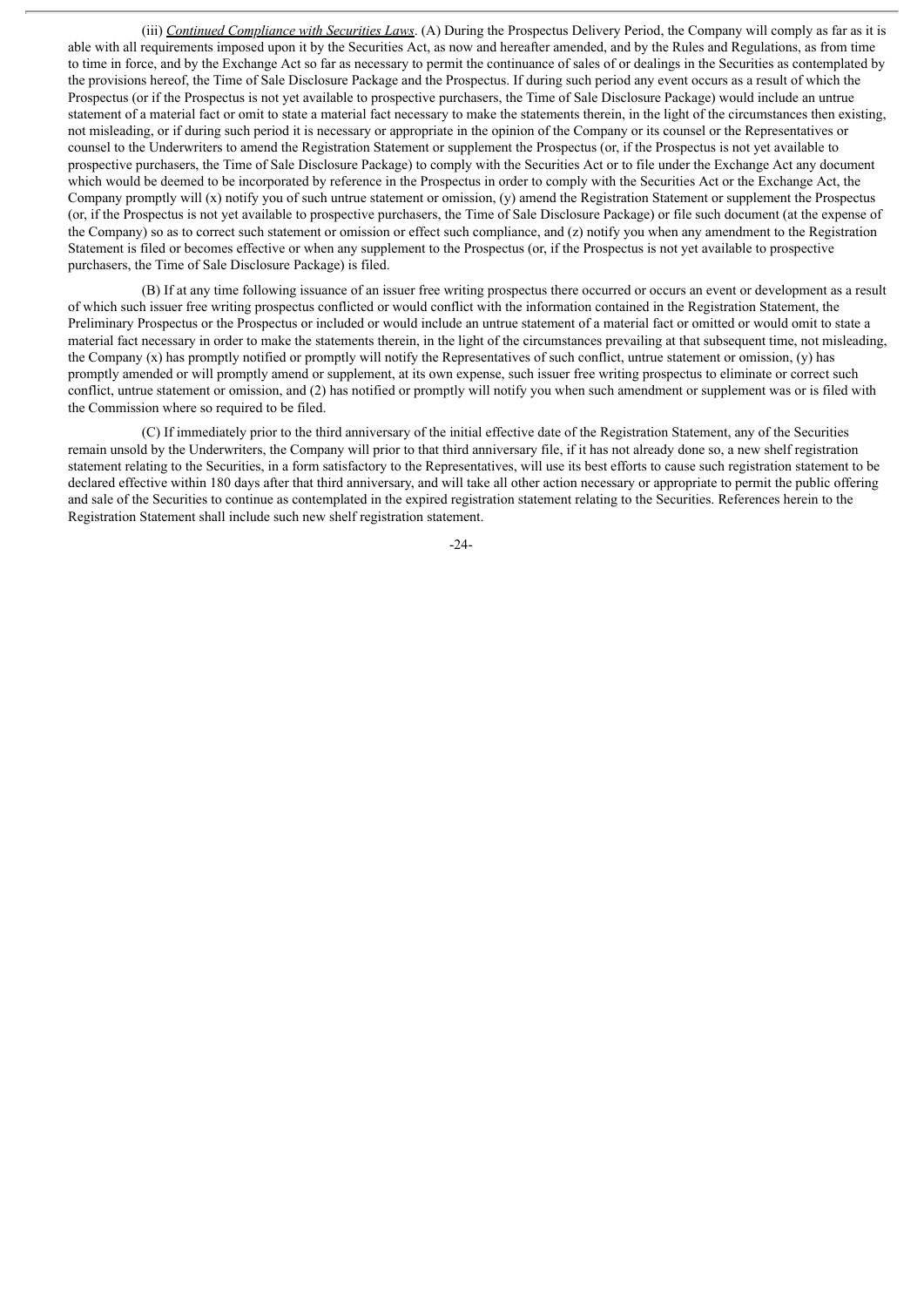(iv) *Blue Sky Qualifications*. The Company shall take or cause to be taken all necessary action to qualify the Securities for sale under the securities laws of such jurisdictions as you reasonably designate and to continue such qualifications in effect so long as required for the distribution of the Securities, except that the Company shall not be required in connection therewith to qualify as a foreign corporation (where not otherwise required) or to execute a general consent to service of process in any jurisdiction (where not otherwise required).

(v) *Provision of Documents*. The Company will furnish, at its own expense, to the Underwriters and counsel for the Underwriters copies of the Registration Statement (which will include three complete manually signed copies of the Registration Statement and all consents and exhibits filed therewith), and to the Underwriters and any dealer each Preliminary Prospectus, the Time of Sale Disclosure Package, the Prospectus, any issuer free writing prospectus, and all amendments and supplements to such documents, in each case as soon as available and in such quantities as you may from time to time reasonably request.

(vi) *Rule 158*. The Company will make generally available to its security holders as soon as practicable, but in no event later than 15 months after the end of the Company's current fiscal quarter, an earnings statement (which need not be audited) covering a 12-month period that shall satisfy the provisions of Section 11(a) of the Securities Act and Rule 158 of the Rules and Regulations.

(vii) *Payment and Reimbursement of Expenses*. The Company, whether or not the transactions contemplated hereunder are consummated or this Agreement is terminated, will pay or cause to be paid (A) all expenses (including transfer taxes allocated to the respective transferees) incurred in connection with the delivery to the Underwriters of the Securities, (B) all expenses and fees (including, without limitation, fees and expenses of the Company's accountants and counsel but, except as otherwise provided below, not including fees of the Underwriters' counsel) in connection with the preparation, printing, filing, delivery, and shipping of the Registration Statement (including the financial statements therein and all amendments, schedules, and exhibits thereto), the Securities, each Preliminary Prospectus, the Time of Sale Disclosure Package, the Prospectus, any issuer free writing prospectus and any amendment thereof or supplement thereto, and the printing, delivery, and shipping of this Agreement and other underwriting documents, including Blue Sky Memoranda (covering the states and other applicable jurisdictions), (C) all filing fees and fees and disbursements of the Underwriters' counsel incurred in connection with the qualification of the Securities for offering and sale by the Underwriters or by dealers under the securities or blue sky laws of the states and other jurisdictions which you shall designate, (D) the fees and expenses of the Custodian and any transfer agent or registrar, (E) the filing fees and fees and disbursements of Underwriters' counsel incident to any required review and approval by FINRA of the terms of the sale of the Securities, (F) listing fees, if any, (G) the cost and expenses of the Company relating to investor presentations or any "roadshow" undertaken in

-25-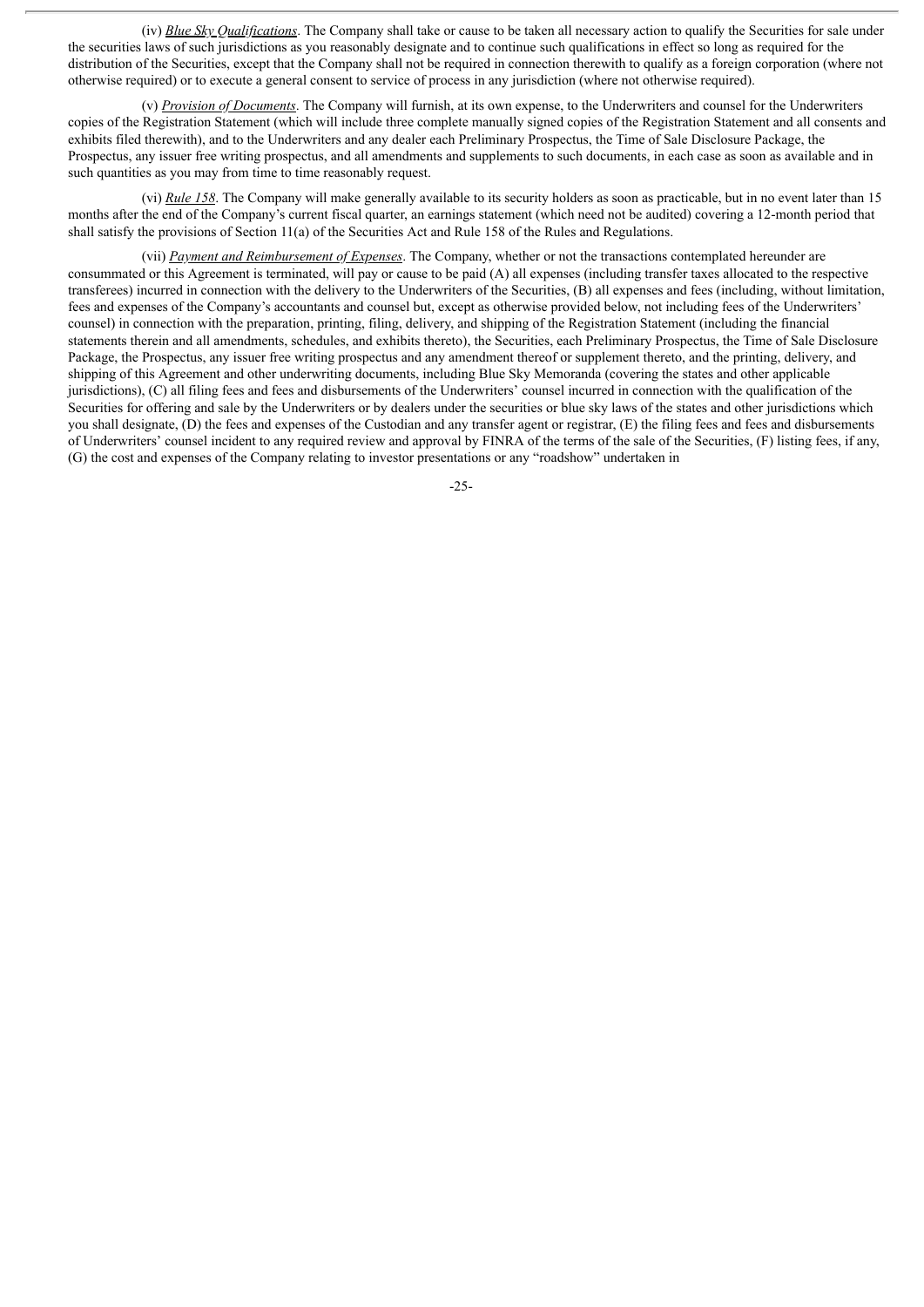connection with marketing of the Securities, and (H) all other costs and expenses of the Company incident to the performance of its obligations hereunder that are not otherwise specifically provided for herein. In addition to the foregoing, the Company has agreed to reimburse the underwriters for an amount equal to \$125,000 for certain legal expenses related to the offering. If this Agreement is terminated by the Representatives pursuant to Section 9 hereof or if the sale of the Securities provided for herein is not consummated by reason of any failure, refusal or inability on the part of the Company to perform any agreement on its or their part to be performed, or because any other condition of the Underwriters' obligations hereunder required to be fulfilled by the Company is not fulfilled, the Company will reimburse the several Underwriters for all out-of-pocket accountable disbursements (including but not limited to fees and disbursements of counsel, printing expenses, travel expenses, postage, facsimile and telephone charges) incurred by the Underwriters in connection with their investigation, preparing to market and marketing the Securities or in contemplation of performing their obligations hereunder.

(viii) *Use of Proceeds*. The Company will apply the net proceeds from the sale of the Securities to be sold by it hereunder for the purposes set forth in the Time of Sale Disclosure Package and in the Prospectus.

(ix) *Company Lock Up*. The Company will not, without the prior written consent of the Representatives, from the date of execution of this Agreement and continuing to and including the date 90 days after the date of the Prospectus (the "*Lock-Up Period*"), (A) offer, sell, contract to sell, pledge, grant any option to purchase, make any short sale or otherwise transfer or dispose of, directly or indirectly, or file with the Commission a registration statement under the Act relating to, any securities of the Company that are substantially similar to the Securities, including but not limited to any options or warrants to purchase shares of Common Stock or any securities that are convertible into or exchangeable for, or that represent the right to receive, Common Stock or any such substantially similar securities, or publicly disclose the intention to make any offer, sale, pledge, disposition or filing or (B) enter into any swap or other agreement that transfers, in whole or in part, any of the economic consequences of ownership of the Common Stock or any such other securities, whether any such transaction described in clause (A) or (B) above is to be settled by delivery of Common Stock or such other securities, in cash or otherwise (other than the Securities to be sold hereunder or issued pursuant to employee stock option plans existing on, or upon the conversion or exchange of convertible or exchangeable securities outstanding as of, the date of this Agreement).

(x) *Stockholder Lock-Ups*. The Company has caused to be delivered to you prior to the date of this Agreement a letter, in the form of Exhibit A hereto (the "*Lock-Up Agreement*"), from each individual or entity listed on Schedule IV. The Company will enforce the terms of each Lock-Up Agreement and issue stop-transfer instructions to the transfer agent for the Common Stock with respect to any transaction or contemplated transaction that would constitute a breach of or default under the applicable Lock-Up Agreement.

-26-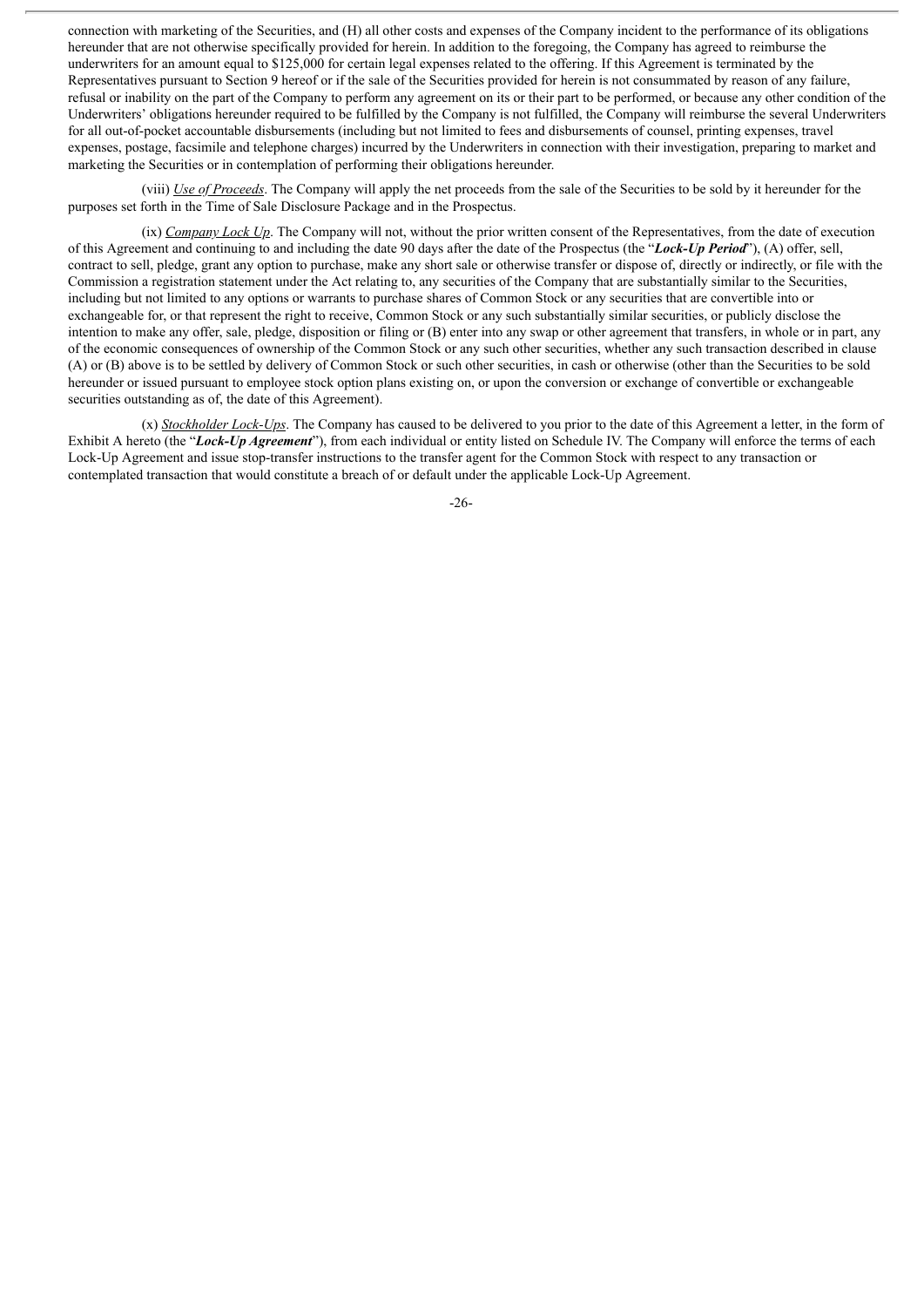(xi) *No Market Stabilization or Manipulation*. The Company has not taken and will not take, directly or indirectly, any action designed to or which might reasonably be expected to cause or result in, or which has constituted, the stabilization or manipulation of the price of any security of the Company to facilitate the sale or resale of the Securities

(xii) *SEC Reports*. During the Prospectus Delivery Period, the Company will file on a timely basis with the Commission such periodic and special reports as required by the Rules and Regulations.

(xiii) *Internal Controls*. During the Prospectus Delivery Period, the Company and its subsidiaries will maintain such controls and other procedures, including without limitation those required by Sections 302 and 906 of the Sarbanes-Oxley Act and the applicable regulations thereunder, that are designed to ensure that information required to be disclosed by the Company in the reports that it files or submits under the Exchange Act is recorded, processed, summarized and reported within the time periods specified in the Commission's rules and forms, including without limitation, controls and procedures designed to ensure that information required to be disclosed by the Company in the reports that it files or submits under the Exchange Act is accumulated and communicated to the Company's management, including its principal executive officer and its principal financial officer, or persons performing similar functions, as appropriate to allow timely decisions regarding required disclosure, to ensure that material information relating to Company, including its subsidiaries, is made known to them by others within those entities.

(xiv) *Sarbanes-Oxley*. The Company and its subsidiaries will comply with all applicable provisions of the Sarbanes-Oxley Act.

(xv) *Free Writing Prospectuses*. The Company represents and agrees that, unless it obtains the prior written consent of the Representatives, and each Underwriter severally represents and agrees that, unless it obtains the prior written consent of the Company and the Representatives, it has not made and will not make any offer relating to the Securities that would constitute an issuer free writing prospectus or that would otherwise constitute a free writing prospectus required to be filed with the Commission; provided that the prior written consent of the parties hereto shall be deemed to have been given in respect of the free writing prospectuses included in Schedule II. Any such free writing prospectus consented to by the Company and the Representatives is hereinafter referred to as a "*Permitted Free Writing Prospectus*." The Company represents that it has treated or agrees that it will treat each Permitted Free Writing Prospectus as an issuer free writing prospectus, and has complied and will comply with the requirements of Rules 164 and 433 of the Rules and Regulations applicable to any Permitted Free Writing Prospectus. The Company agrees not to take any action that would result in the Company being required to file with the Commission under Rule 433(d) a free writing prospectus prepared by or on behalf of the Company that otherwise would not be required to be filed by the Company thereunder, but for the action of the Company. Each Underwriter severally represents and agrees that, (A) unless it obtains the prior written consent of the Company and the Representatives, it has not distributed, and will not distribute any Written Testing-the-Waters Communication other than those listed on Schedule V, and (B) any Testing-the-Waters Communication undertaken by it was with entities that are qualified institutional buyers with the meaning of Rule 144A under the Act or institutions that are accredited investors within the meaning of Rule 501 under the Act.

-27-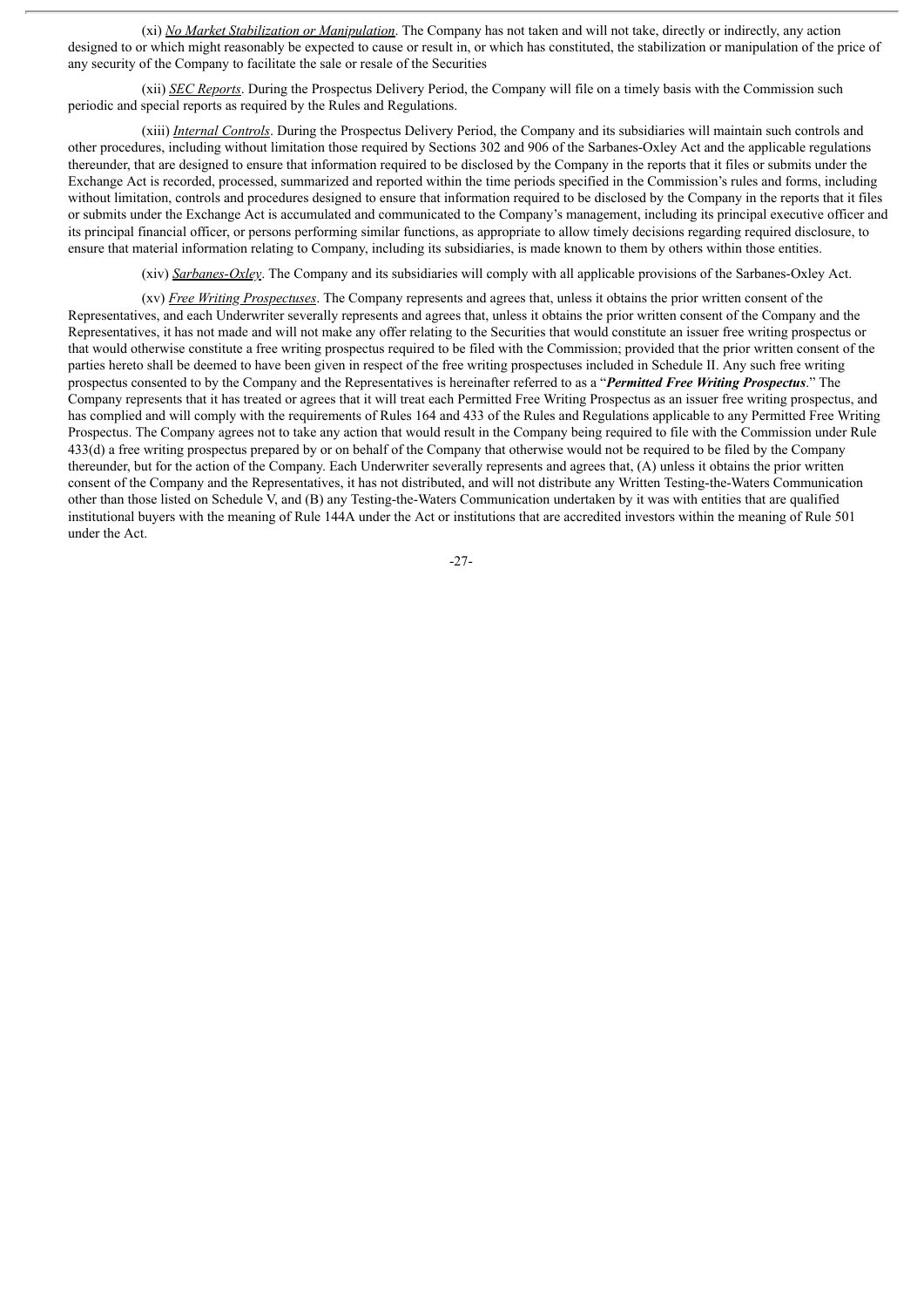(xvi) *Emerging Growth Company*. The Company will promptly notify the Representatives if the Company ceases to be an Emerging Growth Company at any time prior to the later of (A) completion of the distribution of Securities within the meaning of the Act and (B) completion of the 90-day restricted period referenced in Section 4(a)(ix) hereof.

5. *Conditions of Underwriters' Obligations*. The obligations of the several Underwriters hereunder are subject to the accuracy, as of the date hereof and at each of the First Closing Date and the Second Closing Date (each, a "*Closing Date*") (as if made at such Closing Date), of and compliance with all representations, warranties and agreements of the Company contained herein, to the performance by the Company of its obligations hereunder and to the following additional conditions:

(a) *Required Filings; Absence of Certain Commission Actions*. If filing of the Prospectus, or any amendment or supplement thereto, or any issuer free writing prospectus, is required under the Securities Act or the Rules and Regulations, the Company shall have filed the Prospectus (or such amendment or supplement) or such issuer free writing prospectus with the Commission in the manner and within the time period so required (without reliance on Rule 424(b)(8) or Rule 164(b)); the Registration Statement shall remain effective; no stop order suspending the effectiveness of the Registration Statement or any part thereof, any Rule 462(b) Registration Statement, or any amendment thereof, nor suspending or preventing the use of the Time of Sale Disclosure Package, the Prospectus or any issuer free writing prospectus shall have been issued; no proceedings for the issuance of such an order shall have been initiated or threatened; any request of the Commission for additional information (to be included in the Registration Statement, the Time of Sale Disclosure Package, the Prospectus, any issuer free writing prospectus or otherwise) shall have been complied with to your satisfaction.

(b) *Continued Compliance with Securities Laws*. No Underwriter shall have advised the Company that (i) the Registration Statement or any amendment thereof or supplement thereto contains an untrue statement of a material fact which, in your opinion, is material or omits to state a material fact which, in your opinion, is required to be stated therein or necessary to make the statements therein not misleading, or (ii) the Time of Sale Disclosure Package or the Prospectus, or any amendment thereof or supplement thereto, or any issuer free writing prospectus contains an untrue statement of fact which, in your opinion, is material, or omits to state a fact which, in your opinion, is material and is required to be stated therein, or necessary to make the statements therein, in light of the circumstances under which they are made, not misleading.

(c) *Absence of Certain Events*. Except as contemplated in the Time of Sale Disclosure Package and in the Prospectus, subsequent to the respective dates as of which information is given in the Time of Sale Disclosure Package, neither the Company nor any of its subsidiaries shall have incurred any material liabilities or obligations, direct or contingent, or entered into any material transactions, or declared or paid any dividends or made any distribution of any kind with respect to its capital stock; and there shall not have been any change in the capital stock (other than a change in the number of outstanding shares of Common Stock due to the issuance of shares

-28-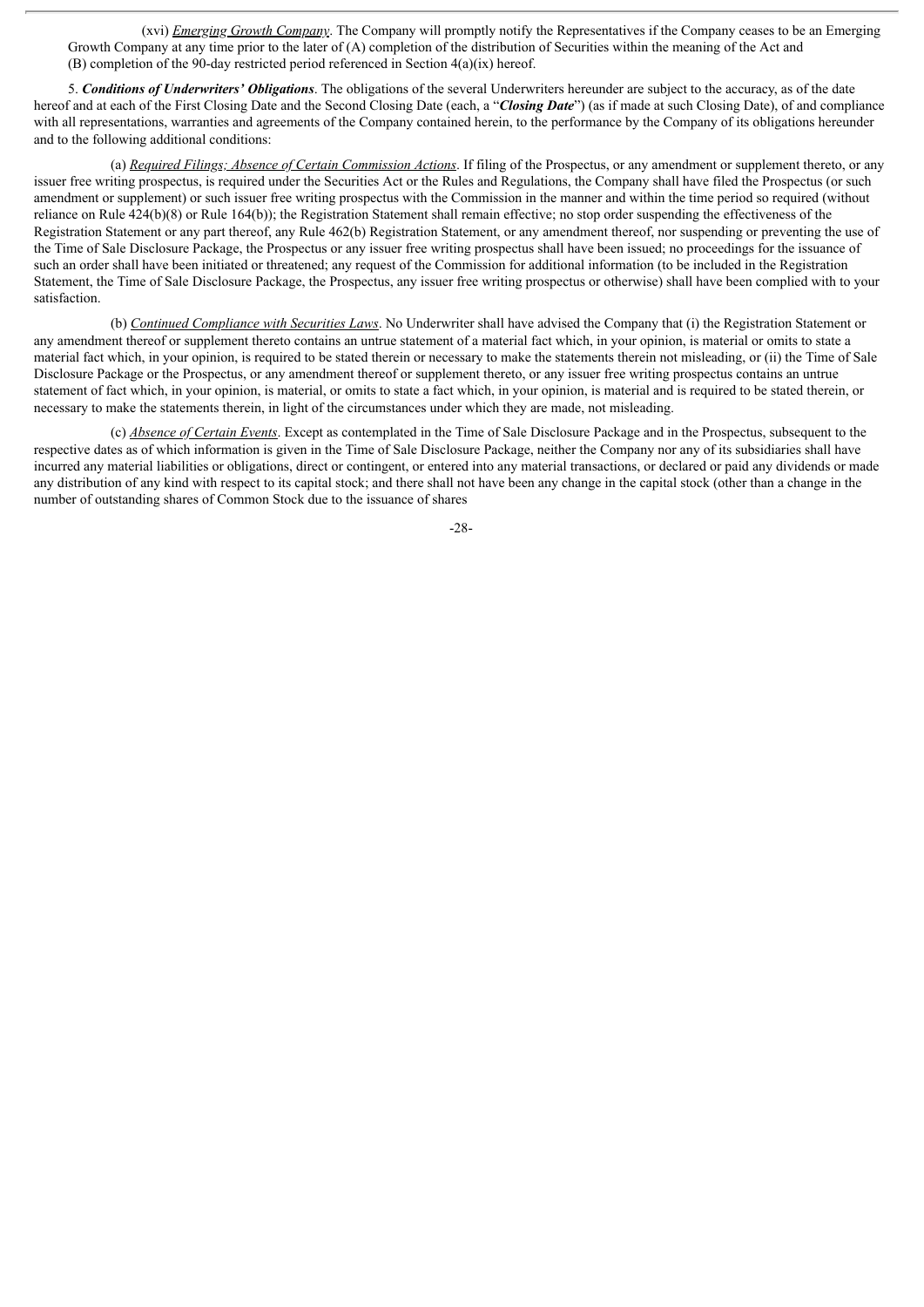upon the exercise of outstanding options or warrants or conversion of convertible securities), or any material change in the short-term or long-term debt of the Company (other than as a result of the conversion of convertible securities), or any issuance of options, warrants, convertible securities or other rights to purchase the capital stock of the Company or any of its subsidiaries, or any Material Adverse Effect or any development involving a prospective Material Adverse Effect (whether or not arising in the ordinary course of business), or any loss by strike, fire, flood, earthquake, accident or other calamity, whether or not covered by insurance, incurred by the Company or any subsidiary, the effect of which, in any such case described above, in your judgment, makes it impractical or inadvisable to offer or deliver the Securities on the terms and in the manner contemplated in the Time of Sale Disclosure Package and in the Prospectus.

(d) *No Downgrade*. On or after the Time of Sale (i) no downgrading shall have occurred in the rating accorded any of the Company's securities by any "nationally recognized statistical organization," as that term is defined by the Commission for purposes of Rule  $436(g)(2)$  under the Securities Act, and (ii) no such organization shall have publicly announced that it has under surveillance or review, with possible negative implications, its rating of any of the Company's securities or;

(e) *Opinion of Company Counsel*. On each Closing Date, there shall have been furnished to you, as Representatives of the several Underwriters, the opinion and negative assurance letter of K&L Gates LLP, counsel for the Company, dated such Closing Date and addressed to you in such form reasonably satisfactory to the Representatives.

(f) *Opinion of Intellectual Property Counsel*. On each Closing Date, there shall have been furnished to you, as Representatives of the several Underwriters, the opinion of Cooley LLP, intellectual property counsel for the Company, dated such Closing Date and addressed to you in such form reasonably satisfactory to the Representatives.

(g) *Opinion of Underwriters' Counsel*. On each Closing Date, there shall have been furnished to you, as Representatives of the several Underwriters, the opinion and negative assurance letter from Davis Polk & Wardwell LLP, counsel for the several Underwriters, dated such Closing Date and addressed to you, with respect to the formation of the Company, the validity of the Securities, the Registration Statement, the Time of Sale Disclosure Package, the Prospectus and other related matters as you reasonably may request, and such counsel shall have received such papers and information as they request to enable them to pass upon such matters.

(h) *Comfort Letter*. On the date hereof, on the effective date of any post-effective amendment to the Registration Statement filed after the date hereof and on each Closing Date you, as Representatives of the several Underwriters, shall have received an accountant's "comfort" letter of Grant Thornton LLP, dated such date and addressed to you, in form and substance satisfactory to you.

(i) *Of icers' Certificate*. On each Closing Date, there shall have been furnished to you, as Representatives of the Underwriters, a certificate, dated such Closing Date and addressed to you, signed by the chief executive officer and by the chief financial officer of the Company, to the effect that:

-29-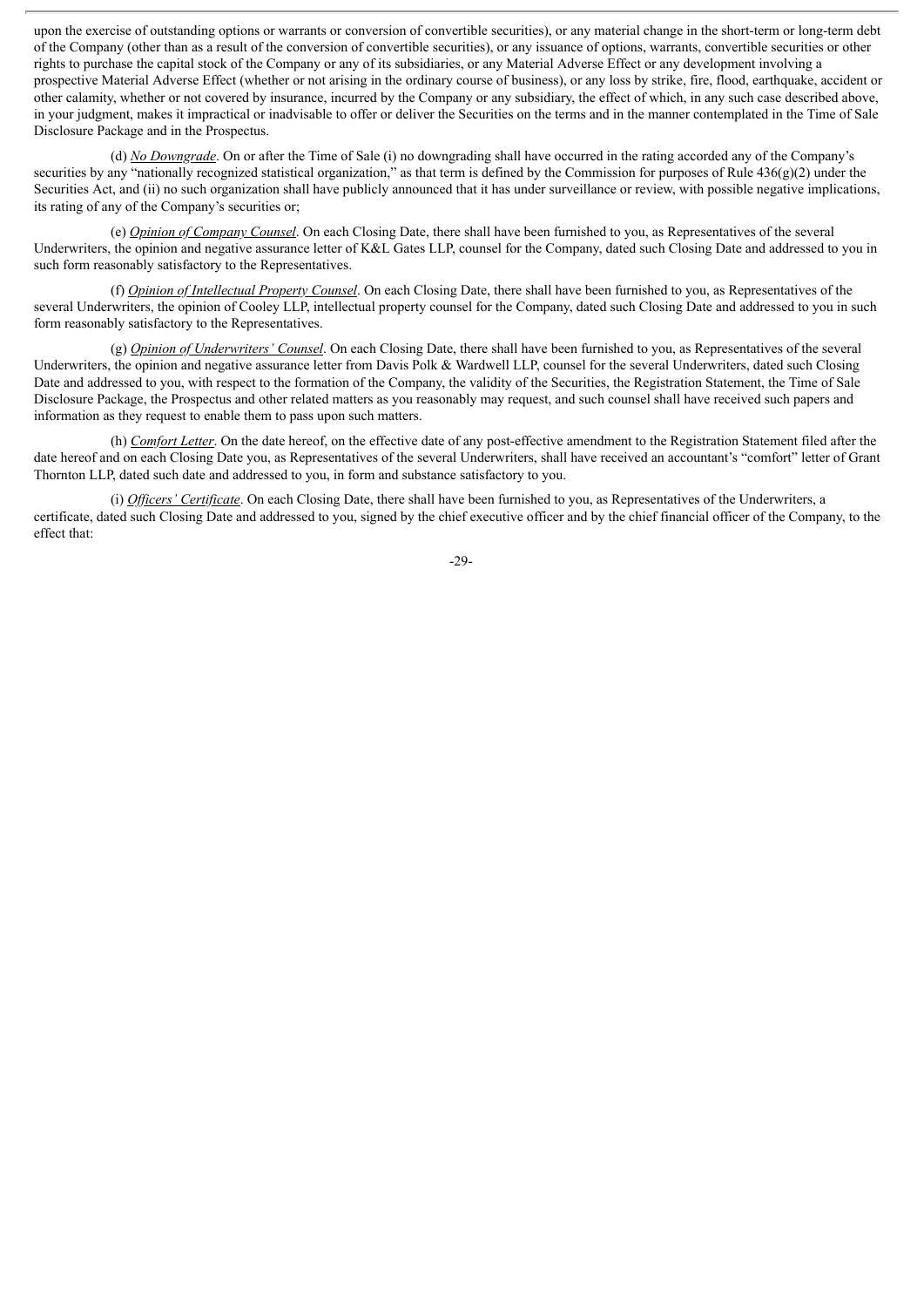(i) The representations and warranties of the Company in this Agreement are true and correct as if made at and as of such Closing Date, and the Company has complied with all the agreements and satisfied all the conditions on its part to be performed or satisfied at or prior to such Closing Date;

(ii) No stop order or other order suspending the effectiveness of the Registration Statement or any part thereof or any amendment thereof or the qualification of the Securities for offering or sale, nor suspending or preventing the use of the Time of Sale Disclosure Package, the Prospectus or any issuer free writing prospectus, has been issued, and no proceeding for that purpose has been instituted or, to the best of their knowledge, is contemplated by the Commission or any state or regulatory body; and

(iii) Affirms the accuracy of the matters set forth in subsection (c) of this Section 5.

(j) *Lock-Up Agreement*. The Underwriters shall have received all of the Lock-Up Agreements referenced in Section 4 and the Lock-Up Agreements shall remain in full force and effect.

(k) *FINRA No Objections*. FINRA shall have raised no objection to the fairness and reasonableness of the underwriting terms and arrangements.

(l) *Other Documents*. The Company shall have furnished to you and counsel for the Underwriters such additional documents, certificates and evidence as you or they may have reasonably requested.

(m) *Exchange Listing*. The Securities to be delivered on such Closing Date have been approved for listing on The Nasdaq Stock Market LLC, subject to official notice of issuance.

All such opinions, certificates, letters and other documents will be in compliance with the provisions hereof only if they are satisfactory in form and substance to you and counsel for the Underwriters. The Company will furnish you with such conformed copies of such opinions, certificates, letters and other documents as you shall reasonably request.

## 6. *Indemnification and Contribution*.

(a) *Indemnification by the Company*. The Company agrees to indemnify and hold harmless each Underwriter, its affiliates, directors and officers and each person, if any, who controls such Underwriter within the meaning of Section 15 of the Act or Section 20 of the Exchange Act, from and against any losses, claims, damages or liabilities, joint or several, to which such Underwriter may become subject, under the Act or otherwise (including in settlement of any litigation if such settlement is effected with the written consent of the

-30-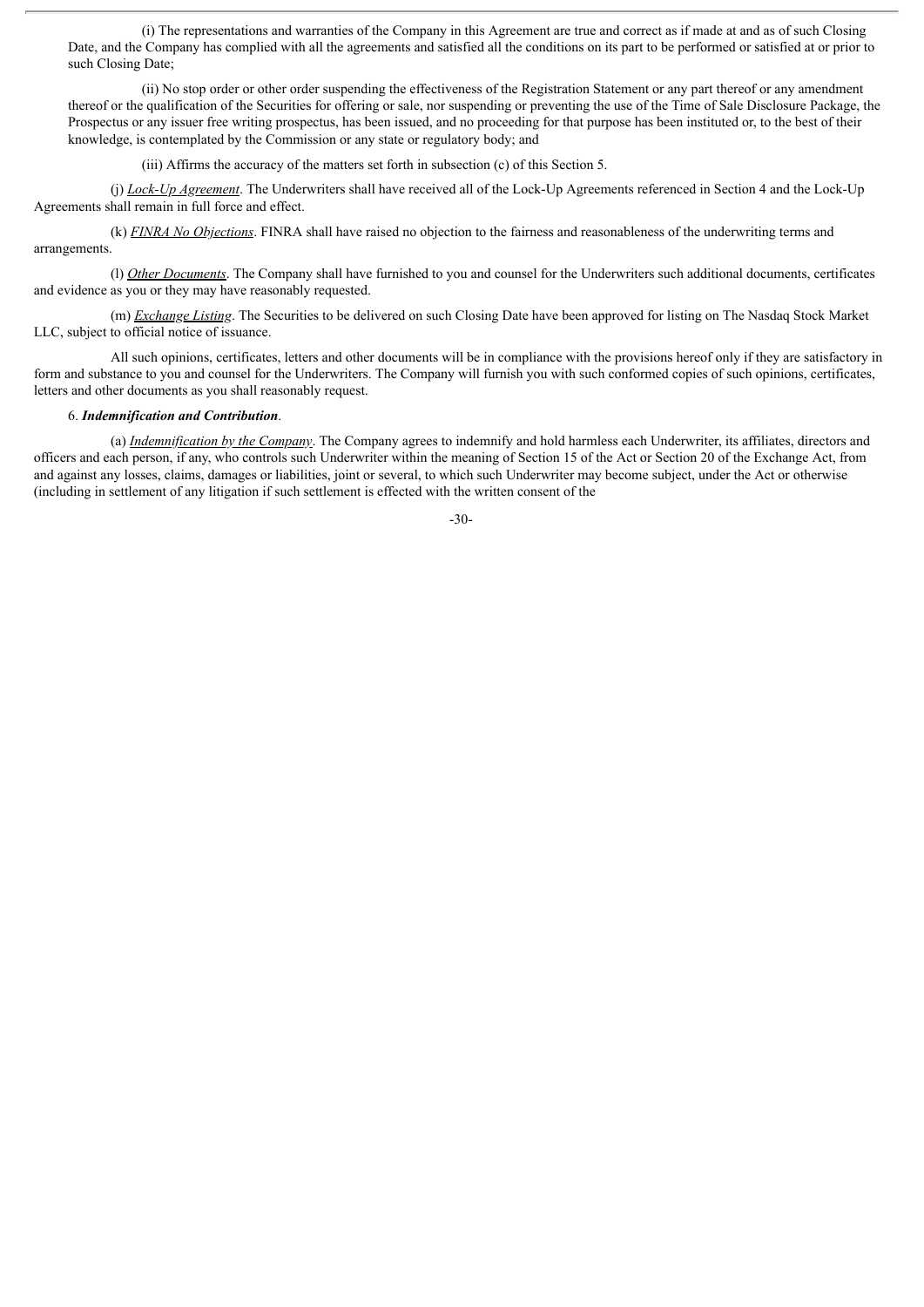Company), insofar as such losses, claims, damages or liabilities (or actions in respect thereof) arise out of or are based upon: (i) an untrue statement or alleged untrue statement of a material fact contained in the Registration Statement, including the 430A Information and any other information deemed to be a part of the Registration Statement at the time of effectiveness and at any subsequent time pursuant to the Rules and Regulations, if applicable, any Preliminary Prospectus, the Time of Sale Disclosure Package, the Prospectus, or any amendment or supplement thereto, any issuer free writing prospectus, any issuer information that the Company has filed or is required to file pursuant to Rule 433(d) of the Rules and Regulations, any roadshow materials, or any Testing-the-Waters Communication, (ii) the omission or alleged omission to state therein a material fact required to be stated therein or necessary to make the statements therein not misleading, or (iii) any investigation or proceeding by any governmental authority, commenced or threatened (whether or not any Underwriter is a target of or party to such investigation or proceeding), and will reimburse each Underwriter for any legal or other expenses reasonably incurred by it in connection with investigating or defending against such loss, claim, damage, liability or action as such expenses are incurred; *provided, however,* that the Company will not be liable in any such case to the extent that any such loss, claim, damage, liability or action arises out of or is based upon an untrue statement or alleged untrue statement or omission or alleged omission made in reliance upon and in conformity with written information furnished to the Company by you, or by any Underwriter through you, specifically for use in the preparation thereof; it being understood and agreed that the only information furnished by an Underwriter consists of the information described as such in Section  $6(e)$ .

(b) *Indemnification by the Underwriters*. Each Underwriter will, severally and not jointly, indemnify and hold harmless the Company, its affiliates, directors and officers and each person, if any, who controls the Company within the meaning of Section 15 of the Act and Section 20 of the Exchange Act, from and against any losses, claims, damages or liabilities to which the Company may become subject, under the Act or otherwise (including in settlement of any litigation, if such settlement is effected with the written consent of such Underwriter), insofar as such losses, claims, damages or liabilities (or actions in respect thereof) arise out of or are based upon an untrue statement or alleged untrue statement of a material fact contained in the Registration Statement, any Preliminary Prospectus, the Time of Sale Disclosure Package, the Prospectus, or any amendment or supplement thereto, or any issuer free writing prospectus, or any issuer information that the Company has filed or is required to file pursuant to Rule 433(d) of the Rules and Regulations, or arise out of or are based upon the omission or alleged omission to state therein a material fact required to be stated therein or necessary to make the statements therein not misleading, in each case to the extent, but only to the extent, that such untrue statement or alleged untrue statement or omission or alleged omission was made in reliance upon and in conformity with written information furnished to the Company by you, or by such Underwriter through you, specifically for use in the preparation thereof (it being understood and agreed that the only information furnished by an Underwriter consists of the information described as such in Section 6(d)), and will reimburse the Company for any legal or other expenses reasonably incurred by the Company in connection with investigating or defending against any such loss, claim, damage, liability or action as such expenses are incurred.

-31-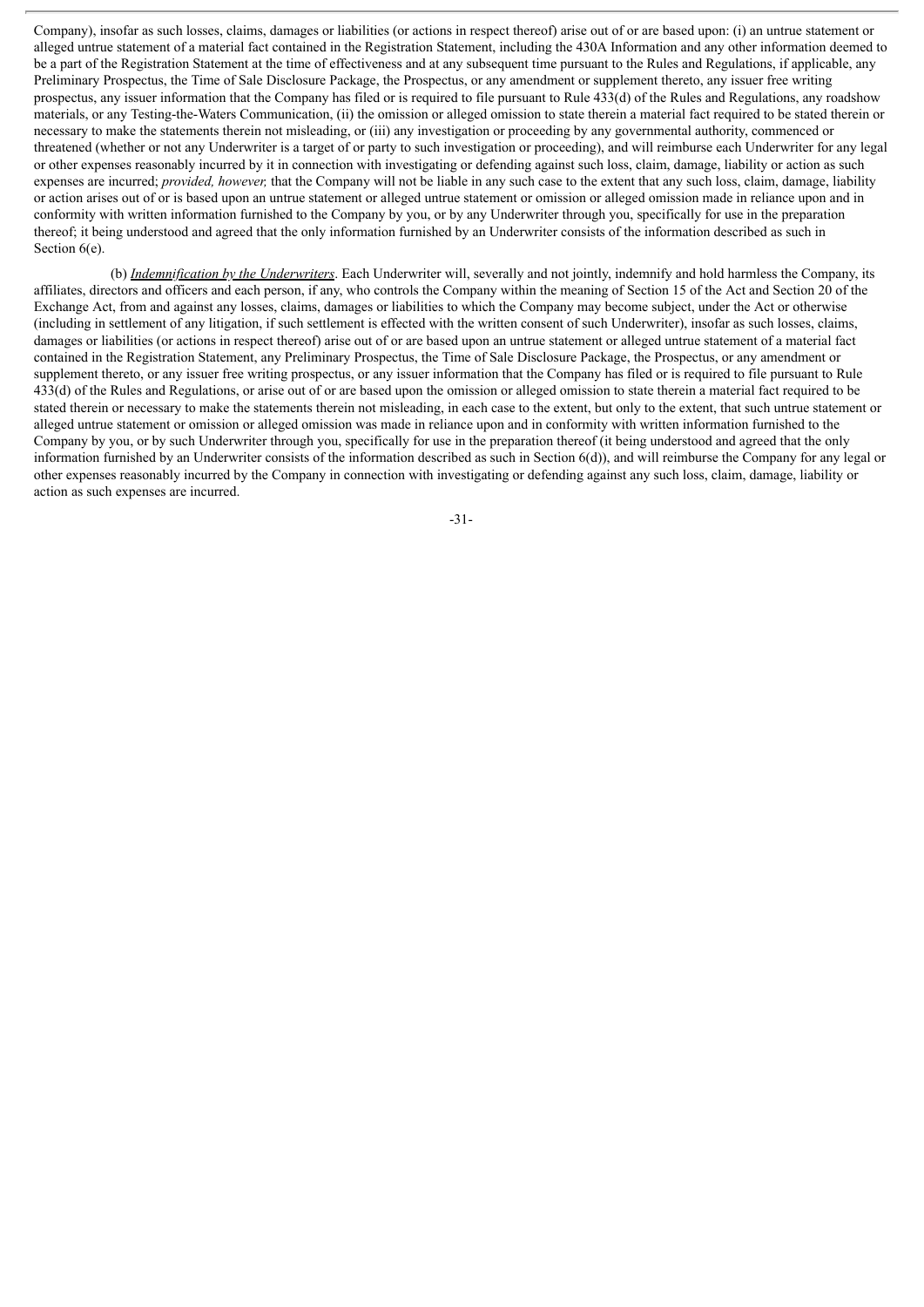(c) *Notice and Procedures*. Promptly after receipt by an indemnified party under subsection (a) or (b) above of notice of the commencement of any action, such indemnified party shall, if a claim in respect thereof is to be made against the indemnifying party under such subsection, notify the indemnifying party in writing of the commencement thereof; but the omission so to notify the indemnifying party shall not relieve the indemnifying party from any liability that it may have to any indemnified party except to the extent such indemnifying party has been materially prejudiced by such failure (through the forfeiture of substantive rights or defenses). In case any such action shall be brought against any indemnified party, and it shall notify the indemnifying party of the commencement thereof, the indemnifying party shall be entitled to participate in, and, to the extent that it shall wish, jointly with any other indemnifying party similarly notified, to assume the defense thereof, with counsel satisfactory to such indemnified party, and after notice from the indemnifying party to such indemnified party of the indemnifying party's election so to assume the defense thereof, the indemnifying party shall not be liable to such indemnified party under such subsection for any legal or other expenses subsequently incurred by such indemnified party in connection with the defense thereof other than reasonable costs of investigation; *provided*, *however*, that if, in the sole judgment of the Representatives, it is advisable for the Underwriters to be represented as a group by separate counsel, the Representatives shall have the right to employ a single counsel (in addition to local counsel) to represent the Representatives and all Underwriters who may be subject to liability arising from any claim in respect of which indemnity may be sought by the Underwriters under subsection (a) or (b) of this Section 6, in which event the reasonable fees and expenses of such separate counsel shall be borne by the indemnifying party or parties and reimbursed to the Underwriters as incurred. An indemnifying party shall not be obligated under any settlement agreement relating to any action under this Section 6 to which it has not agreed in writing. In addition, no indemnifying party shall, without the prior written consent of the indemnified party (which consent shall not be unreasonably withheld or delayed, effect any settlement of any pending or threatened proceeding unless such settlement includes an unconditional release of such indemnified party for all liability on claims that are the subject matter of such proceeding and does not include a statement as to, or an admission of, fault, culpability or a failure to act by or on behalf of an indemnified party. Notwithstanding the foregoing, if at any time an indemnified party shall have requested an indemnifying party to reimburse the indemnified party for fees and expenses of counsel pursuant to this Section 6(d), such indemnifying party agrees that it shall be liable for any settlement effected without its written consent if (i) such settlement is entered into more than 45 days after receipt by such indemnifying party of the aforesaid request and (ii) such indemnifying party shall not have reimbursed such indemnified party in accordance with such request prior to the date of such settlement.

(d) *Contribution; Limitations on Liability; Non-Exclusive Remedy*. If the indemnification provided for in this Section 6 is unavailable or insufficient to hold harmless an indemnified party under subsection (a) or (b) above, then each indemnifying party shall contribute to the amount paid or payable by such indemnified party as a result of the losses, claims, damages or liabilities referred to in subsection (a) or (b) above, (i) in such proportion as is appropriate to reflect the relative benefits received by the Company on the one hand and the Underwriters on the other from the offering of the Securities or (ii) if the allocation provided by clause (i) above is not permitted by applicable law, in such proportion as is appropriate to reflect not only the relative benefits referred to in clause (i) above but also the relative fault of the Company on the one hand and the Underwriters on the other in connection with the statements or omissions that resulted in such losses, claims, damages or liabilities, as well as any other relevant equitable considerations. The relative benefits received by the Company on the one hand and the Underwriters on the other shall be deemed to be in the same proportion as the total net proceeds from the offering (before deducting expenses) received

-32-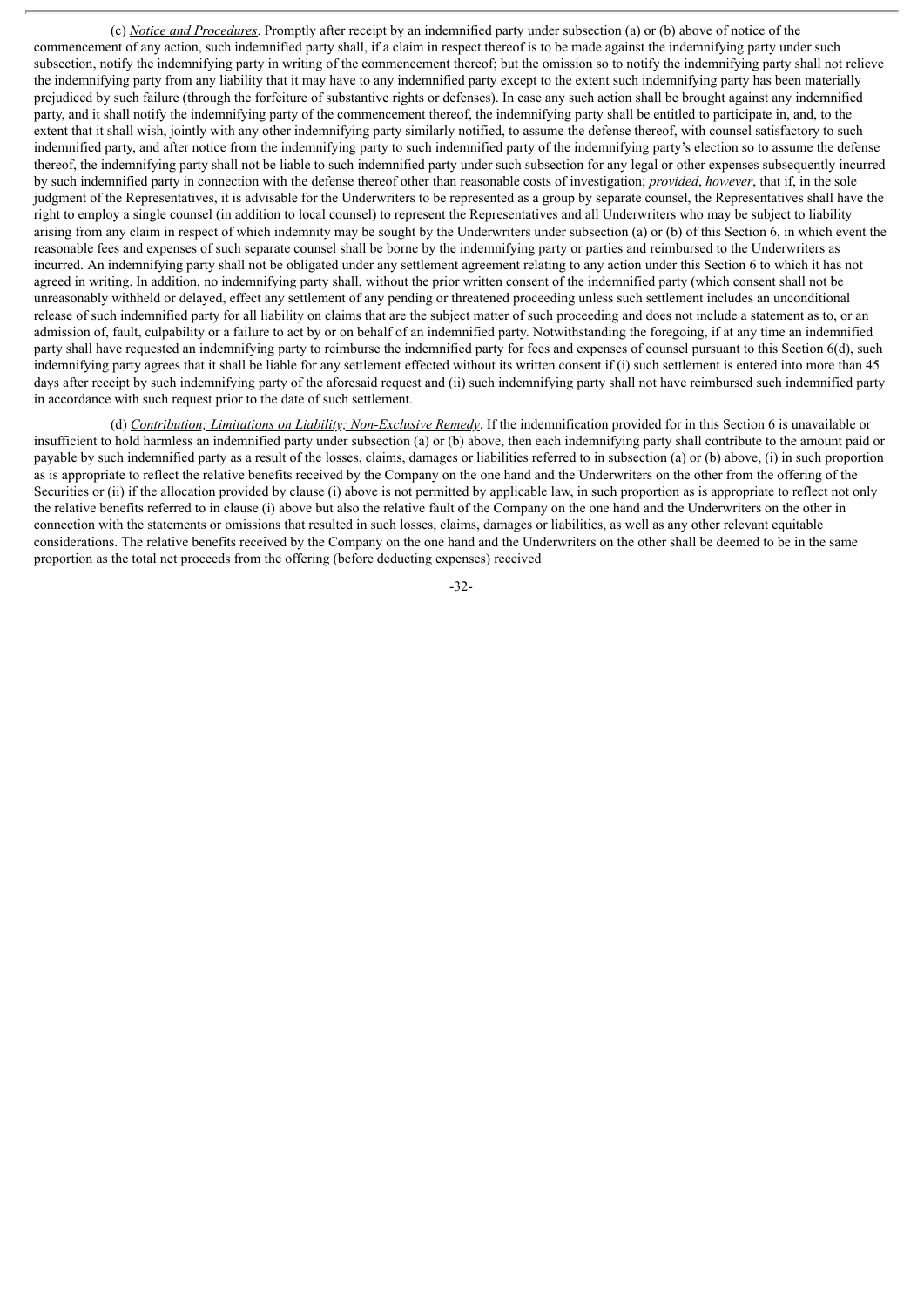by the Company bear to the total underwriting discounts and commissions received by the Underwriters, in each case as set forth in the table on the cover page of the Prospectus. The relative fault shall be determined by reference to, among other things, whether the untrue or alleged untrue statement of a material fact or the omission or alleged omission to state a material fact relates to information supplied by the Company or the Underwriters and the parties' relevant intent, knowledge, access to information and opportunity to correct or prevent such untrue statement or omission. The Company and the Underwriters agree that it would not be just and equitable if contributions pursuant to this subsection (d) were to be determined by pro rata allocation (even if the Underwriters were treated as one entity for such purpose) or by any other method of allocation which does not take account of the equitable considerations referred to in the first sentence of this subsection (d). The amount paid by an indemnified party as a result of the losses, claims, damages or liabilities referred to in the first sentence of this subsection (d) shall be deemed to include any legal or other expenses reasonably incurred by such indemnified party in connection with investigating or defending against any action or claim which is the subject of this subsection (d). Notwithstanding the provisions of this subsection (d), no Underwriter shall be required to contribute any amount in excess of the amount by which the total underwriting discounts and commissions received by such Underwriter with respect to the Securities purchased by it hereunder exceeds the amount of any damages that such Underwriter has otherwise been required to pay by reason of such untrue or alleged untrue statement or omission or alleged omission. No person guilty of fraudulent misrepresentation (within the meaning of Section 11(f) of the Act) shall be entitled to contribution from any person who was not guilty of such fraudulent misrepresentation. The Underwriters' obligations in this subsection (d) to contribute are several in proportion to their respective underwriting obligations and not joint. The remedies provided for in this Section 6 are not exclusive and shall not limit any rights or remedies that might otherwise be available to any indemnified party at law or in equity.

(e) *Information Provided by the Underwriters*. The Underwriters severally confirm and the Company acknowledges that the statements with respect to the public offering of the Securities by the Underwriters set forth in the fifth, fourteenth and fifteenth paragraphs under the caption "Underwriting" in the Time of Sale Disclosure Package and in the Prospectus are correct and constitute the only information concerning such Underwriters furnished in writing to the Company by or on behalf of the Underwriters specifically for inclusion in the Registration Statement, any Preliminary Prospectus, the Time of Sale Disclosure Package, the Prospectus or any issuer free writing prospectus.

7. *Representations and Agreements to Survive Delivery*. All representations, warranties, and agreements of the Company herein or in certificates delivered pursuant hereto, including but not limited to the agreements of the several Underwriters and the Company contained in Section 6 hereof, shall remain operative and in full force and effect regardless of any investigation made by or on behalf of any Underwriter or any controlling person thereof, or the Company or any of its officers, directors, or controlling persons, and shall survive delivery of, and payment for, the Securities to and by the Underwriters hereunder and any termination of this Agreement.

-33-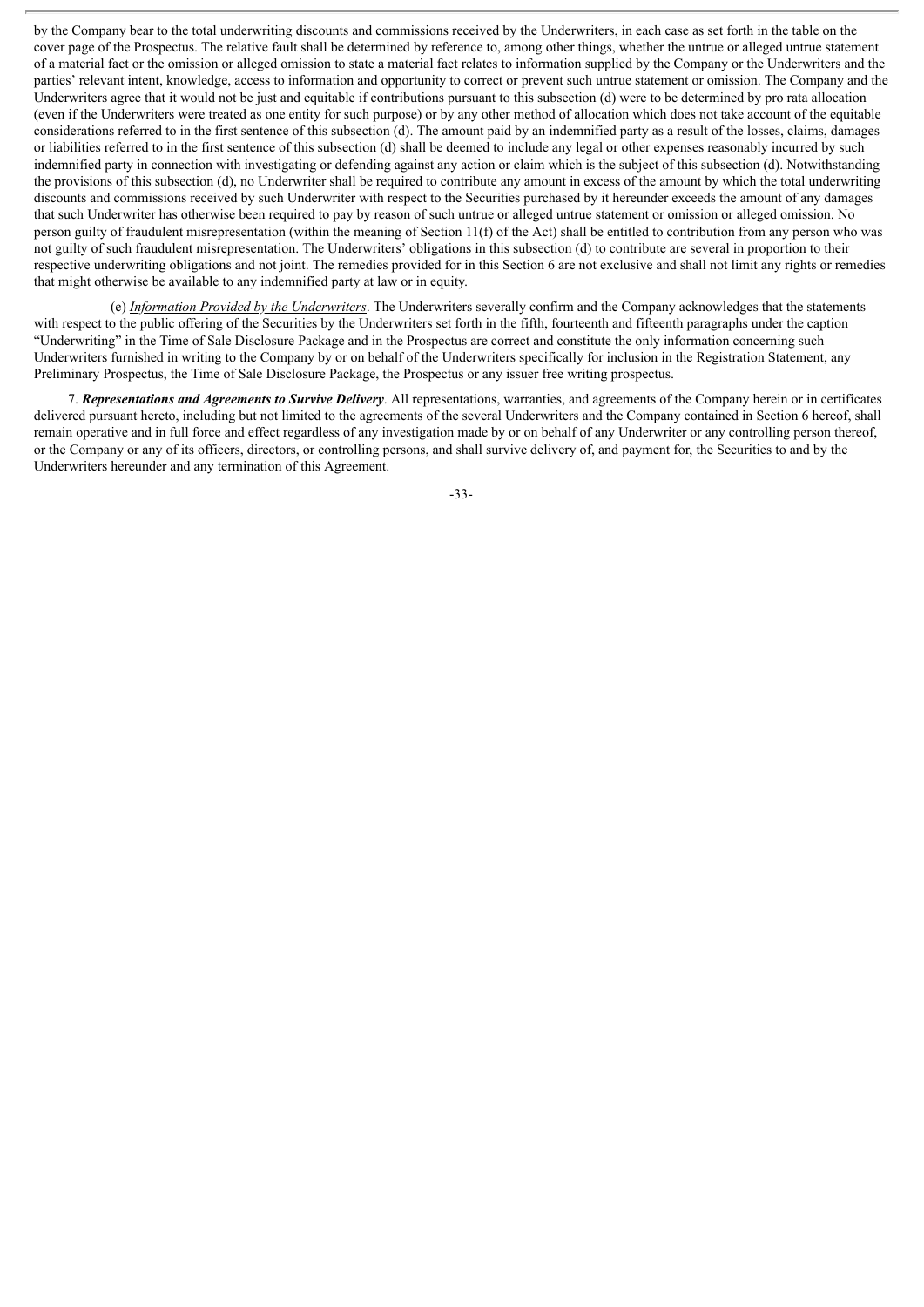#### 8. *Substitution of Underwriters***.**

(a) *Obligation to Purchase Under Certain Circumstances*. If any Underwriter or Underwriters shall fail to take up and pay for the amount of Firm Shares agreed by such Underwriter or Underwriters to be purchased hereunder, upon tender of such Firm Shares in accordance with the terms hereof, and the amount of Firm Shares not purchased does not aggregate more than 10% of the total amount of Firm Shares set forth in Schedule I hereto, the remaining Underwriters shall be obligated to take up and pay for (in proportion to their respective underwriting obligations hereunder as set forth in Schedule I hereto except as may otherwise be determined by you) the Firm Shares that the withdrawing or defaulting Underwriters agreed but failed to purchase.

(b) *Termination Under Certain Circumstances*. If any Underwriter or Underwriters shall fail to take up and pay for the amount of Firm Shares agreed by such Underwriter or Underwriters to be purchased hereunder, upon tender of such Firm Shares in accordance with the terms hereof, and the amount of Firm Shares not purchased aggregates more than 10% of the total amount of Firm Shares set forth in Schedule I hereto, and arrangements satisfactory to you for the purchase of such Firm Shares by other persons are not made within 36 hours thereafter, this Agreement shall terminate. In the event of any such termination the Company shall not be under any liability to any Underwriter (except to the extent provided in Section  $4(a)(vi)$  and Section 6 hereof) nor shall any Underwriter (other than an Underwriter who shall have failed, otherwise than for some reason permitted under this Agreement, to purchase the amount of Firm Shares agreed by such Underwriter to be purchased hereunder) be under any liability to the Company (except to the extent provided in Section 6 hereof).

(c) *Postponement of Closing*. If Firm Shares to which a default relates are to be purchased by the non-defaulting Underwriters or by any other party or parties, the Representatives or the Company shall have the right to postpone the First Closing Date for not more than seven business days in order that the necessary changes in the Registration Statement, in the Time of Sale Disclosure Package, in the Prospectus or in any other documents, as well as any other arrangements, may be effected. As used herein, the term "Underwriter" includes any person substituted for an Underwriter under this Section 8.

(d) *No Relief from Liability*. No action taken pursuant to this Section shall relieve any defaulting Underwriter from liability, if any, in respect of such default.

#### 9. *Termination of this Agreement.*

(a) *Right to Terminate*. You, as Representatives of the several Underwriters, shall have the right to terminate this Agreement by giving notice to the Company as hereinafter specified at any time at or prior to the First Closing Date, and the option referred to in Section 3(b), if exercised, may be cancelled at any time prior to the Second Closing Date, if (i) the Company shall have failed, refused or been unable, at or prior to such Closing Date, to perform any agreement on its part to be performed hereunder, (ii) any condition of the Underwriters' obligations hereunder is not fulfilled, (iii) trading in the Company's Common Stock shall have been suspended by the Commission or The NASDAQ Stock Market LLC or trading in securities generally on The NASDAQ Stock Market LLC or New York Stock Exchange shall have been suspended, (iv) minimum or maximum prices for trading shall have been fixed, or maximum ranges for prices for securities shall have been required, on The NASDAQ Stock Market LLC or New York Stock Exchange, by such Exchange or by order of the Commission or any other Governmental Authority having jurisdiction, (v) a banking moratorium shall have been declared by federal or New York state

-34-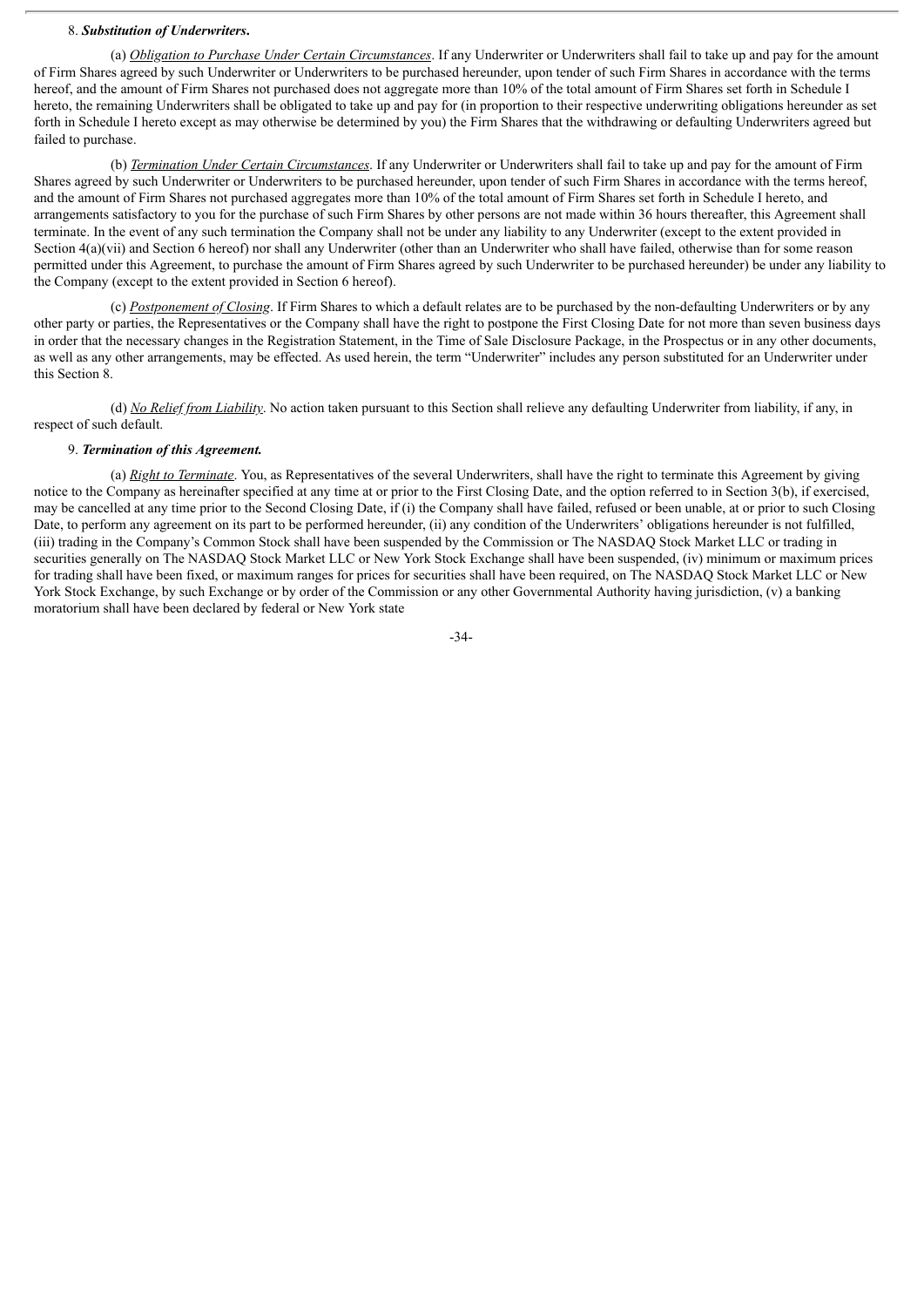authorities or a material disruption in commercial banking or securities settlement or clearance services in the United States, or (vi) there shall have occurred any attack on, outbreak or escalation of hostilities or act of terrorism involving the United States, any declaration by the United States of a national emergency or war, any material negative change in financial markets, any substantial change or development involving a prospective substantial change in United States or international political, financial or economic conditions, or any other calamity or crisis that, in your judgment, is material and adverse and makes it impractical or inadvisable to proceed with the completion of the sale of and payment for the Securities. Any such termination shall be without liability of any party to any other party except that the provisions of Section 4(a)(vii) and Section 6 hereof shall at all times be effective and shall survive such termination.

(b) *Notice of Termination*. If you elect to terminate this Agreement as provided in this Section, the Company shall be notified promptly by you by telephone, confirmed by letter.

## 10. *Default by the Company*.

(a) *Default by the Company*. If the Company shall fail at the First Closing Date to sell and deliver the number of Securities which it is obligated to sell hereunder, then this Agreement shall terminate without any liability on the part of any Underwriter or, except as provided in Section 4(a)(vii) and Section 6 hereof, any non-defaulting party.

(b) *No Relief from Liability*. No action taken pursuant to this Section shall relieve the Company from liability, if any, in respect of such

default.

11. *Notices*. Except as otherwise provided herein, all communications hereunder shall be in writing and, if to the Underwriters, shall be mailed via overnight delivery service or hand delivered via courier to the Representatives c/o Piper Sandler & Co., U.S. Bancorp Center, 800 Nicollet Mall, Minneapolis, Minnesota 55402, Attention: Equity Capital Markets, with a copy to Piper Sandler General Counsel at 800 Nicollet Mall, Minneapolis, MN 55402 and LegalCapMarkets@psc.com; Cowen and Company, LLC, 599 Lexington Avenue, New York, NY 10022, Attention: Head of Equity Capital Markets, Fax: 646-562- 1249, with a copy to the General Counsel, Fax: 646-562-1124; and if to the Company, shall be mailed or delivered to it at AVITA Medical, Inc., 28159 Avenue Stanford, Suite 220, Valencia, California 91355, Attention: General Counsel). Any party to this Agreement may change such address for notices by sending to the parties to this Agreement written notice of a new address for such purpose.

12. *Persons Entitled to Benefit of Agreement*. This Agreement shall inure to the benefit of and be binding upon the parties hereto and their respective successors and assigns and the controlling persons, officers and directors referred to in Section 6. Nothing in this Agreement is intended or shall be construed to give to any other person, firm or corporation any legal or equitable remedy or claim under or in respect of this Agreement or any provision herein contained. The term "successors and assigns" as herein used shall not include any purchaser, as such purchaser, of any of the Securities from any of the several Underwriters.

-35-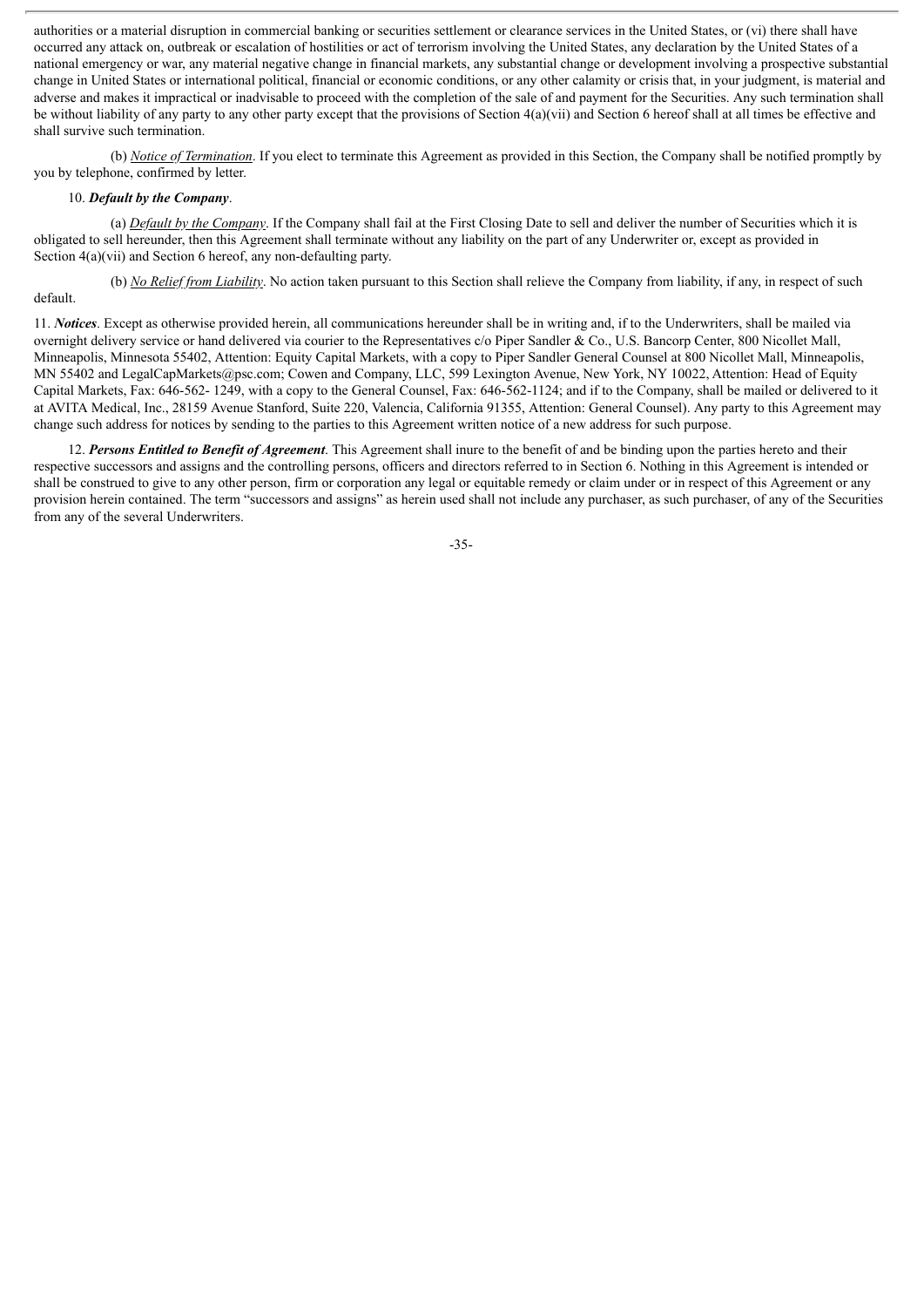13. *Absence of Fiduciary Relationship*. The Company acknowledges and agrees that: (a) the Representatives have been retained solely to act as an underwriter in connection with the sale of the Securities and that no fiduciary, advisory or agency relationship between the Company and the Representatives has been created in respect of any of the transactions contemplated by this Agreement, irrespective of whether the Representatives have advised or are advising the Company on other matters; (b) the price and other terms of the Securities set forth in this Agreement were established by the Company following discussions and arms-length negotiations with the Representatives; (c) it has been advised that the Representatives and their affiliates are engaged in a broad range of transactions which may involve interests that differ from those of the Company and that the Representatives have no obligation to disclose such interest and transactions to the Company by virtue of any fiduciary, advisory or agency relationship; (d) it has been advised that the Representatives are acting, in respect of the transactions contemplated by this Agreement, solely for the benefit of the Representatives and the other Underwriters, and not on behalf of the Company; (e) it waives to the fullest extent permitted by law, any claims it may have against the Representatives for breach of fiduciary duty or alleged breach of fiduciary duty in respect of any of the transactions contemplated by this Agreement and agrees that the Representatives shall have no liability (whether direct or indirect) to the Company in respect of such a fiduciary duty claim on behalf of or in right of the Company, including stockholders, employees or creditors of the Company.

#### 14. *Recognition of the U.S. Special Resolution Regimes*.

(a) In the event that any Underwriter that is a Covered Entity becomes subject to a proceeding under a U.S. Special Resolution Regime, the transfer from such Underwriter of this Agreement, and any interest and obligation in or under this Agreement, will be effective to the same extent as the transfer would be effective under the U.S. Special Resolution Regime if this Agreement, and any such interest and obligation, were governed by the laws of the United States or a state of the United States.

(b) In the event that any Underwriter that is a Covered Entity or a BHC Act Affiliate of such Underwriter becomes subject to a proceeding under a U.S. Special Resolution Regime, Default Rights under this Agreement that may be exercised against such Underwriter are permitted to be exercised to no greater extent than such Default Rights could be exercised under the U.S. Special Resolution Regime if this Agreement were governed by the laws of the United States or a state of the United States.

(c) As used in this section:

"BHC Act Affiliate" has the meaning assigned to the term "affiliate" in, and shall be interpreted in accordance with, 12 U.S.C. § 1841(k);

"*Covered Entity*" means any of the following: (i) a "covered entity" as that term is defined in, and interpreted in accordance with, 12 C.F.R. § 252.82(b); (ii) a "covered bank" as that term is defined in, and interpreted in accordance with, 12 C.F.R. § 47.3(b); or (iii) a "covered FSI" as that term is defined in, and interpreted in accordance with, 12 C.F.R. § 382.2(b);

-36-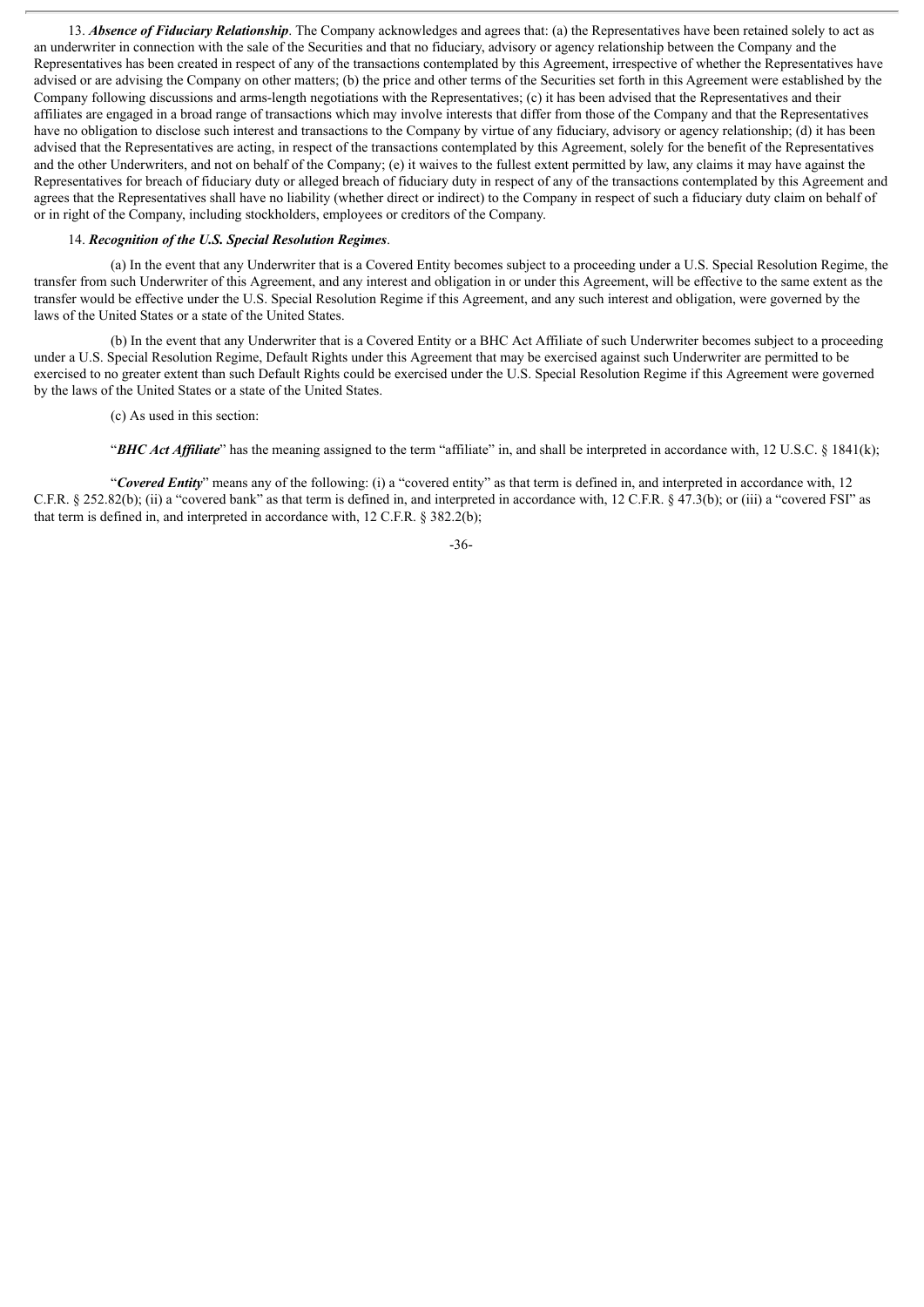"*Default Right*" has the meaning assigned to that term in, and shall be interpreted in accordance with, 12 C.F.R. §§ 252.81, 47.2 or 382.1, as applicable; and

"*U.S. Special Resolution Regime*" means each of (i) the Federal Deposit Insurance Act and the regulations promulgated thereunder and (ii) Title II of the Dodd-Frank Wall Street Reform and Consumer Protection Act and the regulations promulgated thereunder.

15. *Governing Law; Waiver of Jury Trial*. This Agreement and any transaction contemplated by this Agreement and any claim, controversy or dispute arising under or related thereto shall be governed by and construed in accordance with the laws of the State of New York without regard to principles of conflict of laws that would results in the application of any other law than the laws of the State of New York. The Company (on its behalf and, to the extent permitted by applicable law, on behalf of its stockholders and affiliates), and each of the Underwriters hereby irrevocably waives, to the fullest extent permitted by applicable law, any and all right to trial by jury in any legal proceeding arising out of or relating to this Agreement or the transactions contemplated hereby.

16. *Submission to Jurisdiction, Etc*. Each party hereby submits to the exclusive jurisdiction of the U.S. federal and New York state courts sitting in the Borough of Manhattan, City of New York, in any suit or proceeding arising out of or relating to this Agreement or the transactions contemplated hereby. The parties hereby irrevocably and unconditionally waive any objection to the laying of venue of any lawsuit, action or other proceeding in such courts, and hereby further irrevocably and unconditionally waive and agree not to plead or claim in any such court that any such lawsuit, action or other proceeding brought in any such court has been brought in an inconvenient forum.

17. *Counterparts*. This Agreement may be executed in one or more counterparts and, if executed in more than one counterpart, the executed counterparts shall each be deemed to be an original and all such counterparts shall together constitute one and the same instrument. Counterparts may be delivered via facsimile or electronic mail (including, without limitation, "pdf", "tif" or "jpg") and any counterpart so delivered shall be deemed to have been duly and validly delivered and be valid and effective for all purposes.

18. *General Provisions.* This Agreement constitutes the entire agreement of the parties to this Agreement and supersedes all prior written or oral and all contemporaneous oral agreements, understandings and negotiations with respect to the subject matter hereof. This Agreement may not be amended or modified unless in writing by all of the parties hereto, and no condition herein (express or implied) may be waived unless waived in writing by each party whom the condition is meant to benefit. The Section headings herein are for the convenience of the parties only and shall not affect the construction or interpretation of this Agreement.

**[Signature Page Follows]**

-37-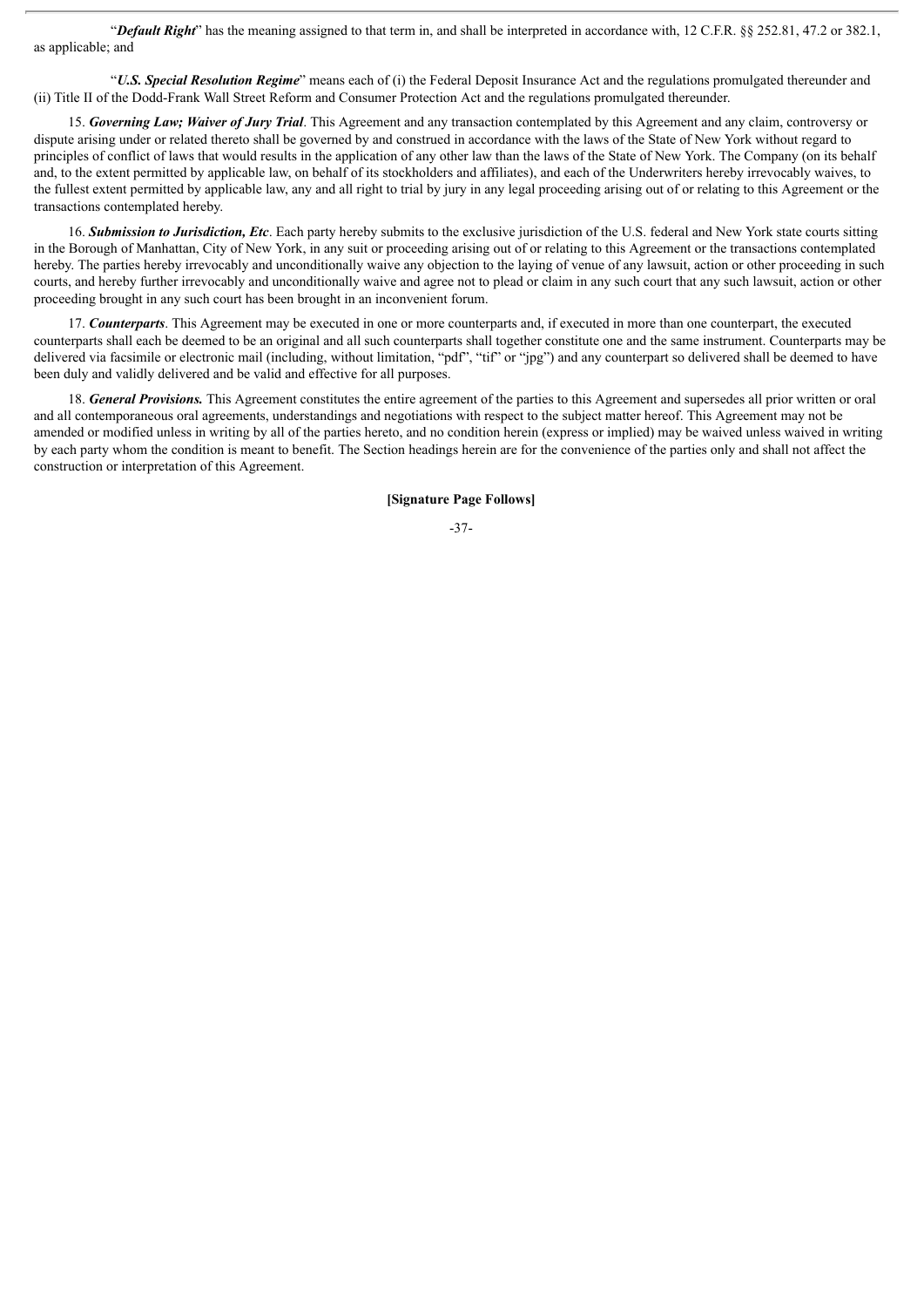Please sign and return to the Company the enclosed duplicates of this letter whereupon this letter will become a binding agreement between the Company and the several Underwriters in accordance with its terms.

Very truly yours,

## **AVITA Medical, Inc.**

By /s/ Sean Ekins

Interim Principal Financial Officer and Accounting Officer

Confirmed as of the date first above mentioned, on behalf of themselves and the other several Underwriters named in Schedule I hereto.

PIPER SANDLER & CO.

By /s/ Neil Riley Name: Neil Riley Title: Managing Director - Equity Capital Markets

COWEN AND COMPANY, LLC

By /s/ Michael Campbell Name: Michael Campbell Title: Managing Director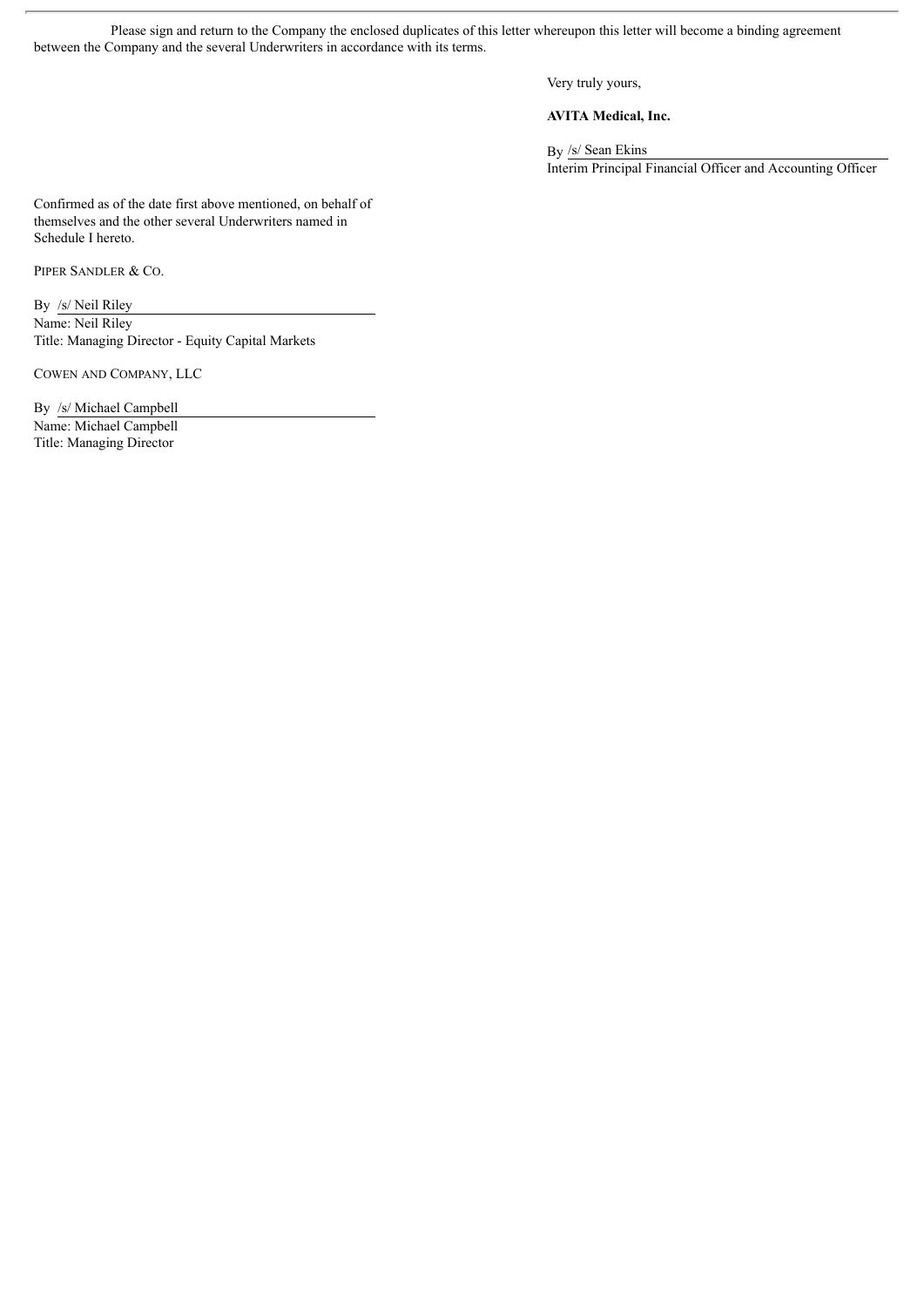## **SCHEDULE I**

| Underwriter                      | Number of Firm Shares (1) |
|----------------------------------|---------------------------|
| Piper Sandler & Co. LLC          | 1,187,875                 |
| Cowen and Company, LLC           | 1,048,125                 |
| BTIG, LLC                        | 349,375                   |
| Lake Street Capital Markets, LLC | 209,625                   |
| Total                            | 2,795,000                 |

<sup>(1)</sup> The Underwriters may purchase up to an additional 419,250 Option Shares, to the extent the option described in Section 3(b) of the Agreement is exercised, in the proportions and in the manner described in the Agreement.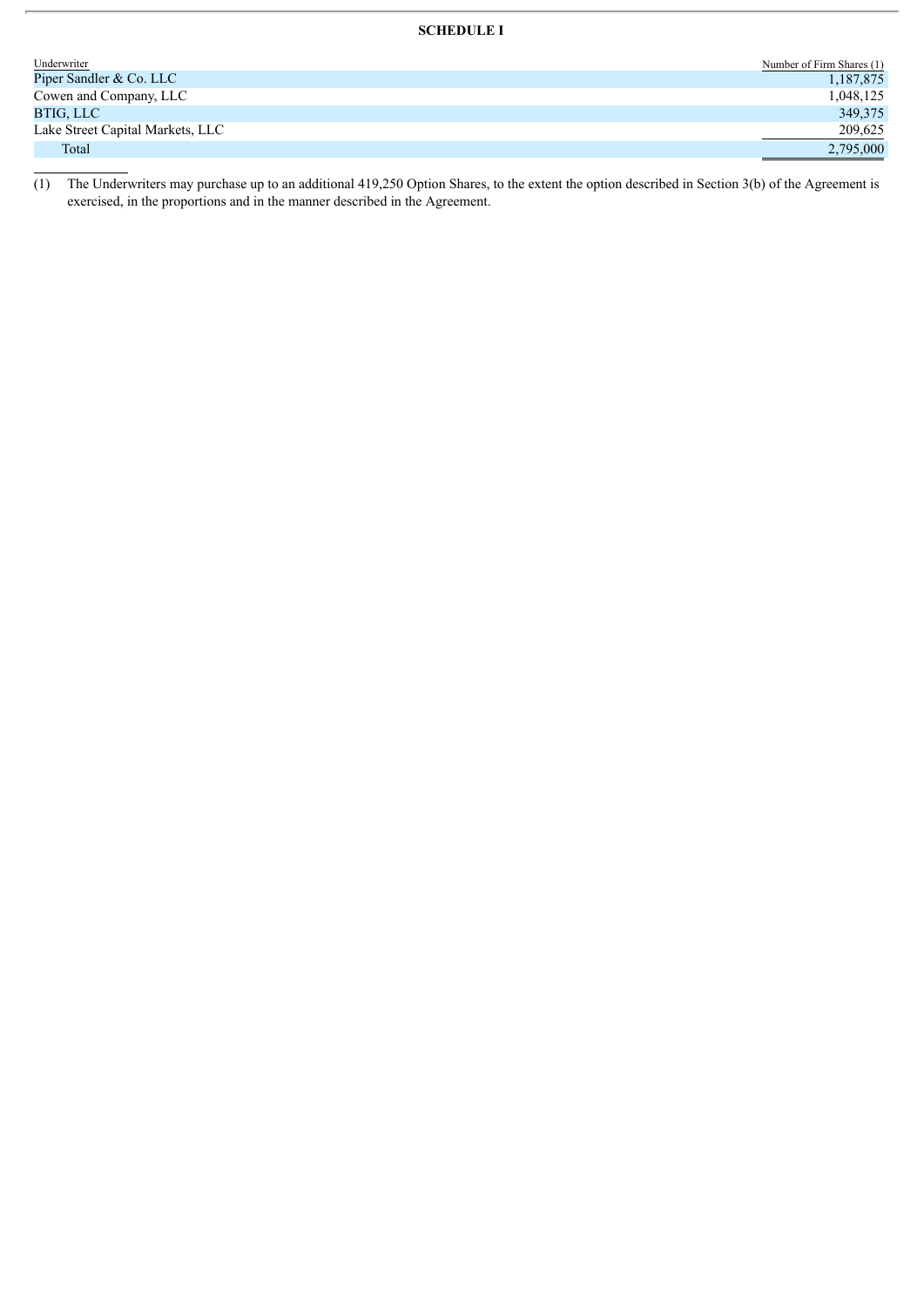## **SCHEDULE II**

## **Certain Permitted Free Writing Prospectuses**

None.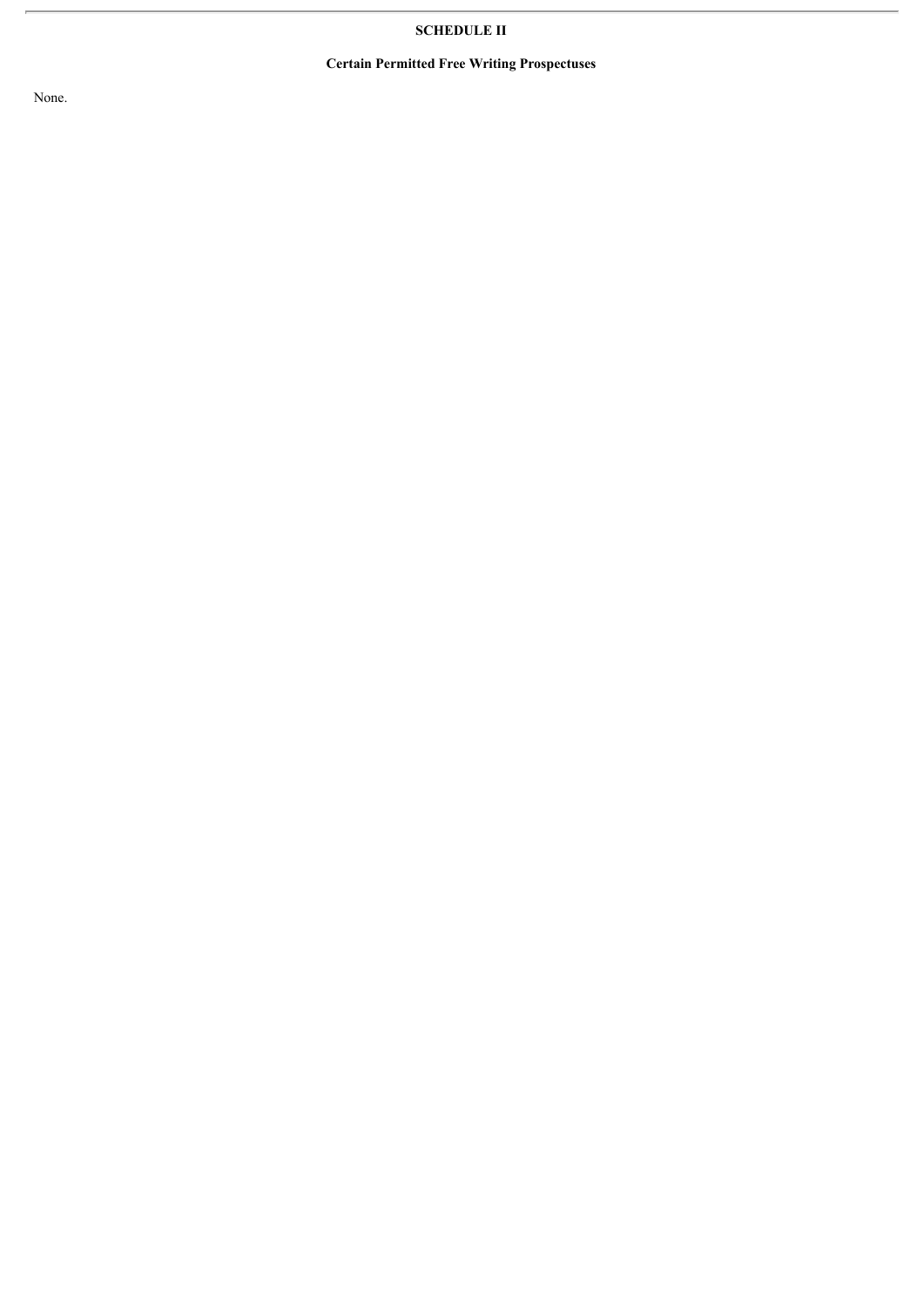## **SCHEDULE III**

## **Pricing Information**

Number of Firm Shares Being Offered: 2,795,000 Number of Option Shares Being Offered: 419,250 Public Offering Price Per Share: \$21.50 Underwriting Discounts and Commissions: \$1.45125 per share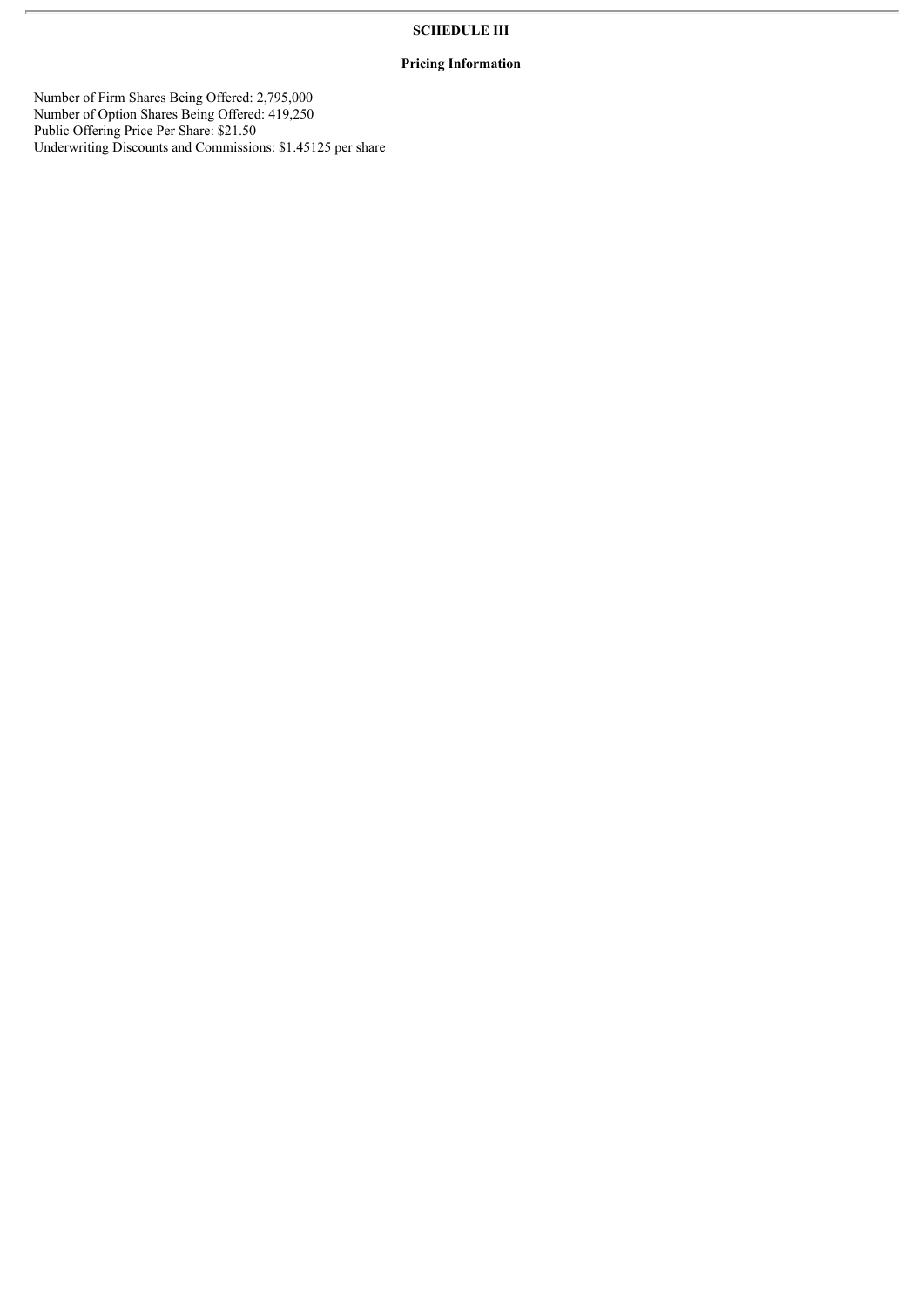## **SCHEDULE IV**

## **List of Individuals Executing Lock-Up Agreements**

Executive Officers

Dr. Michael Perry Erin Liberto Andrew Quick Kathy McGee Donna Shiroma Sean Ekins

Non-Employee Directors

Lou Panaccio Jeremy Curnock Cook Louis Drapeau Suzanne Crowe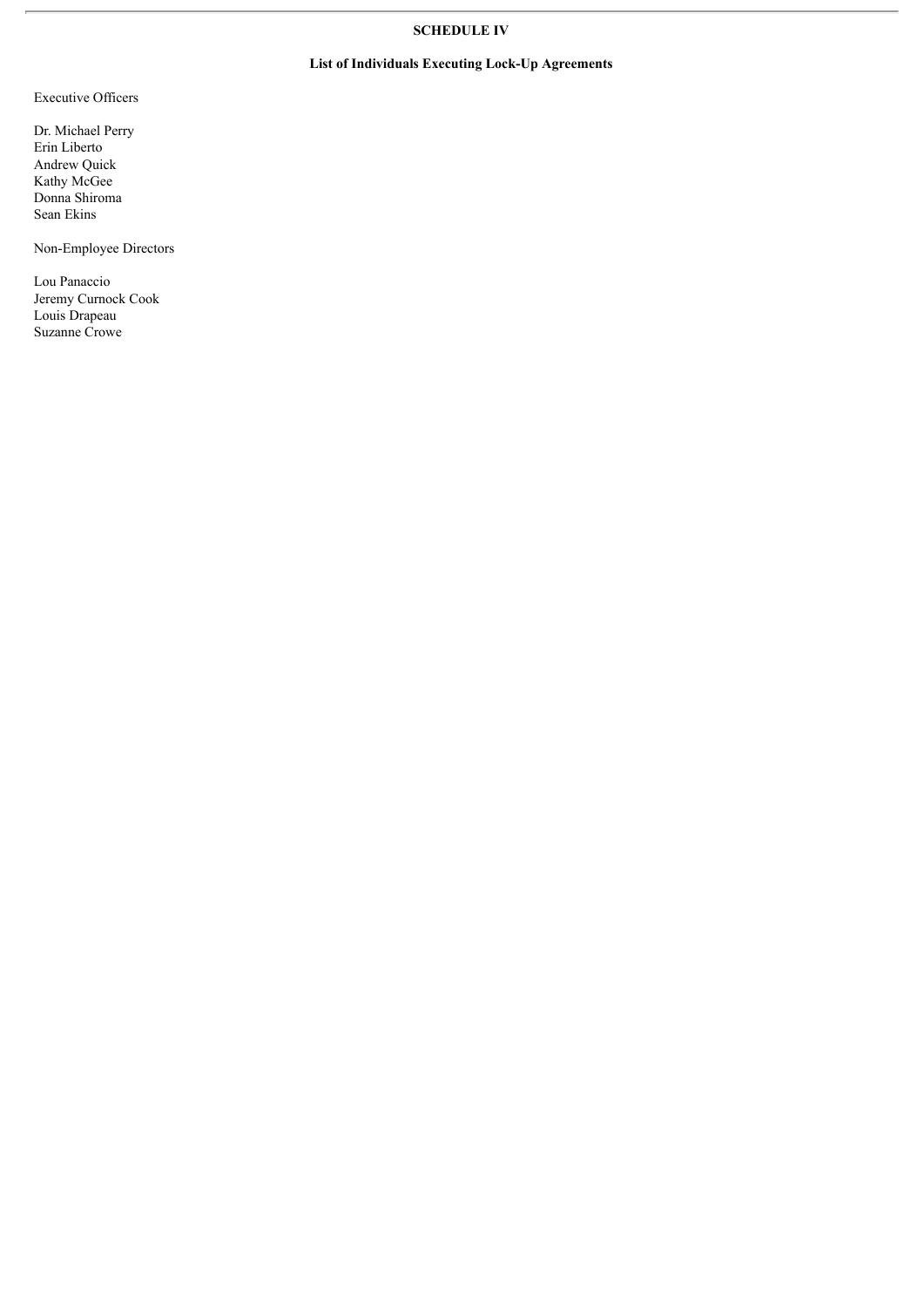## **SCHEDULE V**

## **Written Testing-the-Waters Communications**

None.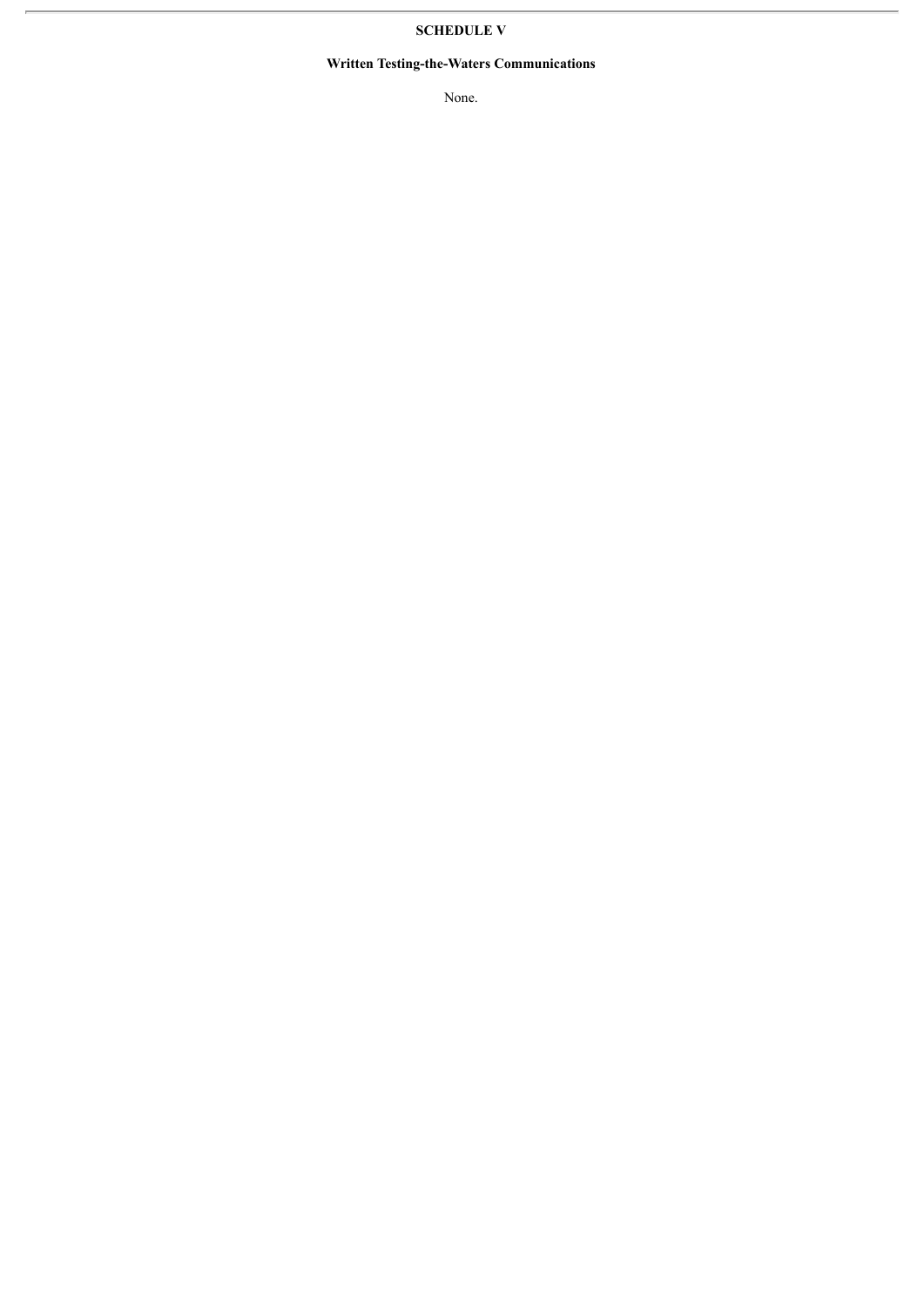#### **Form of Lock-Up Agreement**

February [ ● **]**, 2021

Piper Sandler & Co. Cowen and Company, LLC

As representatives of the underwriters named in Schedule I to the Purchase Agreement referred to below

c/o Piper Sandler & Co. 800 Nicollet Mall, Suite 800 Minneapolis, MN 55402

c/o Cowen and Company, LLC 599 Lexington Avenue New York, New York 10022

#### Ladies and Gentlemen,

As an inducement to the underwriters (the "*Underwriters*") to execute a purchase agreement (the "*Purchase Agreement*") providing for a public offering (the "*Of ering*") of common stock, par value \$0.0001 per share (the "*Common Stock*") of AVITA Medical, Inc. and any successor (by merger or otherwise) thereto (the "*Company*"), the undersigned hereby agrees that without, in each case, the prior written consent of Piper Sandler & Co. and Cowen and Company, LLC **(the "***Representatives***")** during the period specified in the second succeeding paragraph (the "*Lock-Up Period*"), the undersigned will not: (1) offer, pledge, announce the intention to sell, sell, contract to sell, sell any option or contract to purchase, purchase any option or contract to sell, grant any option, right or warrant to purchase, make any short sale or otherwise transfer or dispose of, directly or indirectly, any shares of Common Stock or any securities convertible into, exercisable or exchangeable for or that represent the right to receive Common Stock (including without limitation, Common Stock which may be deemed to be beneficially owned by the undersigned in accordance with the rules and regulations of the Securities and Exchange Commission and securities which may be issued upon exercise of a stock option or warrant) whether now owned or hereafter acquired (the "*Undersigned's Securities*"); (2) enter into any swap or other agreement that transfers, in whole or in part, any of the economic consequences of ownership of the Undersigned's Securities, whether any such transaction described in clause (1) or (2) above is to be settled by delivery of Common Stock or such other securities, in cash or otherwise; (3) make any demand for or exercise any right with respect to, the registration of any Common Stock or any security convertible into or exercisable or exchangeable for Common Stock; or (4) publicly disclose the intention to do any of the foregoing.

D-1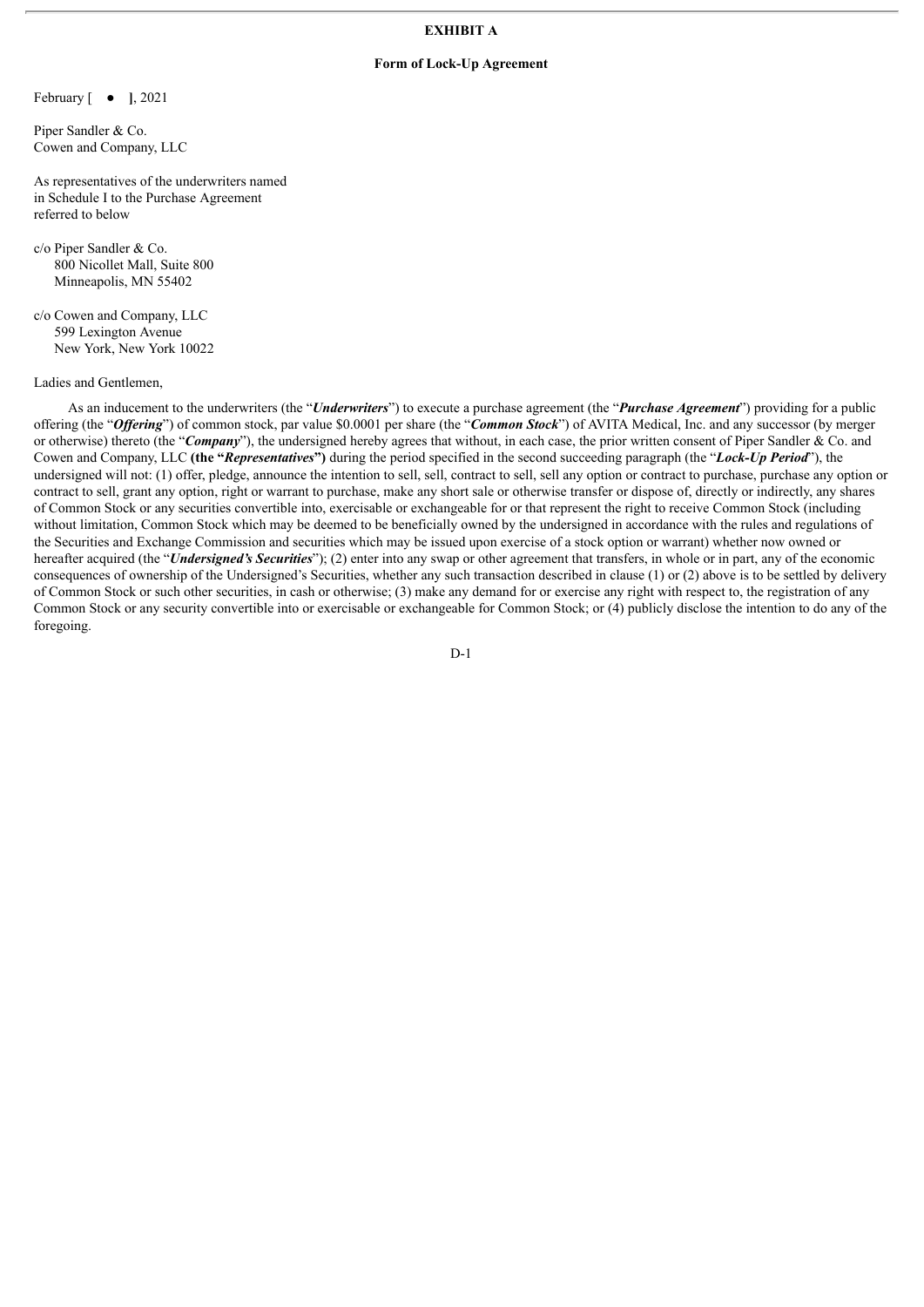The undersigned agrees that the foregoing restrictions preclude the undersigned from engaging in any hedging or other transaction which is designed to or which reasonably could be expected to lead to or result in a sale or disposition of the Undersigned's Securities even if such Securities would be disposed of by someone other than the undersigned. Such prohibited hedging or other transactions would include without limitation any short sale or any purchase, sale or grant of any right (including without limitation any put or call option) with respect to any of the Undersigned's Securities or with respect to any security that includes, relates to, or derives any significant part of its value from the Undersigned's Securities.

The Lock-Up Period will commence on the date of this Agreement and continue and include the date 90 days after the date of the final prospectus used to sell Common Stock in the Offering pursuant to the Purchase Agreement,

Notwithstanding the foregoing, the undersigned may transfer the Undersigned's Securities (i) as a *bona fide* gift or gifts, (ii) to any trust for the direct or indirect benefit of the undersigned or the immediate family of the undersigned, (iii) if the undersigned is a corporation, partnership, limited liability company, trust or other business entity (1) transfers to another corporation, partnership, limited liability company, trust or other business entity that is a direct or indirect affiliate (as defined in Rule 405 promulgated under the Securities Act of 1933, as amended) of the undersigned or (2) distributions of shares of Common Stock or any security convertible into or exercisable for Common Stock to limited partners, limited liability company members or stockholders of the undersigned, (iv) if the undersigned is a trust, transfers to the beneficiary of such trust, (v) transfers by testate succession or intestate succession or (vi) pursuant to the Purchase Agreement; *provided*, in the case of clauses (i)-(v), that (x) such transfer shall not involve a disposition for value, (y) the transferee agrees in writing with the Underwriters to be bound by the terms of this Lock-Up Agreement, and (z) no filing by any party under Section 16(a) of the Securities Exchange Act of 1934, as amended (the "*Exchange Act*"), shall be required or shall be made voluntarily in connection with such transfer. For purposes of this Agreement, "immediate family" shall mean any relationship by blood, marriage or adoption, nor more remote than first cousin.

In addition, the foregoing restrictions shall not apply to (i) the exercise of stock options granted pursuant to the Company's equity incentive plans; *provided* that it shall apply to any of the Undersigned's Securities issued upon such exercise, or (ii) the establishment of any contract, instruction or plan (a "*Plan*") that satisfies all of the requirements of Rule 10b5-1(c)(1)(i)(B) under the Exchange Act; *provided* that no sales of the Undersigned's Securities shall be made pursuant to such a Plan prior to the expiration of the Lock-Up Period (as such may have been extended pursuant to the provisions hereof), and such a Plan may only be established if no public announcement of the establishment or existence thereof and no filing with the Securities and Exchange Commission or other regulatory authority in respect thereof or transactions thereunder or contemplated thereby, by the undersigned, the Company or any other person, shall be required, and no such announcement or filing is made voluntarily, by the undersigned, the Company or any other person, prior to the expiration of the Lock-Up Period (as such may have been extended pursuant to the provisions hereof).

D-2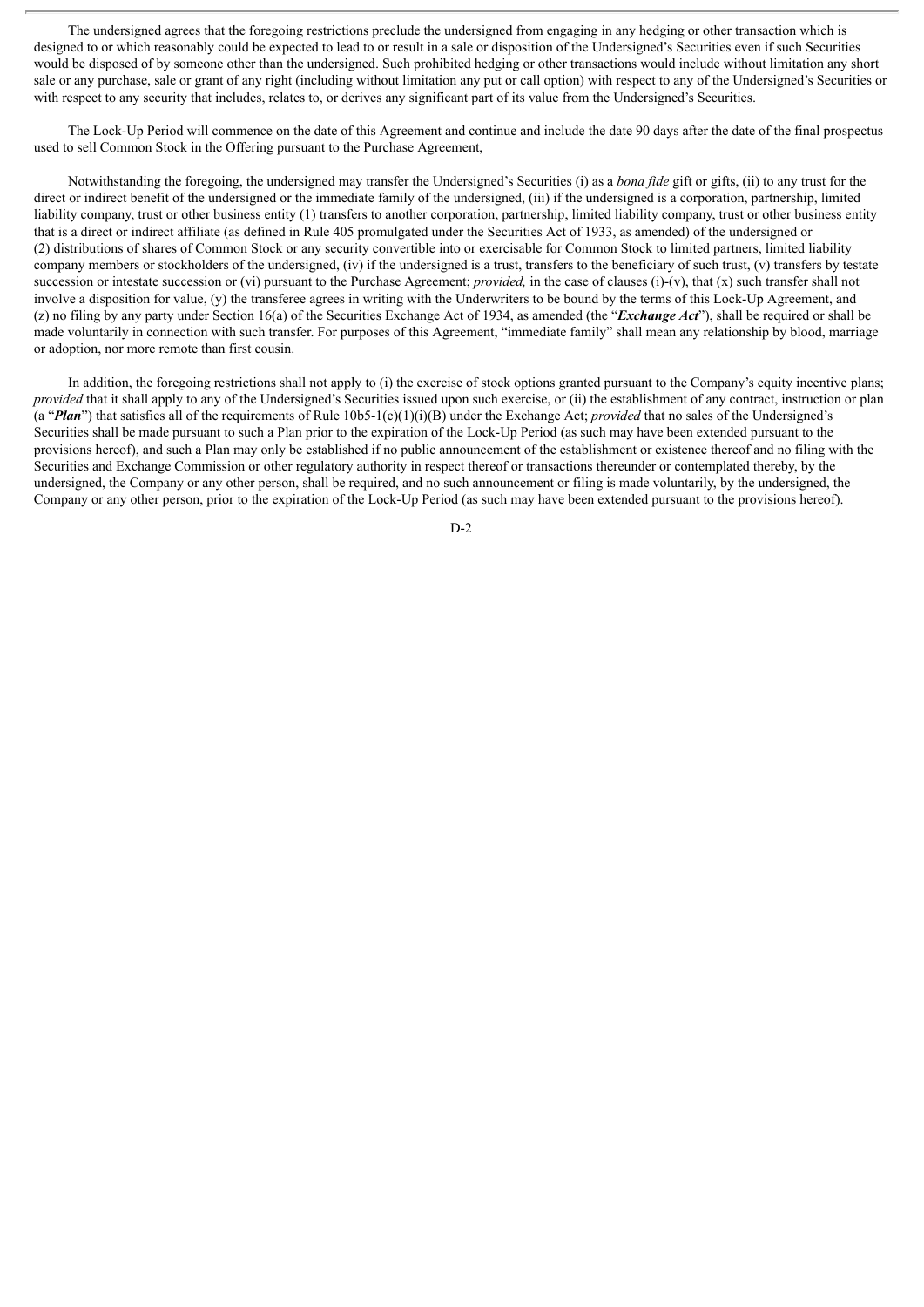The undersigned also agrees and consents to the entry of stop transfer instructions with the Company's transfer agent and registrar against the transfer of the Undersigned's Securities or Common Stock held by the undersigned's immediate family, if any, except in compliance with the foregoing restrictions. In furtherance of the foregoing, the Company and its transfer agent and registrar are hereby further authorized to decline to make any transfer of shares of Common Stock if such transfer would constitute a violation or breach of this Agreement.

The undersigned hereby represents and warrants that it: (i) has full power and authority to enter into this Agreement and that upon request, the undersigned will execute and additional documents necessary to ensure the validity or enforcement of this Agreement, and (ii) now has, and except as contemplated by this Agreement, for the duration of this Agreement will have, good and marketable title to the Undersigned's Securities, free and clear of all liens, encumbrances, and claims whatsoever. All authority herein conferred or agreed to be conferred and any obligations of the undersigned shall be binding upon the successors, assigns, heirs or personal representatives of the undersigned.

The undersigned understands that the undersigned shall be released from all obligations under this Agreement if (i) the Company notifies the Underwriters that it does not intend to proceed with the Offering, (ii) the Purchase Agreement does not become effective, or if the Purchase Agreement (other than the provisions thereof which survive termination) shall terminate or be terminated prior to payment for and delivery of the Common Stock to be sold thereunder, or (iii) the Offering is not completed by April 30, 2021.

The undersigned understands that the Underwriters are entering into the Purchase Agreement and proceeding with the Offering in reliance upon this Agreement.

This Agreement shall be governed by, and construed in accordance with, the laws of the State of New York.

Very truly yours,

By:

Printed Name of Holder

Signature

Printed Name of Person Signing (and indicate capacity of person signing if signing as custodian, trustee, or on behalf of an entity)

D-3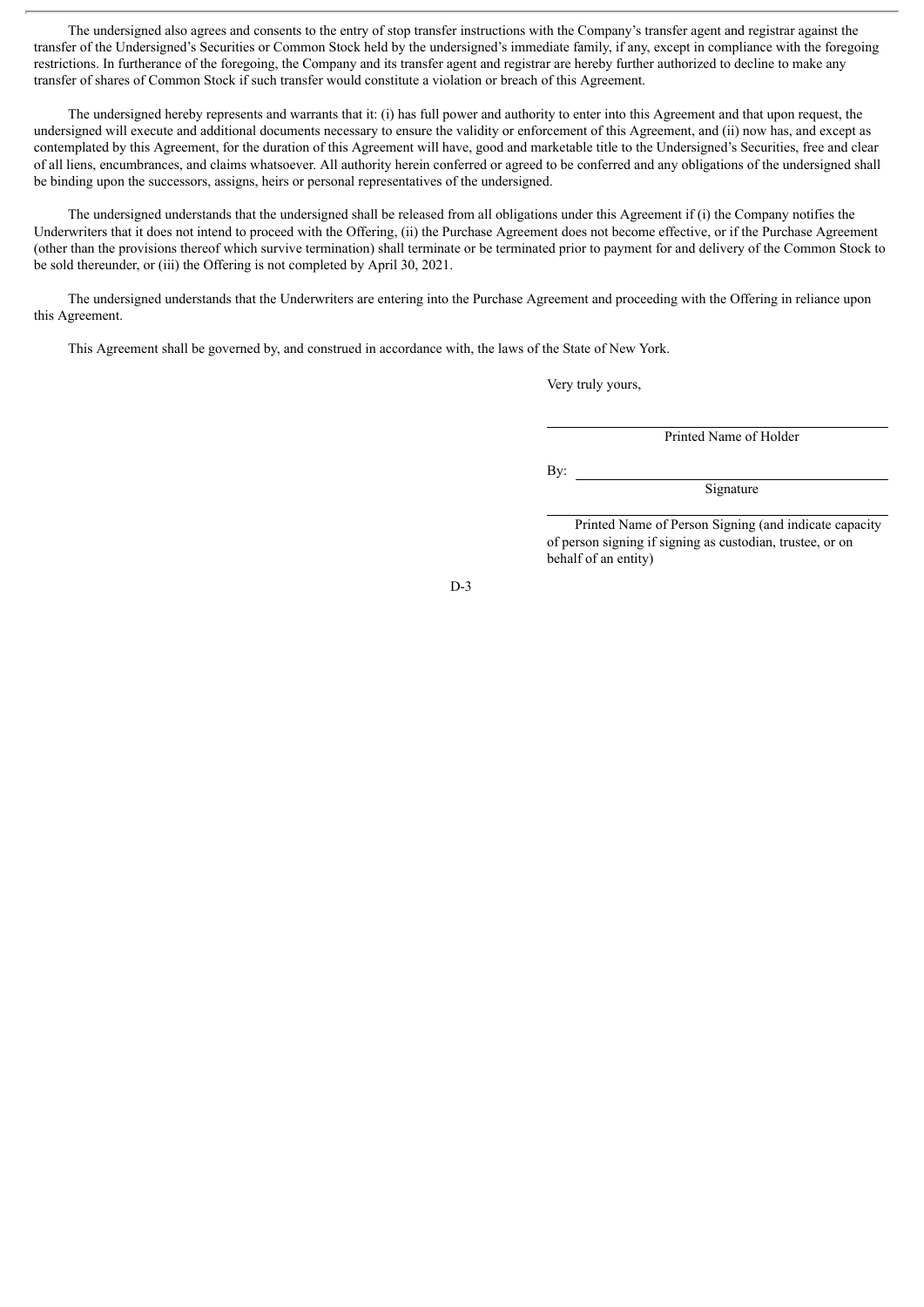<span id="page-49-0"></span>

March 1, 2021

AVITA MEDICAL, INC. 28159 Avenue Stanford Suite 220 Valencia, CA 91355

#### Ladies and Gentlemen:

We have acted as counsel to AVITA Medical, Inc., a Delaware corporation (the "Company"), in connection with the issuance and sale by the Company today of 3,214,250 shares (the "Shares") of its Common Stock, par value \$0.0001 per share ("Common Stock") pursuant to the Underwriting Agreement dated February 24, 2021 (the "Underwriting Agreement") by and among the Company and Piper Sandler & Co. and Cowen and Company, LLC (the "Underwriters").

In so acting, we have examined originals or copies (certified or otherwise identified to our satisfaction) of (i) the Company's Certificate of Incorporation, as amended in the form attached to the Fact Certificate (as defined below); (ii) the Company's Amended and Restated Bylaws in the form attached to the Fact Certificate; (iii) the Company's Registration Statement on Form S-3 (File No. 333-249419) which was filed with the Securities and Exchange Commission (the "Commission") on October 9, 2020 (the "Registration Statement"), under the Securities Act of 1933 (the "1933 Act"); (iv) the Underwriting Agreement; (v) the prospectus, dated as of October 16, 2020 (the "Base Prospectus"), which forms part of the Registration Statement; (vi) the preliminary prospectus supplement, dated February 23, 2021; (vii) the prospectus supplement, dated February 24, 2021 (the "Prospectus Supplement"); (viii) resolutions adopted by the Company's Board of Directors on February 11, 2021 and by the Pricing Committee of the Company's Board of Directors on February 24, 2021, relating to the issuance and sale of the Shares; (ix) a good standing certificate of the Company, dated February 26, 2021, obtained from the Secretary of State of the State of Delaware (the "Good Standing Certificate"), and (x) the stock ledger of the Company (the "Ledger"). The documents listed in clauses (i) and (ii) above are collectively referred to herein as the "Organizational Documents". We have also examined and relied upon certificates of public officials and such other documents and instruments as we have deemed necessary or advisable for the purpose of rendering our opinion. In addition, as to certain matters of fact that are material to our opinions, we have also examined and relied on a certificate from an officer of the Company (the "Fact Certificate") (a copy of which has been furnished to you), and on the representations of the Company set forth in the Underwriting Agreement. We refer to the Base Prospectus as supplemented by the Prospectus Supplement as the "Prospectus." We have not independently established any of the facts so relied on.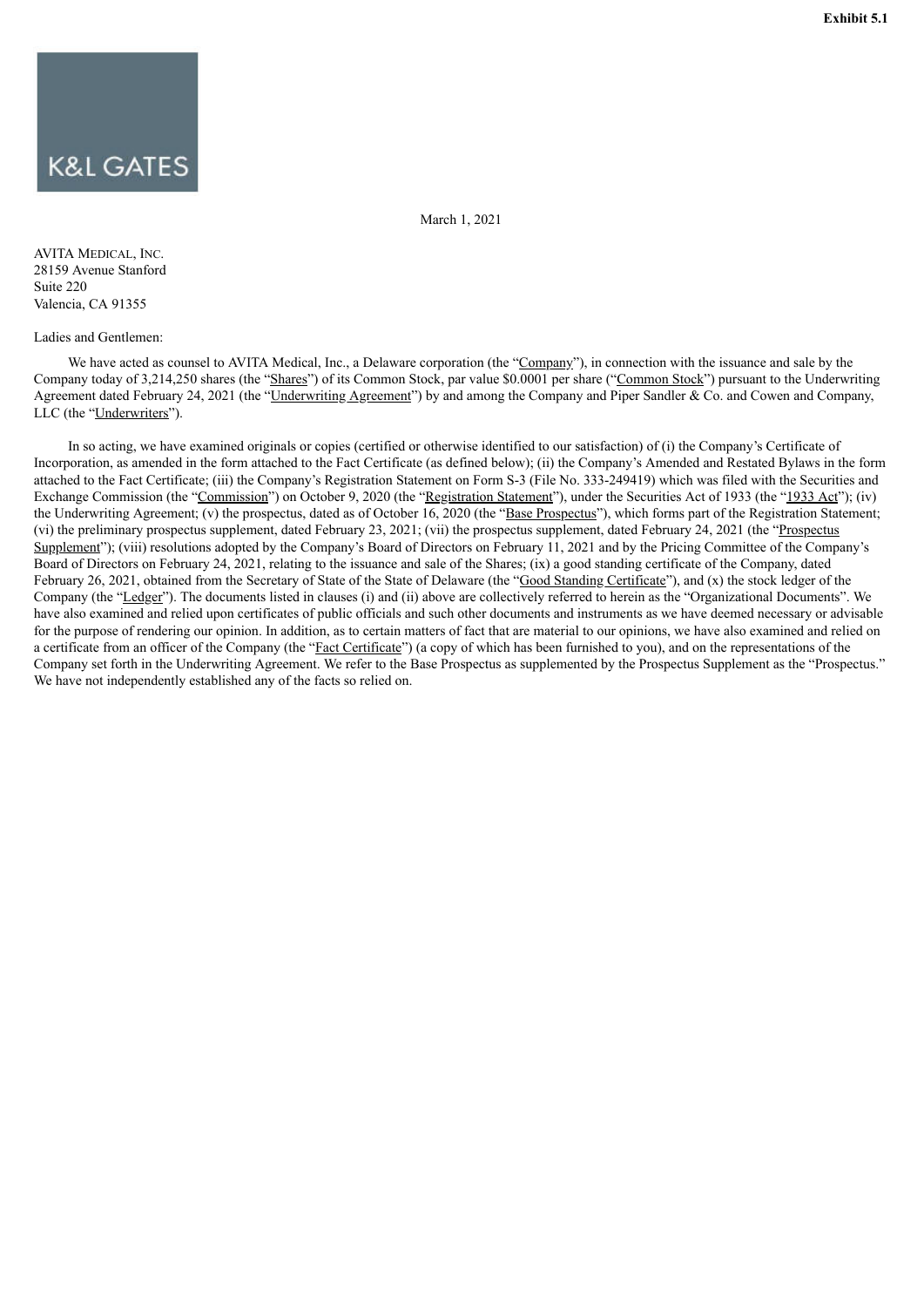In such examination, we have assumed the genuineness of all signatures, the legal capacity of all natural persons, the authenticity of all documents submitted to us as originals, the conformity to original documents of all documents submitted to us as certified, conformed or photostatic copies and the authenticity of the originals of such latter documents. We also have assumed that the issuance of the Shares will be noted in the Ledger. As to all questions of fact material to this opinion that have not been independently established, we have relied upon certificates or comparable documents of officers and representatives of the Company.

Based on the foregoing, and subject to the qualifications stated herein, we are of the opinion that, the Shares have been duly authorized and, when issued and paid for as described in the Prospectus Supplement and pursuant to the Underwriting Agreement, will be validly issued, fully paid and non-assessable.

The opinion expressed herein is limited to the Delaware General Corporation Law (the "DGCL"), and reported judicial decisions interpreting the DGCL, and we express no opinion as to the effect on the matters covered by this letter of the laws of any other jurisdiction.

We hereby consent to the incorporation by reference of this letter as an exhibit to the Form 8-K being filed in connection with entry into the Underwriting Agreement and to any and all references to our firm in the Prospectus. In giving our consent we do not thereby admit that we are in the category of persons whose consent is required under Section 7 of the Securities Act or the rules and regulations thereunder.

Yours truly,

/s/ K&L GATES LLP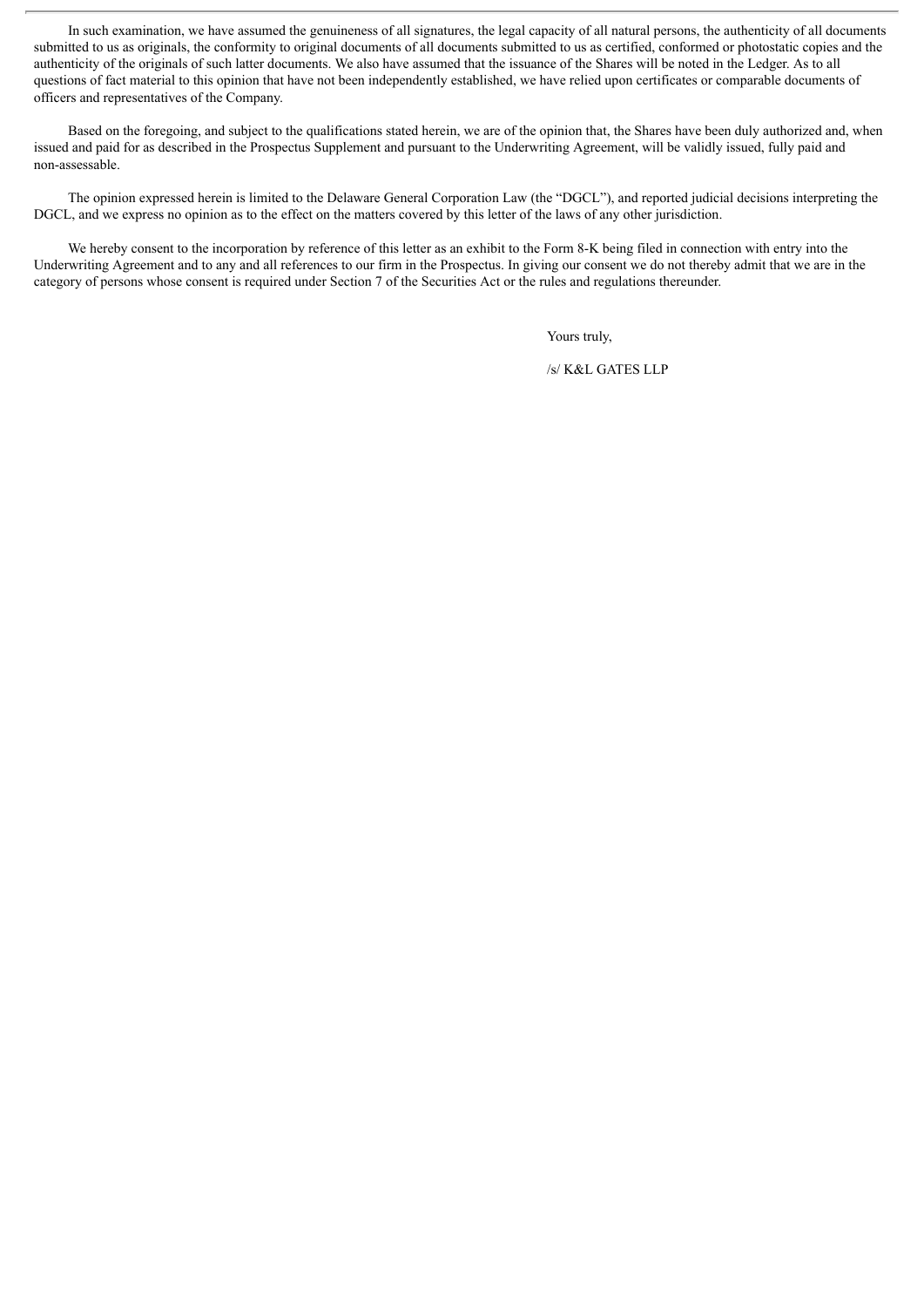<span id="page-51-0"></span>

## **AVITA MEDICAL, INC. ANNOUNCES PRICING OF ITS PUBLIC OFFERING OF COMMON STOCK**

VALENCIA, Calif., Feb. 24, 2021 and MELBOURNE, Australia, Feb. 25, 2021 **–** AVITA Medical, Inc. (Nasdaq: RCEL; ASX: AVH) ("AVITA Medical"), a regenerative medicine company that is developing and commercializing a technology platform that enables point - of-care autologous skin restoration for multiple unmet needs , today announced the pricing of its previously announced underwritten registered public offering of 2,795,000 shares of its common stock at a public offering price of US\$21.50 per share. As part of the offering, AVITA Medical granted the underwriters a 30-day option to purchase at the public offering price up to an additional 419,250 shares of its common stock on the same terms and conditions. All of the shares of common stock to be sold in the offering are being offered by AVITA Medical. AVITA Medical expects to close the offering on or about March 1, 2021, subject to the satisfaction of customary closing conditions.

Gross proceeds from the offering are expected to be approximately US\$60.1 million assuming no exercise of the underwriter's option to purchase additional shares. AVITA Medical intends to use the net proceeds from this offering (after deducting the underwriting discounts and commissions and other estimated offering expenses payable by AVITA Medical) to fund its current product development pipeline, to pursue approvals of its products for additional indications and for general corporate purposes, which may include licensing arrangements.

Piper Sandler & Co. and Cowen and Company, LLC are acting as joint book-running managers for the offering. BTIG, LLC is acting as lead manager and Lake Street Capital Markets, LLC is acting as co-manager for the offering.

The offering is being made pursuant to a shelf registration statement on Form S-3 (File No. 333- 249419) that was previously filed with the Securities and Exchange Commission (the "SEC") on October 9, 2020 and declared effective on October 16, 2020 and that was also publicly released on the Australian Securities Exchange ("ASX"). A preliminary prospectus supplement and accompanying prospectus related to and describing the terms of the proposed offering have been filed with the SEC and released on the ASX on February 24, 2021 (in the United States) / February 25, 2021 (in Australia). A copy of these documents may be obtained by visiting EDGAR on the SEC's website at www.sec.gov or by contacting Piper Sandler & Co., Attention: Prospectus Department, 800 Nicollet Mall, J12S03, Minneapolis, Minnesota 55402, by e-mail at prospectus@psc.com, or by phone at (800) 747-3924, or Cowen and Company, LLC, c/o Broadridge Financial Solutions, 1155 Long Island Avenue, Edgewood, NY 11717, Attention: Prospectus Department, by telephone at (833) 297-2926 or by email at PostSaleManualRequests@broadridge.com. The final terms of the offering will be disclosed in a final prospectus supplement to be filed with the SEC and released on the ASX.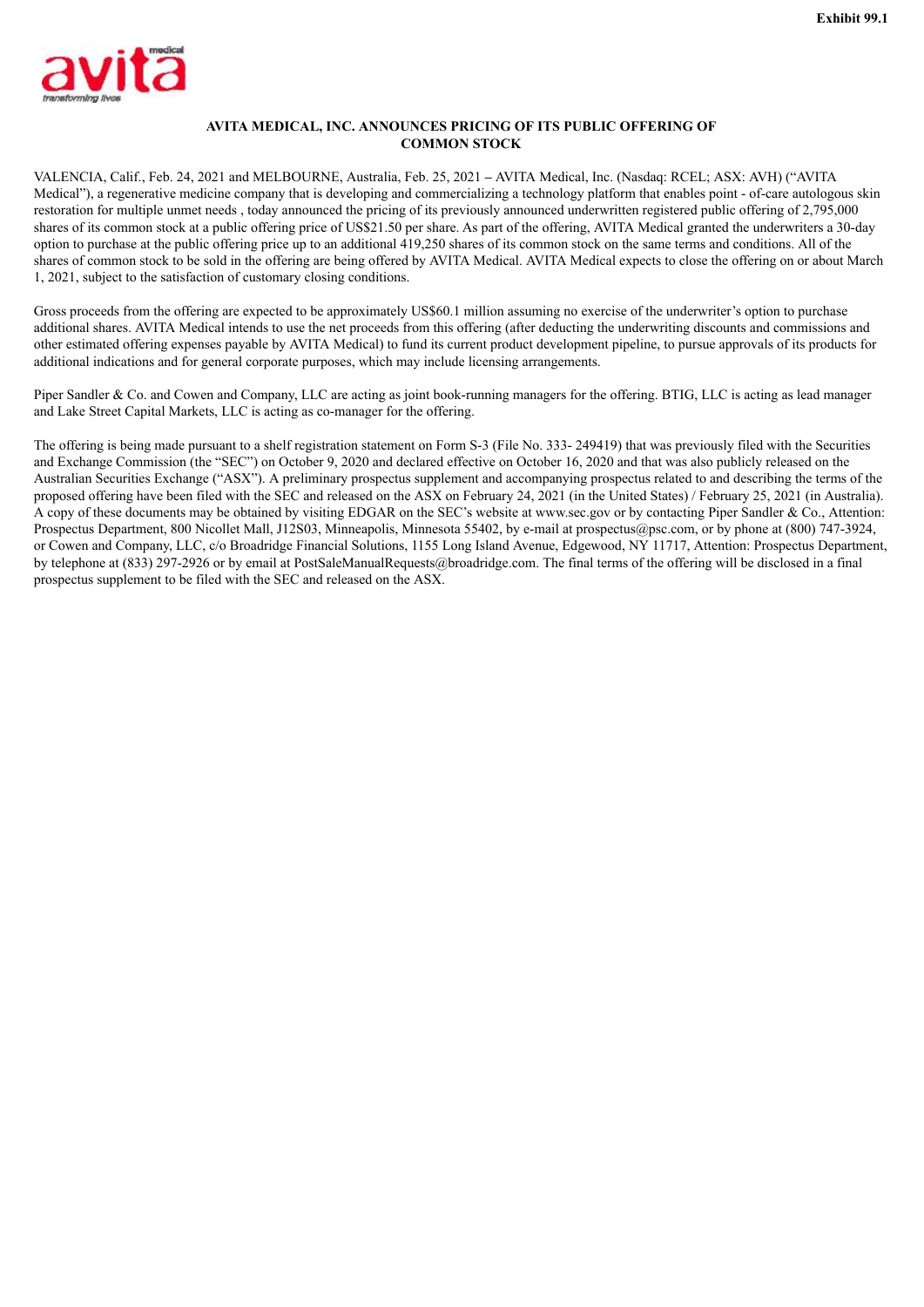This press release shall not constitute an offer to sell, or the solicitation of an offer to buy, nor may there be any sale of these securities in any state or jurisdiction in which such an offer, solicitation or sale would be unlawful prior to registration or qualification under the securities laws of any such state or jurisdiction.

## **About AVITA Medical, Inc.:**

AVITA Medical is a regenerative medicine company with a technology platform positioned to address unmet medical needs in burns, chronic wounds, and aesthetics indications. AVITA Medical's proprietary collection and application technology provides innovative treatment solutions derived from the regenerative properties of a patient's own skin. The medical devices work by preparing a RES ® REGENERATIVE EPIDERMAL SUSPENSION, an autologous suspension comprised of the patient's skin cells necessary to regenerate natural healthy epidermis. This aut ologous suspension is then sprayed onto the areas of the patient requiring treatment.

AVITA Medical's first U.S. product, the RECELL ® System, was approved by the U.S. Food and Drug Administration (FDA) in September 2018. The RECELL System is indicated for use in the treatment of acute thermal burns in patients 18 years and older. The RECELL System is used to prepare Spray-On Skin<sup>™</sup> Cells using a small amount of a patient's own skin, providing a new way to treat severe burns, while significantly reducing the amount of donor skin required. The RECELL System is designed to be used at the point of care alone or in combination with autografts depending on the depth of the burn injury. Compelling data from randomized, controlled clinical trials conducted at major U.S. burn centers and real-world use in more than 10,000 patients globally, reinforce that the RECELL System is a significant advancement over the current standard of care for burn patients and offers benefits in clinical outcomes and cost savings. Healthc are professionals should read the INSTRUCTIONS FOR USE - RECELL® Autologous Cell Harvesting Device for a full description of indications for use and important safety information including contraindications, warnings and precautions.

In international markets, our products are marketed under the RECELL System brand to promote skin healing in a wide range of applications including burns, chronic wounds and aesthetics. The RECELL System is TGA -registered in Australia and received CE -mark approval in Europe.

## **Forward-Looking Statements:**

This press release contains "forward-looking statements" within the meaning of Section 27A of the Private Securities Litigation Reform Act of 1995. Although the forward-looking statements in this release reflect the good faith judgment of management, forward-looking statements are inherently subject to known and unknown risks and uncertainties that may cause actual results to be materially different from those discussed in these forwardlooking statements. Readers are urged to carefully review and consider the various disclosures made by AVITA Medical in the reports it has filed with *the SEC, including the "Risk Factors" section of the Company's Annual*